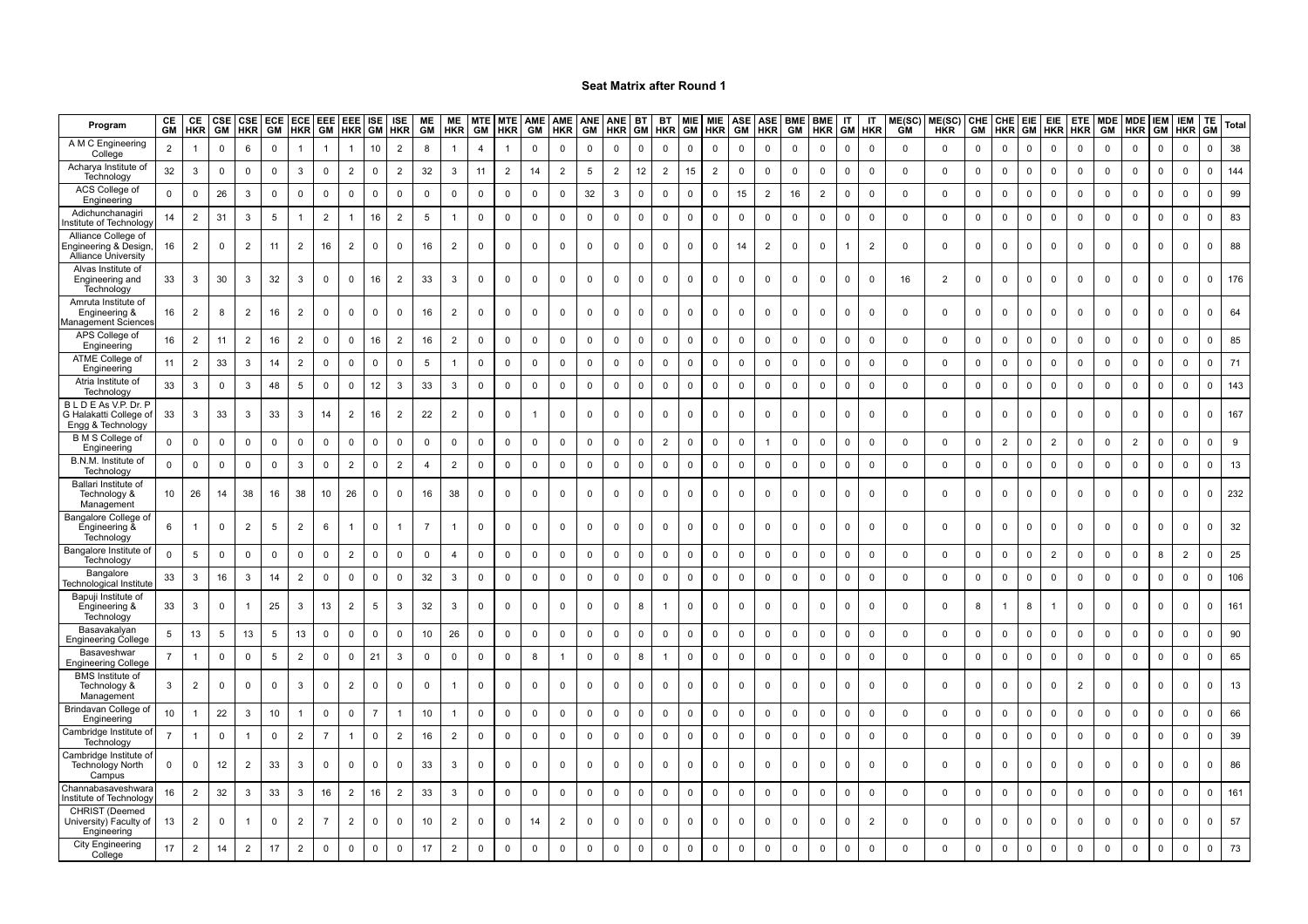| Program                                                             | CE<br>GМ       | CE<br><b>HKR</b> | CSE<br>GM      | <b>CSE</b><br><b>HKR</b> | ECE<br>GM               | <b>HKR</b>     | GM           | ECE EEE EEE<br><b>HKR</b> | ISE         | ISE<br><b>GM HKR</b> | ME<br>GM       | ME<br><b>HKR</b> | <b>MTE</b><br>GM | <b>MTE</b><br><b>HKR</b> | <b>AME</b><br>GM    | <b>AME</b><br><b>HKR</b> | <b>ANE</b><br>GM | <b>ANE</b><br><b>HKR</b> | <b>BT</b>      | BT<br><b>GM HKR</b> | <b>MIE</b><br><b>GM</b> | <b>HKR</b>  | MIE ASE<br><b>GM</b> | <b>ASE</b><br><b>HKR</b> | <b>BME</b><br>GM | <b>BME</b><br><b>HKR</b> | IT<br><b>GM</b> | IT<br><b>HKR</b> | ME(SC)<br><b>GM</b> | ME(SC)<br><b>HKR</b> | GM           |                | CHE CHE EIE<br><b>HKR GM</b> | EIE<br><b>HKR HKR</b> | <b>ETE</b>  | <b>MDE</b><br>GM | <b>MDE</b><br><b>HKR</b> | <b>IEM</b><br>GM | <b>IEM</b><br><b>HKR</b> | TE<br><b>GM</b> | Total      |
|---------------------------------------------------------------------|----------------|------------------|----------------|--------------------------|-------------------------|----------------|--------------|---------------------------|-------------|----------------------|----------------|------------------|------------------|--------------------------|---------------------|--------------------------|------------------|--------------------------|----------------|---------------------|-------------------------|-------------|----------------------|--------------------------|------------------|--------------------------|-----------------|------------------|---------------------|----------------------|--------------|----------------|------------------------------|-----------------------|-------------|------------------|--------------------------|------------------|--------------------------|-----------------|------------|
| CMR Institute of<br>Technology                                      | 30             | 3                | 0              | $\mathbf 0$              | $\Omega$                | 5              | $\mathbf 0$  | 3                         | $\mathbf 0$ | 5                    | 25             | $\mathbf{3}$     | $\mathbf 0$      | $\mathbf 0$              | 0                   | $\mathbf 0$              | $\mathbf 0$      | $\mathbf 0$              | $\mathbf 0$    | $\mathbf 0$         | $\mathbf 0$             | 0           | 0                    | 0                        | $\mathbf 0$      | 0                        | $\mathbf 0$     | $\mathbf 0$      | $\mathbf 0$         | $\mathbf 0$          | $\mathbf 0$  | 0              | $\mathbf 0$                  | $\mathbf 0$           | $\mathbf 0$ | $\mathbf 0$      | 0                        | $\mathbf 0$      | $\overline{0}$           | $\Omega$        | 74         |
| <b>CMR University</b>                                               | 33             | 3                | 15             | 6                        | 65                      | 6              | 0            | 0                         | 32          | 3                    | 33             | 3                | 0                | $\mathbf 0$              | 0                   | $\mathbf 0$              | $\mathbf 0$      | 0                        | $\mathbf 0$    | $\mathbf 0$         | $\mathbf 0$             | 0           | 0                    | $\mathbf 0$              | $\mathbf 0$      | 0                        | $\mathbf 0$     | $\mathbf 0$      | $\mathbf 0$         | $\mathbf 0$          | $\mathbf 0$  | 0              | $\mathbf 0$                  | $\mathbf 0$           | $\mathbf 0$ | 0                | $\mathbf 0$              | $\mathbf 0$      | $\overline{\mathbf{0}}$  | $\Omega$        | 199        |
| Coorg Institute of<br>Technology                                    | 8              | $\mathbf{1}$     | 13             | $\overline{2}$           | 8                       | $\overline{1}$ | $\mathbf 0$  | $\mathsf 0$               | $\mathsf 0$ | $\mathsf 0$          | 8              | $\mathbf{1}$     | $\mathsf 0$      | $\mathbf 0$              | $\mathbf 0$         | $\mathbf 0$              | $\mathsf 0$      | $\mathsf 0$              | $\mathsf 0$    | $\mathbf 0$         | $\mathsf 0$             | $\mathsf 0$ | $\mathbf 0$          | $\mathsf 0$              | $\mathbf 0$      | $\mathbf 0$              | $\mathbf 0$     | $\mathsf 0$      | $\mathsf 0$         | $\mathsf 0$          | $\mathbf 0$  | $\mathsf 0$    | $\mathsf 0$                  | $\mathbf 0$           | $\mathsf 0$ | $\mathbf 0$      | $\mathsf 0$              | $\mathbf 0$      | $\mathbf 0$              | $\Omega$        | 42         |
| Dayananda Sagar<br>Academy of<br>Technology &<br>Management         | 9              | $\mathbf{1}$     | 0              | $\Omega$                 | $\mathbf 0$             | 4              | $\mathbf 0$  |                           | $\Omega$    | 6                    | 23             | 3                | $\mathbf 0$      | $\Omega$                 | $\mathbf{0}$        | $\mathbf 0$              | $\mathbf 0$      | 0                        | $\mathbf 0$    | $\mathbf 0$         | $\mathbf 0$             | 0           | $\mathbf 0$          | 0                        | $\mathbf 0$      | $\Omega$                 | $\Omega$        | $\Omega$         | $\mathbf 0$         | 0                    | 0            | 0              | 0                            | $\mathbf 0$           | 0           | 0                | $\Omega$                 | - 0              | $^{\circ}$               | $\Omega$        | 47         |
| Dayananda Sagar<br>ollege of Engineerin                             | $\mathbf 0$    | 5                | $\mathbf 0$    | $\mathbf 0$              | $\mathbf 0$             | $\mathbf 0$    | $\mathbf 0$  | 3                         | $\mathbf 0$ | $\mathbf 0$          | $\mathsf 0$    | $\mathbf{3}$     | $\mathbf 0$      | $\mathsf 0$              | $\mathbf 0$         | $\overline{1}$           | $\mathbf 0$      | $\mathsf 0$              | $\mathsf 0$    | $\overline{2}$      | $\mathbf 0$             | $\mathbf 0$ | $\overline{0}$       | $\mathbf 0$              | $\mathbf 0$      | 0                        | $\mathsf 0$     | $\mathbf 0$      | $\mathsf 0$         | $\mathbf 0$          | $\mathbf 0$  | $\overline{2}$ | $\mathbf 0$                  | $\mathbf 0$           | $\mathsf 0$ | 3                | $\mathbf{1}$             | $\overline{4}$   | $\overline{2}$           | $\mathbf 0$     | 43         |
| Dayananda Sagar<br>University                                       | $\mathbf 0$    | $\mathsf 0$      | $\mathbf 0$    | $\mathbf 0$              | $\mathbf 0$             | $\overline{2}$ | $\Omega$     | $\mathbf 0$               | $\mathbf 0$ | $\mathbf 0$          | 12             | $\overline{2}$   | $\mathbf 0$      | $\mathbf 0$              | $\mathbf 0$         | $\mathbf 0$              | $\mathbf 0$      | $\mathbf 0$              | $\mathbf 0$    | $\mathbf 0$         | $\mathbf 0$             | $\mathbf 0$ | $\mathsf 0$          | $\mathbf 0$              | $\mathbf 0$      | $\mathbf 0$              | $\mathbf 0$     | $\mathbf 0$      | $\mathsf 0$         | $\mathsf 0$          | $\mathbf 0$  | $\mathbf 0$    | $\mathbf 0$                  | $\mathsf 0$           | $\mathbf 0$ | $\mathbf 0$      | $\mathbf 0$              | $\mathbf 0$      | $\mathbf{0}$             | $\Omega$        | 18         |
| Don Bosco Institute o<br>Technology                                 | $\mathbf 0$    | $\mathbf 0$      | $\mathbf 0$    | 5                        | 15                      | $\overline{2}$ | $\mathbf 0$  | $\mathsf 0$               | $10$        | $\overline{2}$       | $\mathbf 0$    | $\mathbf 0$      | $\mathbf 0$      | $\mathsf 0$              | $\mathbf 0$         | $\mathbf 0$              | $\mathbf 0$      | $\mathbf 0$              | $\mathsf 0$    | $\mathbf 0$         | $\mathbf 0$             | $\mathsf 0$ | $\mathbf 0$          | $\mathsf 0$              | $\mathbf 0$      | 0                        | $\mathsf 0$     | $\mathsf 0$      | $\mathsf 0$         | $\mathsf 0$          | $\mathsf 0$  | $\mathsf 0$    | $\mathbf 0$                  | $\mathbf 0$           | $\mathsf 0$ | $\mathbf 0$      | $\mathsf 0$              | $\mathbf 0$      | $\mathbf 0$              | $\Omega$        | 34         |
| Dr. Ambedkar Institute<br>of Technology                             | $\mathbf{3}$   |                  | $\mathbf 0$    | $\Omega$                 | $\mathbf 0$             | $\overline{2}$ | $\mathbf 0$  | $\mathbf 0$               | $\mathbf 0$ | $\mathbf{1}$         | 10             | $\overline{2}$   | $\mathbf 0$      | $\mathbf 0$              | $\mathbf 0$         | $\mathsf 0$              | $\mathbf 0$      | $\mathbf 0$              | $\overline{0}$ | $\mathbf 0$         | $\Omega$                | $\mathbf 0$ | $\mathbf 0$          | $\Omega$                 | $\mathbf 0$      | $\mathbf 0$              | $\mathbf 0$     | $\Omega$         | $\mathbf 0$         | $\mathsf 0$          | $\mathbf 0$  | $\mathbf 0$    | $\mathbf 0$                  | $\mathbf 0$           | $\mathbf 0$ | $\overline{7}$   |                          | $\mathbf 0$      | $\mathbf 0$              | $\Omega$        | 27         |
| East West Institute of<br>Technology                                | 16             | $\overline{2}$   | 44             | 5                        | 16                      | $\overline{2}$ | 5            |                           | 11          | $\mathbf{1}$         | 16             | $\overline{2}$   | 0                | $\mathbf 0$              | 0                   | $\mathbf 0$              | $\mathbf{0}$     | $\mathbf 0$              | $\mathbf 0$    | $\mathbf 0$         | $\mathbf 0$             | $\mathbf 0$ | 0                    | $\mathbf 0$              | $\Omega$         | $\mathbf 0$              | $\mathbf 0$     | $\mathbf 0$      | $\mathbf 0$         | $\mathbf 0$          | $\mathbf 0$  | $\mathbf 0$    | $\mathbf 0$                  | $\overline{0}$        | $\mathsf 0$ | $\mathbf 0$      | $\Omega$                 | $\mathbf 0$      | $\mathsf 0$              | $\Omega$        | 121        |
| Ekalavya Institute of<br>Technology                                 | 16             | $\overline{2}$   | 8              |                          | 8                       | $\overline{1}$ | $\mathbf{0}$ | $\mathbf 0$               | $\mathbf 0$ | $\mathsf 0$          | 16             | $\overline{2}$   | $\mathbf 0$      | $\mathsf 0$              | $\mathbf 0$         | $\mathbf 0$              | $\mathsf 0$      | $\mathbf 0$              | $\mathsf 0$    | $\mathbf 0$         | $\mathbf 0$             | $\mathsf 0$ | $\mathbf 0$          | $\mathsf 0$              | $\mathbf 0$      | 0                        | $\mathsf 0$     | $\mathbf 0$      | $\mathsf 0$         | $\mathbf 0$          | $\mathbf 0$  | $\mathbf 0$    | $\mathbf 0$                  | $\mathsf 0$           | $\mathsf 0$ | $\mathbf 0$      | $\mathbf 0$              | $\mathbf 0$      | $\mathbf{0}$             | $\Omega$        | 54         |
| G M Institute of<br>Technology                                      | 16             | $\overline{2}$   | 10             | $\overline{2}$           | 33                      | 3              | $\mathsf 0$  | $\mathbf 0$               | 15          | $\overline{2}$       | 32             | $\mathbf{3}$     | $\mathsf 0$      | $\mathsf 0$              | $\mathbf 0$         | $\mathbf 0$              | $\mathbf 0$      | $\mathsf 0$              | 12             | $\overline{2}$      | $\mathbf 0$             | $\mathsf 0$ | $\mathsf 0$          | $\mathsf 0$              | $\mathbf 0$      | $\mathbf 0$              | $\mathbf 0$     | $\mathbf 0$      | $\mathsf 0$         | $\mathsf 0$          | $\mathsf 0$  | $\mathsf 0$    | $\mathbf 0$                  | $\mathsf 0$           | $\mathsf 0$ | $\mathbf 0$      | $\mathsf 0$              | $\mathbf 0$      | $\mathsf 0$              | 0               | 132        |
| G.S.S.S. Institute of<br>Engineering &<br>Technology for<br>Women   | $\mathbf{0}$   | $\mathbf 0$      | 15             | 3                        | 10                      | $\overline{2}$ | $\Omega$     |                           | $\Omega$    | $\Omega$             | $\Omega$       | $\mathbf 0$      | $\Omega$         | $\Omega$                 | $\Omega$            | $\mathbf 0$              | $\mathbf 0$      | $\Omega$                 | $\Omega$       | $\mathbf 0$         | $\mathbf 0$             | $\Omega$    | $\mathbf 0$          | $\Omega$                 | $\mathbf 0$      | $\Omega$                 | $\Omega$        | $\Omega$         | $\Omega$            | $\mathbf 0$          | $\Omega$     | $\mathbf 0$    | $\Omega$                     | $\mathbf 0$           | $\Omega$    | $\Omega$         | $\Omega$                 | $\Omega$         | $\Omega$                 |                 | 30         |
| <b>GITAM University</b>                                             | 13             | $\overline{2}$   | $\mathbf 0$    |                          | $\mathbf 0$             | $\overline{2}$ | 13           | $\overline{2}$            | $\mathbf 0$ | $\mathsf 0$          | 12             | $\overline{2}$   | $\mathbf 0$      | $\mathsf 0$              | $\mathbf 0$         | $\mathbf 0$              | $\mathsf 0$      | $\mathsf 0$              | $\mathsf 0$    | $\mathbf 0$         | $\Omega$                | $\mathsf 0$ | $\mathsf 0$          | $\mathsf 0$              | $\mathbf 0$      | 0                        | $\mathbf 0$     | $\mathsf 0$      | $\mathsf 0$         | $\mathbf 0$          | $\mathbf 0$  | $\mathsf 0$    | $\mathsf 0$                  | $\mathbf 0$           | $\mathsf 0$ | $\mathbf 0$      | $\mathsf 0$              | $\mathbf 0$      | $\overline{0}$           | $\Omega$        | 47         |
| Global Academy of<br>Technology                                     | 5              |                  | $\mathbf 0$    | 3                        | $\overline{\mathbf{0}}$ | 5              | $\mathbf 0$  |                           | $\mathbf 0$ | $\overline{2}$       | 5              | $\mathbf{1}$     | $\mathbf 0$      | $\mathbf 0$              | $\mathbf 0$         | $\mathbf 0$              | $\mathbf 0$      | $\mathbf 0$              | $\mathbf 0$    | $\mathbf 0$         | $\mathbf{0}$            | $\mathbf 0$ | $\mathbf 0$          | $\mathbf 0$              | $\mathbf 0$      | 0                        | $\mathbf 0$     | $\mathbf 0$      | $\mathbf 0$         | $\mathbf 0$          | $\mathbf 0$  | $\mathbf 0$    | $\mathsf{O}$                 | $\mathbf 0$           | $\mathbf 0$ | $\mathbf 0$      | $\Omega$                 | $\mathbf{0}$     | $\mathbf 0$              | $\Omega$        | 23         |
| Gopalan College of<br>Engineering &<br>Management                   | $\overline{4}$ | -1               | $\overline{2}$ | $\overline{2}$           | $\overline{2}$          | -1             | $\mathbf 0$  | $\Omega$                  | 0           | $\Omega$             | 3              |                  | $\mathbf 0$      | $\mathbf 0$              | $\mathbf 0$         | $\mathsf 0$              | $\mathbf{3}$     |                          | $\mathbf 0$    | $\mathbf 0$         | $\mathsf{O}$            | $\mathbf 0$ | $\mathbf 0$          | $\Omega$                 | $\mathbf 0$      | 0                        | $\Omega$        | $\Omega$         | $\mathsf 0$         | $\mathbf 0$          | $\mathbf 0$  | $\mathbf 0$    | $\mathbf 0$                  | $\mathbf 0$           | $\mathsf 0$ | $\mathbf 0$      | $\Omega$                 | $\Omega$         | $\mathbf 0$              | n.              | 20         |
| H.K.E.Societys P.D.A<br>College of Engineerin                       | 8              | 19               | $\overline{7}$ | 25                       | $5\phantom{.0}$         | 13             | -1           | 5                         | 5           | 13                   | -1             | $\overline{7}$   | $\mathsf 0$      | $\mathsf 0$              | $\mathbf 0$         | $\mathsf 0$              | $\mathsf 0$      | $\mathsf 0$              | $\mathsf 0$    | $\mathbf 0$         | $\Omega$                | $\mathsf 0$ | $\mathsf 0$          | $\mathsf 0$              | $\mathsf 0$      | $\mathbf 0$              | $\mathbf 0$     | $\mathbf 0$      | $\mathsf 0$         | $\mathsf 0$          | $\mathsf 0$  | $\mathsf 0$    | $\mathsf 0$                  | $\mathsf 0$           | $\mathsf 0$ | $\mathbf 0$      | $\mathsf 0$              | $\mathbf 0$      | $\overline{0}$           | $\Omega$        | 109        |
| J.S.S. Academy of<br><b>Technical Education</b>                     | $\mathbf 0$    | $\mathbf 0$      | $\mathbf 0$    | $\mathbf 0$              | $\mathbf 0$             | 5              | $\mathbf 0$  | $\mathbf 0$               | $\mathbf 0$ | 3                    | $\mathbf 0$    | $\mathbf 0$      | $\mathbf 0$      | $\mathbf 0$              | $\mathbf 0$         | $\mathbf 0$              | $\mathbf 0$      | $\mathbf 0$              | $\mathbf 0$    | $\mathsf 0$         | $\mathsf{O}$            | $\mathbf 0$ | $\mathbf 0$          | $\mathbf 0$              | $\mathbf 0$      | 0                        | $\mathbf 0$     | $\mathbf 0$      | $\mathsf 0$         | $\mathbf 0$          | $\mathsf{O}$ | $\mathbf 0$    | $\mathbf 0$                  | $\mathbf 0$           | $\mathbf 0$ | $\mathbf 0$      | $\mathbf 0$              | $\mathbf 0$      | $\mathbf 0$              | $\Omega$        | 8          |
| J.S.S.<br>Mahavidyapeetha JSS<br>Science & Technology<br>University | $\Omega$       | $\mathbf 0$      | $\mathbf 0$    | $\mathbf 0$              | $\mathbf 0$             | 0              | $\mathbf 0$  | $\mathbf 0$               | $\Omega$    | 0                    | $\mathbf 0$    |                  | $^{\circ}$       | $\mathbf 0$              | $^{\circ}$          | $\mathbf 0$              | $\mathbf 0$      | 0                        | 14             | $\overline{2}$      | $^{\circ}$              | $\Omega$    | $\mathbf 0$          | $\Omega$                 | $\mathbf 0$      | $^{\circ}$               | $\Omega$        | $\Omega$         | $\mathbf 0$         | $\mathbf{0}$         | 0            | $\mathbf{0}$   | $\mathbf 0$                  | $\mathbf 0$           | $\Omega$    | $\Omega$         | $\Omega$                 | $\Omega$         | $^{\circ}$               | $\Omega$        | 32         |
| Jain College of<br>Engineering                                      | 9              |                  | 11             | $\overline{2}$           | $\overline{1}$          | $\mathbf 0$    | $\mathbf 0$  | $\mathbf 0$               | $\mathbf 0$ | $\mathbf 0$          | $\overline{1}$ | $\mathbf 0$      | $\mathbf 0$      | $\mathbf 0$              | $\mathbf 0$         | $\mathbf 0$              | $\mathsf 0$      | $\mathbf 0$              | $\mathsf 0$    | $\mathsf 0$         | $\mathsf 0$             | $\mathbf 0$ | $\mathbf 0$          | $\mathbf 0$              | $\mathbf 0$      | $\mathbf 0$              | $\mathsf 0$     | $\mathbf 0$      | $\mathsf 0$         | $\mathbf 0$          | $\mathsf{O}$ | $\mathbf 0$    | $\mathsf 0$                  | $\mathbf 0$           | $\mathsf 0$ | $\mathbf 0$      | $\mathbf 0$              | $\mathbf 0$      | $\mathbf 0$              | $\mathbf{0}$    | 25         |
| Jain Institute of<br>Technology                                     | $\Omega$       | $\mathbf 0$      | 5              |                          | $\mathbf 0$             | $\mathbf 0$    | $\mathbf 0$  | $\mathbf 0$               | $\mathbf 0$ | $\Omega$             | $\mathbf 0$    | $\mathbf 0$      | $\mathbf 0$      | $\mathbf 0$              | $\mathbf 0$         | $\mathbf 0$              | $\mathbf 0$      | $\mathbf 0$              | $\mathsf 0$    | $\mathbf 0$         | $\mathbf{0}$            | $\mathbf 0$ | $\mathbf 0$          | $\mathsf 0$              | $\mathbf 0$      | $\mathbf 0$              | $\mathbf 0$     | $\mathbf 0$      | $\mathsf 0$         | $\mathbf 0$          | $\mathsf 0$  | $\mathbf 0$    | $\mathbf 0$                  | $\mathbf 0$           | $\mathbf 0$ | $\mathbf{0}$     | $\mathbf 0$              | $\mathbf{0}$     | $\overline{0}$           | $\Omega$        | $\epsilon$ |
| Jawaharlal Nehru<br>National College of<br>Engineering (J N N)      | 0              |                  | $\mathbf 0$    | 3                        | $\mathsf 0$             | $\overline{2}$ | -3           |                           | $\mathbf 0$ | $\overline{2}$       | $\mathbf 0$    |                  | $\mathbf 0$      | $\mathbf 0$              | $\mathbf 0$         | $\mathbf 0$              | $\mathbf 0$      | $\mathbf 0$              | $\mathbf 0$    | $\mathbf 0$         | $\mathbf 0$             | $\mathbf 0$ | $\mathbf 0$          | $\mathbf 0$              | $\mathbf 0$      | 0                        | $\mathbf 0$     | $\mathbf 0$      | $\mathsf 0$         | $\mathbf 0$          | $\mathbf 0$  | $\mathbf 0$    | $\mathbf 0$                  | $\mathbf 0$           | $\mathbf 0$ | $\mathbf 0$      | $\Omega$                 | $\Omega$         | $\mathbf 0$              | n.              | 14         |
| Jnana Vikas Institute<br>of Technology                              | 16             | $\overline{2}$   | 16             | $\overline{2}$           | 16                      | $\overline{2}$ | $\mathbf 0$  | $\mathbf 0$               | $\mathbf 0$ | $\mathbf 0$          | 16             | $\overline{2}$   | $\mathbf 0$      | $\mathbf 0$              | 0                   | $\mathbf 0$              | $\mathbf 0$      | $\mathbf 0$              | $\mathbf 0$    | $\mathbf 0$         | $\mathbf 0$             | $\mathbf 0$ | $\mathbf 0$          | $\mathbf 0$              | $\mathbf 0$      | 0                        | $\mathbf 0$     | $\mathbf 0$      | $\mathbf 0$         | $\mathbf 0$          | $\mathbf 0$  | $\mathbf 0$    | $\mathbf 0$                  | $\mathbf 0$           | $\mathbf 0$ | $\mathbf 0$      | $\mathbf 0$              | $\pmb{0}$        | $\overline{0}$           | $\mathbf{0}$    | 72         |
| Jyothy Institute of<br>Technology                                   | 16             | $\overline{2}$   | 28             | 3                        | 16                      | $\overline{2}$ | $\mathbf 0$  | $\mathbf 0$               | 15          | $\overline{2}$       | 16             | $\overline{2}$   | $\mathsf 0$      | $\mathbf 0$              | $\mathbf 0$         | $\mathbf 0$              | $\mathsf 0$      | $\mathbf 0$              | $\mathbf 0$    | $\mathbf 0$         | $\mathbf 0$             | $\mathsf 0$ | $\mathsf 0$          | $\mathsf 0$              | $\mathbf 0$      | $\mathbf 0$              | $\mathsf 0$     | $\mathbf 0$      | $\mathsf 0$         | $\mathsf 0$          | $\mathbf 0$  | $\mathbf 0$    | $\mathsf 0$                  | $\mathbf 0$           | $\mathsf 0$ | $\mathbf{0}$     | $\mathbf 0$              | $\mathbf 0$      | $\mathbf 0$              | $\Omega$        | 102        |
| K N S Institute of<br>Technology                                    | 16             | $\overline{2}$   | 32             | 3                        | 33                      | $\mathbf{3}$   | $\mathsf 0$  | $\mathsf 0$               | 16          | $\overline{2}$       | 16             | $\overline{2}$   | $\mathsf 0$      | $\mathsf 0$              | $\mathbf 0$         | $\mathsf 0$              | $\mathbf 0$      | $\mathsf 0$              | $\mathsf 0$    | $\mathbf 0$         | $\mathsf 0$             | $\mathsf 0$ | $\mathsf 0$          | $\mathsf 0$              | $\mathsf 0$      | $\mathbf 0$              | $\mathsf 0$     | $\mathsf 0$      | $\mathsf 0$         | $\mathsf 0$          | $\mathsf 0$  | $\mathsf 0$    | $\mathsf 0$                  | $\mathsf 0$           | $\mathsf 0$ | $\mathbf 0$      | $\mathsf 0$              | $\mathbf 0$      | $\overline{0}$           | $\mathbf{0}$    | 125        |
| K S Institute Of<br>Technology                                      | $\mathsf 0$    | $\mathbf 0$      | $\mathbf 0$    | 3                        | 22                      | 3              | $\mathbf 0$  | $\mathbf 0$               | $\mathbf 0$ | $\mathbf 0$          | 33             | 3                | $\mathbf 0$      | $\mathbf 0$              | $\mathbf 0$         | $\mathbf 0$              | $\mathbf 0$      | $\mathbf 0$              | $\mathbf 0$    | $\mathsf 0$         | $\mathbf 0$             | $\mathbf 0$ | $\mathbf 0$          | $\mathbf 0$              | $\mathbf 0$      | $\mathbf 0$              | $\Omega$        | $\mathbf 0$      | $\mathsf 0$         | $\mathsf 0$          | $\mathsf{O}$ | $\mathbf 0$    | $\mathbf 0$                  | $\mathbf 0$           | $\mathsf 0$ | $\mathbf 0$      | $\mathbf 0$              | $\mathbf 0$      | $\mathbf 0$              | 16              | 82         |
| K.L.E Societys K.L.E<br>nstitute of Technolog                       | 11             | $\overline{2}$   | $\mathbf 0$    | 3                        | $\overline{2}$          | $\overline{2}$ | $\mathsf 0$  | $\mathsf 0$               | $\mathsf 0$ | $\mathsf 0$          | 15             | $\overline{2}$   | $\mathbf 0$      | $\mathbf 0$              | $\mathsf{O}\xspace$ | $\mathbf 0$              | $\mathbf 0$      | $\mathsf 0$              | $\mathsf 0$    | $\mathbf 0$         | $\mathsf 0$             | $\mathsf 0$ | $\mathsf 0$          | $\mathsf 0$              | $\mathbf 0$      | $\mathsf 0$              | $\mathsf 0$     | $\mathsf 0$      | $\mathsf 0$         | $\mathsf 0$          | $\mathsf 0$  | $\mathsf 0$    | $\mathbf 0$                  | $\mathsf 0$           | $\mathsf 0$ | $\mathbf 0$      | $\mathbf 0$              | $\mathbf 0$      | $\mathbf 0$              | $\Omega$        | 37         |
| K.L.E Technological<br>University (Formerly<br>known as BVBCET)     | $\mathbf 0$    | $\mathbf 0$      | $\mathbf 0$    | $\Omega$                 | $\mathbf 0$             | $\mathbf 0$    | $\mathbf 0$  | 0                         | 0           | 0                    | 0              | 5                | 0                | $\mathbf 0$              | 0                   | $\mathbf 0$              | $\mathbf 0$      | $\mathbf 0$              | 6              | -1                  | $\mathbf 0$             | $\mathbf 0$ | $\mathbf 0$          | 0                        | 0                | 0                        | 0               | 0                | $\mathbf 0$         | 0                    | $\mathbf 0$  | $\mathbf 0$    | $\mathbf 0$                  | $\mathbf 0$           | $\mathbf 0$ | $\mathbf 0$      | 0                        | $\mathbf{0}$     | $\mathbf 0$              | $\Omega$        | 14         |
| K.S. School of<br>Engineering &<br>Management                       | 16             | $\overline{2}$   | 33             | 3                        | 33                      | 3              | 16           | $\overline{2}$            | $\Omega$    | 0                    | 16             | $\overline{2}$   | $\mathbf 0$      | $\mathbf 0$              | $\mathbf 0$         | 0                        | $\mathsf 0$      | 0                        | 0              | 0                   | $\mathbf 0$             | $\mathbf 0$ | $\mathbf 0$          | $\mathbf 0$              | 0                | 0                        | $\mathsf 0$     | $\Omega$         | $\mathbf 0$         | $\mathbf 0$          | 0            | $\mathsf 0$    | 0                            | $\mathsf 0$           | $\Omega$    | $\Omega$         | $\Omega$                 | $\mathbf 0$      | $\mathsf 0$              | $\Omega$        | 126        |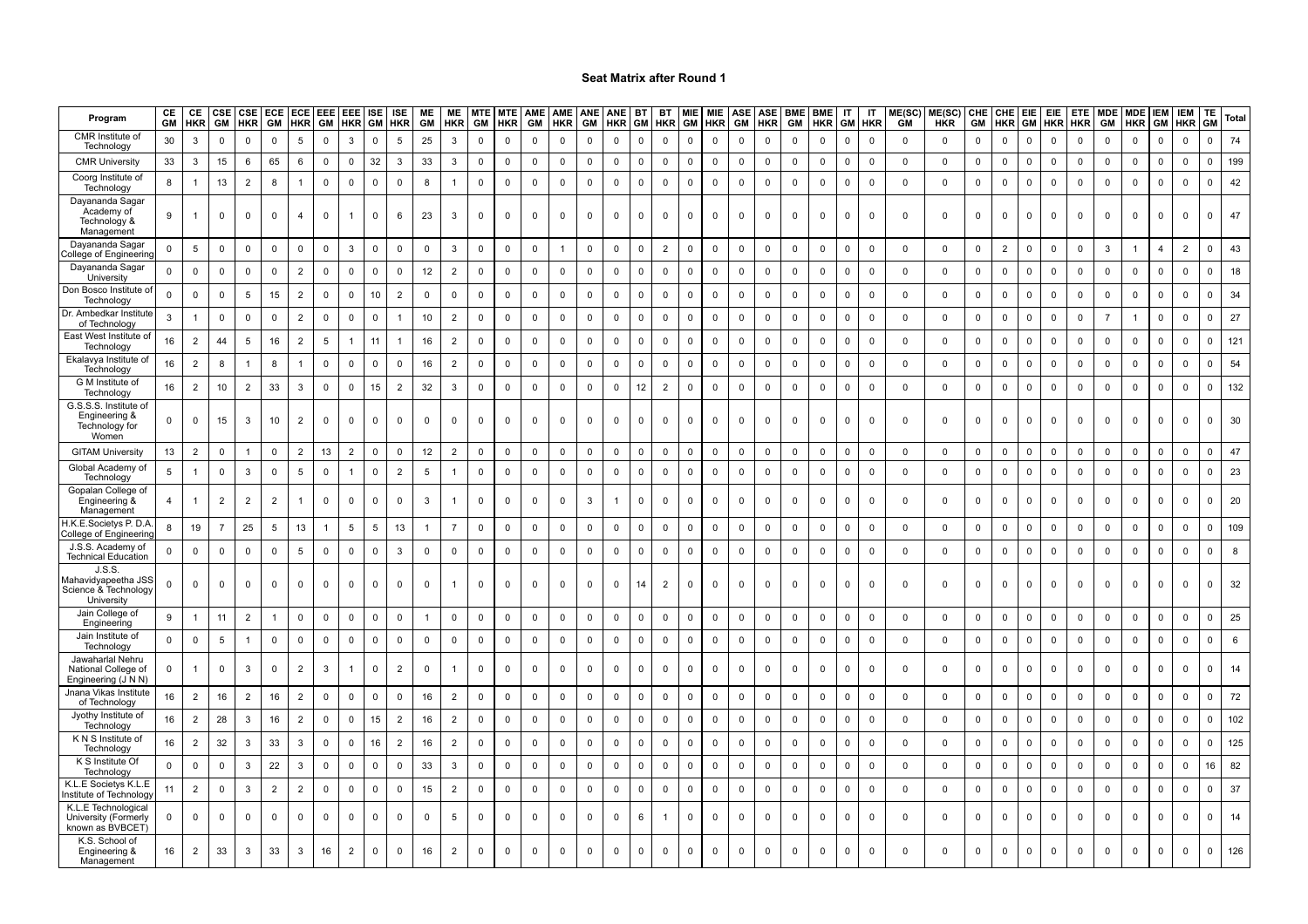| Program                                                             | CE<br><b>GM</b> | CE<br><b>HKR</b> | CSE<br>GM   | <b>HKR</b>     | CSE ECE<br>GM  | ECE EEE<br><b>HKR</b> | GM             |                 | EEE ISE<br><b>HKR</b> GM | <b>ISE</b><br><b>HKR</b> | ME<br>GM    | <b>ME</b><br><b>HKR</b> | <b>MTE</b><br>GM | <b>MTE</b><br>HKR | GM           | AME AME ANE<br><b>HKR</b> | GM             | <b>ANE</b><br><b>HKR</b> | <b>BT</b>    | <b>BT</b><br><b>GM HKR</b> | <b>MIE</b><br>GM | <b>MIE</b><br>HKR | <b>ASE</b><br><b>GM</b> | <b>ASE</b><br><b>HKR</b> | <b>BME</b><br>GM | <b>BME</b><br><b>HKR</b> | IT<br>GM    | IT<br><b>HKR</b> | ME(SC)<br><b>GM</b> | ME(SC)<br><b>HKR</b> | GM           | CHE CHE EIE<br><b>HKR</b> | <b>GM</b>   |                | EIE ETE<br><b>HKR HKR</b> | <b>MDE</b><br>GM | <b>MDE IEM</b><br><b>HKR</b> | <b>GM</b>    | <b>IEM</b><br><b>HKR</b> | <b>TE</b><br><b>GM</b> | Total          |
|---------------------------------------------------------------------|-----------------|------------------|-------------|----------------|----------------|-----------------------|----------------|-----------------|--------------------------|--------------------------|-------------|-------------------------|------------------|-------------------|--------------|---------------------------|----------------|--------------------------|--------------|----------------------------|------------------|-------------------|-------------------------|--------------------------|------------------|--------------------------|-------------|------------------|---------------------|----------------------|--------------|---------------------------|-------------|----------------|---------------------------|------------------|------------------------------|--------------|--------------------------|------------------------|----------------|
| Kalpataru Institute Of<br>Technology                                | 16              | $\overline{2}$   | 33          | 3              | 33             | 3                     | 0              | 0               | 16                       | $\overline{2}$           | 33          | $\mathbf{3}$            | $\mathsf 0$      | 0                 | $\mathbf 0$  | $\mathbf 0$               | 0              | $\mathsf 0$              | $\mathsf 0$  | $\mathsf 0$                | $\mathbf 0$      | $\mathbf 0$       | $\mathsf 0$             | 0                        | $\mathbf 0$      | 0                        | $\Omega$    | $\Omega$         | $\mathbf 0$         | $\mathbf 0$          | $\mathsf 0$  | 0                         | $\mathbf 0$ | $\mathbf 0$    | 0                         | $\mathbf 0$      | $\Omega$                     | $\mathbf 0$  | $\mathbf 0$              | $^{\circ}$             | 144            |
| KLE DR. M.S.<br>Sheshgiri College of<br>Engineering &<br>Technology | 32              | 3                | $\mathbf 0$ | 3              | 0              | 2                     | $\mathbf 0$    | 0               | $\Omega$                 | 0                        | 26          | 3                       | 0                | $\mathbf 0$       | $\mathbf 0$  | $\mathbf 0$               | $\mathbf 0$    | $\mathbf 0$              | $\Omega$     | $\Omega$                   | $\Omega$         | $\mathbf 0$       | $\mathbf 0$             | 0                        | 9                |                          | $\Omega$    | $\Omega$         | $\mathbf{0}$        | $\mathbf 0$          | 5            |                           | $\mathbf 0$ | 0              | $\mathbf 0$               | $\Omega$         | $\Omega$                     | $\Omega$     | $\overline{0}$           | $\Omega$               | 85             |
| KLS Gogte Institute of<br>Technology                                | 9               | $\mathbf{3}$     | $\mathbf 0$ |                | $\mathbf 0$    | $\overline{4}$        | $\mathsf 0$    | $\mathbf{1}$    | $\mathbf 0$              | $\overline{2}$           | $\mathsf 0$ | $\overline{4}$          | $\mathsf 0$      | $\mathsf 0$       | $\mathbf 0$  | $\mathsf 0$               | $\mathsf 0$    |                          | $\mathsf 0$  | $\mathsf 0$                | $\mathbf 0$      | $\mathbf 0$       | $\mathsf 0$             | $\mathbf 0$              | $\mathbf 0$      | 0                        | $\mathbf 0$ | $\mathbf 0$      | $\mathsf 0$         | $\mathbf 0$          | $\mathsf{O}$ | $\mathbf 0$               | $\mathsf 0$ | $\mathsf 0$    | $\mathsf 0$               | $\mathbf 0$      | $\mathbf 0$                  | $\mathbf 0$  | $\mathbf 0$              | $\mathbf{0}$           | 25             |
| KLSs Vishwanathrao<br>Deshpande Institute o<br>Technology           | $\overline{2}$  |                  | 14          | $\overline{2}$ | 5              |                       | $\overline{2}$ |                 | $\Omega$                 | $\Omega$                 | 5           | -1                      | $\mathbf 0$      | 0                 | $\mathbf 0$  | $\mathbf 0$               | $\mathbf 0$    | $\Omega$                 | $\Omega$     | $\mathbf 0$                | $\Omega$         | $\Omega$          | $\mathbf 0$             | $\mathbf 0$              | $\Omega$         | $\Omega$                 | $\Omega$    | $\Omega$         | $\Omega$            | $\mathbf 0$          | $\mathbf 0$  | 0                         | $\mathbf 0$ | $\mathbf 0$    | $\mathbf 0$               | $\mathbf 0$      |                              | $\Omega$     | $\Omega$                 | 0                      | 34             |
| M S Ramaiah Institute<br>of Technology                              | $\mathsf 0$     | 1                | $\mathbf 0$ | $\mathbf 0$    | $\mathbf 0$    | $\mathbf 0$           | $\mathsf 0$    | 0               | $\mathbf 0$              | $\mathbf 0$              | $\mathbf 0$ | $\mathbf 0$             | $\mathbf 0$      | $\mathsf 0$       | $\mathbf 0$  | $\mathbf 0$               | $\mathbf 0$    | $\mathbf 0$              | $\mathbf 0$  |                            | $\mathbf 0$      | $\mathbf 0$       | $\mathbf 0$             | $\mathsf 0$              | $\mathbf 0$      | 0                        | $\mathsf 0$ | $\mathbf 0$      | $\mathsf 0$         | $\mathbf 0$          | $\mathbf 0$  | $\overline{2}$            | $\mathbf 0$ | $\mathsf 0$    | $\mathsf 0$               | $\mathbf 0$      | $\overline{2}$               | $\mathbf 0$  | $\overline{2}$           | $\Omega$               | 10             |
| M.S. Engineering<br>College                                         | 16              | $\overline{2}$   | 26          | 3              | 16             | $\overline{2}$        | 8              | -1              | $\mathbf 0$              | $\mathbf 0$              | 16          | $\overline{2}$          | $\mathbf 0$      | $\mathsf 0$       | $\mathbf 0$  | $\mathbf 0$               | $\mathbf 0$    | $\mathbf 0$              | $\mathsf 0$  | $\mathsf 0$                | $\overline{0}$   | $\mathbf 0$       | $\mathbf 0$             | $\mathbf 0$              | $\mathbf 0$      | $\mathbf 0$              | $\mathbf 0$ | $\mathbf 0$      | $\mathsf 0$         | $\mathbf 0$          | $\mathbf 0$  | $\mathbf 0$               | $\mathsf 0$ | $\mathsf 0$    | $\mathsf 0$               | $\mathbf 0$      | $\mathbf 0$                  | $\mathbf{0}$ | $\mathbf 0$              | $\mathbf{0}$           | 92             |
| Maharaja Institute of<br>Technology                                 | 16              | $\overline{2}$   | 12          | 3              | $\overline{7}$ |                       | $\mathsf 0$    | 0               | $\mathbf 0$              | $\mathbf 0$              | 8           | -1                      | $\mathsf 0$      | $\mathsf 0$       | 0            | $\mathbf 0$               | $\mathbf 0$    | 0                        | $\mathbf 0$  | $\mathsf 0$                | $\Omega$         | $\mathbf 0$       | $\mathsf 0$             | $\mathsf 0$              | $\mathbf 0$      | $\mathbf{0}$             | $\mathbf 0$ | $\Omega$         | $\mathbf 0$         | 0                    | $\mathsf 0$  | 0                         | $\mathbf 0$ | $\mathsf 0$    | $\mathsf 0$               | $\Omega$         | $\mathbf 0$                  | $\mathbf 0$  | $\Omega$                 |                        | 50             |
| Malnad College of<br>Engineering                                    | $\mathbf 0$     | $\mathbf 0$      | 0           | $\mathbf 0$    | $\mathbf 0$    | $\mathbf 0$           | 0              | 0               | $\overline{2}$           | 2                        | 0           | $\boldsymbol{0}$        | $\mathbf 0$      | 0                 | 0            | $\mathbf 0$               | 0              | 0                        | $\mathbf 0$  | $\mathbf 0$                | 0                | 0                 | $\mathbf 0$             | $\mathbf 0$              | $\Omega$         | 0                        | $\mathbf 0$ | $\mathbf 0$      | $\mathbf 0$         | 0                    | $\mathbf 0$  | 0                         | 0           | $\mathsf 0$    | 0                         | $\mathbf 0$      | 0                            | $\mathbf 0$  | $\mathbf 0$              | $\Omega$               |                |
| Mangalore Institute o<br>Technology and<br>Engineering              | 16              | $\overline{2}$   | 42          | 5              | 32             | 3                     | $\mathbf 0$    | 0               | $\mathbf 0$              | $\mathbf 0$              | 49          | 5                       | 16               | $\overline{2}$    | $\mathbf 0$  | $\mathbf 0$               | 16             | $\overline{2}$           | $\mathbf 0$  | $\mathbf 0$                | $\mathbf 0$      | $\mathbf 0$       | $\mathbf 0$             | $\mathbf 0$              | 0                | $\mathbf 0$              | 16          | $\overline{2}$   | $\mathbf 0$         | $\mathbf 0$          | $\mathbf 0$  | $\mathbf 0$               | $\mathbf 0$ | $\mathbf 0$    | $\mathbf 0$               | $\mathbf 0$      | 0                            | $\mathbf{0}$ | $\mathbf 0$              | $^{\circ}$             | 208            |
| Moodlakatte Institute<br>of Technology                              | 12              | $\overline{2}$   | 14          | $\overline{2}$ | 8              | -1                    | 8              | -1              | $\mathbf 0$              | $\mathsf 0$              | 29          | $\mathbf{3}$            | $\mathsf 0$      | $\mathsf 0$       | $\mathsf{O}$ | $\mathbf 0$               | $\mathsf 0$    | $\mathsf 0$              | $\mathsf 0$  | $\mathsf 0$                | $\mathsf 0$      | $\mathsf 0$       | $\mathsf 0$             | $\mathbf 0$              | $\mathsf 0$      | $\mathbf 0$              | $\mathsf 0$ | $\mathsf 0$      | $\mathsf 0$         | $\mathsf 0$          | $\mathsf 0$  | $\mathbf 0$               | $\mathsf 0$ | $\mathsf 0$    | $\mathsf 0$               | $\mathbf 0$      | $\mathsf 0$                  | $\mathbf 0$  | $\mathbf 0$              | $\mathbf 0$            | 80             |
| Nagarjuna College of<br>Engineering &<br>Technology                 | 3               | -1               | 22          | 3              | 9              |                       | 0              | $\Omega$        | 8                        |                          | 8           | -1                      | $\mathbf 0$      | $\mathbf 0$       | $\mathbf 0$  | $\Omega$                  | $\mathbf 0$    | $\Omega$                 | $\Omega$     | $\Omega$                   | $\Omega$         | 0                 | 0                       | $\Omega$                 | $\Omega$         | $\Omega$                 | $\Omega$    | $\Omega$         | $\mathbf 0$         | 0                    | $\Omega$     | $\mathbf 0$               | $\Omega$    | $\Omega$       | $\Omega$                  | $\Omega$         | $\Omega$                     | $\Omega$     | $\Omega$                 |                        | 57             |
| Nitte Meenakshi<br>nstitute of Technolog                            | 23              | $\mathbf{3}$     | 0           | $\mathbf 0$    | $\mathbf 0$    | $\overline{a}$        | $\mathsf 0$    | 3               | $\mathbf 0$              | $\mathbf 0$              | 0           | 5                       | $\mathbf 0$      | $\mathbf 0$       | $\mathbf 0$  | $\mathbf 0$               | $\overline{2}$ | $\overline{2}$           | $\mathbf 0$  | $\mathsf 0$                | $\mathbf 0$      | $\mathbf 0$       | $\mathbf 0$             | $\mathbf 0$              | 0                | $\mathbf 0$              | $\mathbf 0$ | $\mathbf 0$      | $\mathbf 0$         | $\mathbf 0$          | $\mathbf 0$  | $\mathsf 0$               | $\mathbf 0$ | $\mathbf 0$    | $\mathbf 0$               | $\mathbf 0$      | $\mathbf 0$                  | $\mathbf 0$  | $\mathbf 0$              | $\mathbf{0}$           | 42             |
| NMAM Institute of<br>Technology                                     | 36              | $\mathsf 0$      | $\mathbf 0$ | $\mathbf 0$    | $\mathbf 0$    | $\mathbf 0$           | 25             | $\mathsf{O}$    | $\mathbf 0$              | $\mathsf 0$              | 46          | $\mathsf 0$             | $\mathsf 0$      | $\mathsf 0$       | $\mathbf 0$  | $\mathbf 0$               | $\mathsf 0$    | $\mathbf 0$              | 18           | $\mathsf 0$                | $\mathbf 0$      | $\mathbf 0$       | $\mathsf 0$             | $\mathsf 0$              | $\mathbf 0$      | 0                        | $\mathsf 0$ | $\mathbf 0$      | $\mathsf 0$         | $\mathbf 0$          | $\mathbf 0$  | $\mathbf 0$               | $\mathsf 0$ | $\mathbf 0$    | $\mathbf 0$               | $\mathbf 0$      | $\mathbf 0$                  | $\mathbf{0}$ | $\overline{0}$           | $\Omega$               | 125            |
| P E S Institute of<br>Technology &<br>Management                    | 16              | $\overline{2}$   | $\Omega$    | 3              | 29             | 3                     | 15             | 2               | 11                       | 2                        | 32          | 3                       | $\Omega$         | 0                 | 0            | $\mathbf{0}$              | 0              | $^{\circ}$               | $\Omega$     | $\Omega$                   | $\mathbf 0$      | 0                 | $\mathbf 0$             | $\Omega$                 | $^{\circ}$       | $\Omega$                 | $\Omega$    | $\Omega$         | $\mathbf 0$         | 0                    | 0            | $\mathbf 0$               | $\mathbf 0$ | 0              | $\Omega$                  | $\Omega$         | $\Omega$                     | $\Omega$     | $^{\circ}$               | 0                      | 118            |
| P. E. S. College of<br>Engineering                                  | $\sqrt{5}$      | $\overline{1}$   | 0           | 3              | $\mathbf 0$    | 3                     | $\overline{4}$ | -1              | $\Omega$                 | $\overline{2}$           | 13          | $\overline{2}$          | $\mathbf 0$      | $\mathbf 0$       | 8            | $\overline{1}$            | $\mathbf 0$    | $\mathbf 0$              | $\mathbf 0$  | $\mathsf 0$                | $\mathbf 0$      | $\mathbf 0$       | $\mathbf 0$             | $\mathsf 0$              | 0                | 0                        | 0           | $\Omega$         | $\mathbf 0$         | $\mathsf 0$          | $\mathbf 0$  | $\mathsf 0$               | $\mathbf 0$ | $\mathbf 0$    | $\mathsf 0$               | $\mathbf 0$      | $\mathbf 0$                  | $\mathbf 0$  | $\overline{\mathbf{0}}$  | $\Omega$               | 43             |
| Presidency University                                               | 82              | 8                | 192         | 21             | 114            | 11                    | 48             | $5\phantom{.0}$ | 61                       | 6                        | 113         | 11                      | $\mathbf 0$      | $\mathbf 0$       | $\mathbf 0$  | $\mathbf 0$               | $\mathbf 0$    | 0                        | $\mathbf 0$  | $\mathbf 0$                | $\mathbf 0$      | $\mathbf 0$       | $\mathbf 0$             | $\mathbf 0$              | $\mathbf 0$      | 0                        | $\mathbf 0$ | $\mathbf 0$      | $\mathbf 0$         | $\mathbf 0$          | $\mathbf 0$  | $\mathbf 0$               | $\mathbf 0$ | $\mathbf 0$    | $\mathbf 0$               | $\mathbf 0$      | 0                            | $\Omega$     | $\mathsf 0$              | <sup>0</sup>           | 1031           |
| Proudhavaraya<br>nstitute of Technolog                              | 16              | $\overline{2}$   | 16          | $\overline{2}$ | 24             | 3                     | 16             | $\overline{2}$  | $\mathbf 0$              | $\mathbf 0$              | 33          | 3                       | $\mathbf 0$      | $\mathsf 0$       | $\mathbf 0$  | $\mathsf 0$               | $\mathbf 0$    | $\mathbf 0$              | $\mathbf 0$  | $\mathsf 0$                | $\mathbf 0$      | $\mathbf 0$       | $\mathsf 0$             | $\mathbf 0$              | $\mathbf 0$      | $\mathbf 0$              | $\mathbf 0$ | $\mathbf 0$      | $\mathbf 0$         | $\mathbf 0$          | $\mathsf 0$  | $\mathbf 0$               | $\mathsf 0$ | $\mathsf 0$    | $\mathbf 0$               | $\mathbf 0$      | $\Omega$                     | $\mathbf 0$  | $\overline{0}$           | $\Omega$               | 117            |
| R R Institute of<br>Technology                                      | 32              | 4                | 12          | $\overline{2}$ | 16             | $\overline{2}$        | 16             | $\overline{2}$  | 16                       | $\overline{2}$           | 32          | $\overline{4}$          | $\mathbf 0$      | $\mathbf 0$       | $\mathbf 0$  | $\mathbf 0$               | $\mathbf 0$    | 0                        | $\mathbf 0$  | $\mathsf 0$                | $\mathbf 0$      | $\mathbf 0$       | $\mathbf 0$             | $\mathbf 0$              | $\mathbf 0$      | 0                        | $\mathbf 0$ | $\mathbf 0$      | $\mathsf 0$         | $\mathbf 0$          | $\mathbf 0$  | 0                         | $\mathbf 0$ | $\mathbf 0$    | $\mathsf 0$               | $\mathbf 0$      | $\mathbf 0$                  | $\mathbf 0$  | $\overline{0}$           | 0                      | 140            |
| R.T.E. Societys Rural<br><b>Engineering College</b>                 | 16              | $\overline{2}$   | 16          | $\overline{2}$ | 16             | $\overline{2}$        | $\mathbf 0$    | $\mathbf 0$     | $\mathbf 0$              | $\mathbf 0$              | 33          | $\mathbf{3}$            | $\mathbf 0$      | $\mathbf 0$       | 8            |                           | $\mathbf 0$    | $\mathbf{0}$             | $\mathbf{0}$ | $\mathsf 0$                | $\Omega$         | $\mathbf 0$       | $\mathbf 0$             | $\mathbf 0$              | $\Omega$         | $\mathbf 0$              | $\Omega$    | $\Omega$         | $\mathbf{0}$        | $\mathbf 0$          | $\mathbf 0$  | $\mathbf 0$               | $\mathbf 0$ | $\mathbf{0}$   | $\Omega$                  | $\mathbf{0}$     | $\Omega$                     | $\Omega$     | $\overline{0}$           | <sup>0</sup>           | 108            |
| R.V. College of<br>Engineering                                      | $\mathbf 0$     | $\mathbf 0$      | $\mathbf 0$ | $\mathbf 0$    | $\mathbf 0$    | $\mathbf 0$           | $\mathbf 0$    | $\mathbf 0$     | $\mathbf 0$              | $\mathbf 0$              | $\mathbf 0$ | $\mathbf 0$             | $\mathbf 0$      | $\mathbf 0$       | $\mathbf 0$  | $\mathbf 0$               | $\mathbf 0$    | $\mathbf 0$              | $\mathbf 0$  | $\mathsf 0$                | $\mathsf 0$      | $\mathbf 0$       | $\mathbf 0$             | $\mathbf 0$              | $\mathbf 0$      | 0                        | $\mathbf 0$ | $\mathbf 0$      | $\mathsf 0$         | $\mathbf 0$          | $\mathbf 0$  | $\mathsf 0$               | $\mathbf 0$ | $\mathsf 0$    | $\mathbf 0$               | $\mathbf 0$      | $\mathbf 0$                  | $\mathbf{0}$ | $\mathbf{1}$             | $\Omega$               | $\overline{1}$ |
| Raja Rajeswari<br>College of Engineerin                             | 0               | $\mathbf 0$      | 36          | 5              | $\mathbf 0$    | $\mathbf 0$           | $\mathbf 0$    | $\mathbf 0$     | 16                       | $\overline{2}$           | $\mathbf 0$ | $\mathbf 0$             | $\mathbf 0$      | $\mathsf 0$       | 0            | $\mathbf 0$               | $\mathbf 0$    | $\mathbf 0$              | $\mathsf 0$  | $\mathsf 0$                | $\mathbf 0$      | $\mathbf 0$       | $\mathbf 0$             | $\mathbf 0$              | $\mathbf 0$      | 0                        | $\mathsf 0$ | $\mathbf 0$      | $\mathsf 0$         | $\mathsf 0$          | $\mathsf 0$  | $\mathbf 0$               | $\mathsf 0$ | $\mathsf 0$    | $\mathbf 0$               | $\mathbf 0$      | $\mathbf 0$                  | $\mathbf 0$  | $\mathbf 0$              | $\Omega$               | 59             |
| Rajiv Gandhi Institute<br>of Technology                             | 16              | $\overline{2}$   | 31          | 3              | 15             | $\overline{2}$        | 16             | $\overline{2}$  | $\mathbf 0$              | $\mathbf 0$              | 16          | $\overline{2}$          | $\mathbf 0$      | $\mathbf 0$       | 0            | $\mathbf 0$               | $\mathbf 0$    | $\mathbf 0$              | $\mathbf{0}$ | $\mathsf 0$                | $\mathbf 0$      | $\mathbf 0$       | $\mathbf 0$             | $\mathbf 0$              | 16               | $\overline{2}$           | $\mathbf 0$ | $\mathbf 0$      | $\mathsf 0$         | $\mathbf 0$          | $\mathbf 0$  | $\mathsf 0$               | $\mathbf 0$ | $\mathbf 0$    | $\mathbf 0$               | $\mathbf 0$      | $\mathbf 0$                  | $\mathbf 0$  | $\mathbf 0$              | $\mathbf{0}$           | 123            |
| Ramaiah University o<br><b>Applied Sciences</b>                     | 36              | $\overline{4}$   | 0           | $\mathbf 0$    | $\mathbf 0$    | 3                     | 33             | $\overline{4}$  | $\mathbf 0$              | $\mathbf 0$              | 31          | $\overline{4}$          | $\mathbf 0$      | $\mathbf 0$       | $\mathbf 0$  | $\mathbf 0$               | $\mathbf 0$    | $\mathbf 0$              | $\mathbf 0$  | $\mathsf 0$                | $\mathbf 0$      | $\mathbf 0$       | $\mathbf 0$             | $\mathbf{1}$             | 0                | 0                        | 0           | $\mathbf 0$      | $\mathbf 0$         | $\mathsf 0$          | $\mathbf 0$  | $\mathsf 0$               | $\mathbf 0$ | $\overline{0}$ | $\mathbf 0$               | $\mathbf 0$      | $\mathbf 0$                  | $\mathbf 0$  | $\mathbf 0$              | $\Omega$               | 139            |
| Reva University                                                     | 46              | 5                | $\mathbf 0$ | $\Omega$       | $\mathbf 0$    | $\overline{4}$        | 12             | 3               | $\Omega$                 | $\mathbf 0$              | 45          | 5                       | 5                | $\mathbf{1}$      | $\mathbf 0$  | $\mathsf 0$               | $\mathbf 0$    | $\mathbf 0$              | $\mathbf 0$  | $\mathsf 0$                | $\Omega$         | $\mathbf 0$       | $\mathbf 0$             | $\mathbf 0$              | $\mathbf 0$      | $\mathbf 0$              | $\mathbf 0$ | $\mathbf 0$      | $\mathsf 0$         | $\mathbf 0$          | $\mathsf 0$  | $\mathbf 0$               | $\Omega$    | $\mathsf 0$    | $\mathbf 0$               | $\Omega$         | $\Omega$                     | $\mathbf{0}$ | $\overline{0}$           | $\Omega$               | 127            |
| RNS Institute of<br>Technology                                      | 15              | $\overline{2}$   | $^{\circ}$  | $\Omega$       | $\mathbf 0$    | 3                     | $\mathbf 0$    | $\overline{2}$  | $\Omega$                 | $\mathbf 0$              | 38          | 5                       | $\Omega$         | $\mathbf 0$       | $\mathbf 0$  | $\mathbf{0}$              | $\mathbf 0$    | $\mathbf 0$              | $\Omega$     | $\mathbf 0$                | $\Omega$         | $\mathbf 0$       | $\mathsf 0$             | $\mathbf 0$              | $\mathbf 0$      | $\mathbf{0}$             | $\Omega$    | $\Omega$         | $\mathbf 0$         | 0                    | $\mathsf 0$  | $\mathsf 0$               | $\mathbf 0$ | $\mathsf 0$    | $\Omega$                  | $\Omega$         | $\mathbf 0$                  | $\mathbf 0$  | $\mathbf{0}$             | $\mathbf{0}$           | 68             |
| RV Institute of<br>Technology and<br>Management                     | 0               | 0                | 0           | $\mathbf 0$    | $\mathbf 0$    | $\overline{2}$        | $\mathbf 0$    | 0               | 0                        | $\overline{2}$           | 5           | $\overline{2}$          | $\mathbf 0$      | 0                 | $\mathbf 0$  | 0                         | 0              | $\mathbf 0$              | $\mathbf 0$  | $\mathbf 0$                | $\mathbf 0$      | 0                 | 0                       | 0                        | 0                | 0                        | $\mathbf 0$ | $\mathbf 0$      | $\mathbf 0$         | 0                    | $\mathbf 0$  | 0                         | $\mathbf 0$ | $\mathbf 0$    | 0                         | $\mathbf 0$      | 0                            | $\Omega$     | $\overline{\mathbf{0}}$  | $\Omega$               | 11             |
| S J B Institute of<br>Technology                                    | 32              | 3                | 0           | $\overline{4}$ | $\mathbf 0$    | 3                     | $\overline{7}$ | $\overline{2}$  | 0                        | 3                        | 30          | $\mathbf{3}$            | $\mathbf 0$      | $\mathbf 0$       | 0            | $\pmb{0}$                 | $\mathbf 0$    | $\mathbf 0$              | $\mathbf 0$  | $\mathsf 0$                | $\mathbf 0$      | $\mathbf 0$       | $\mathbf 0$             | $\mathsf 0$              | $\mathbf 0$      | 0                        | $\mathsf 0$ | $\mathbf 0$      | $\mathbf 0$         | 0                    | $\mathbf 0$  | $\mathbf 0$               | $\mathbf 0$ | $\mathbf 0$    | $\mathbf 0$               | $\mathbf 0$      | $\mathbf 0$                  | $\pmb{0}$    | $\overline{0}$           | $\mathbf 0$            | 87             |
| S.E.A. College of<br>Engineering &<br>Technology                    | 23              | 3                | 31          | 3              | 13             | 2                     | $\mathbf 0$    | $\mathbf{0}$    | 7                        |                          | 22          | 3                       | $\mathbf 0$      | $\mathbf 0$       | $\Omega$     | 0                         | 0              | $\mathbf 0$              | $\mathbf 0$  | $\mathbf{0}$               | $\mathbf 0$      | $\mathbf 0$       | $\mathbf 0$             | 0                        | $\mathbf 0$      | 0                        | $\mathbf 0$ | $\Omega$         | $\Omega$            | $^{\circ}$           | 0            | 0                         | $\mathbf 0$ | $\mathbf 0$    | $\Omega$                  | $\Omega$         | $\Omega$                     | $\Omega$     | $\mathbf 0$              | $\Omega$               | 108            |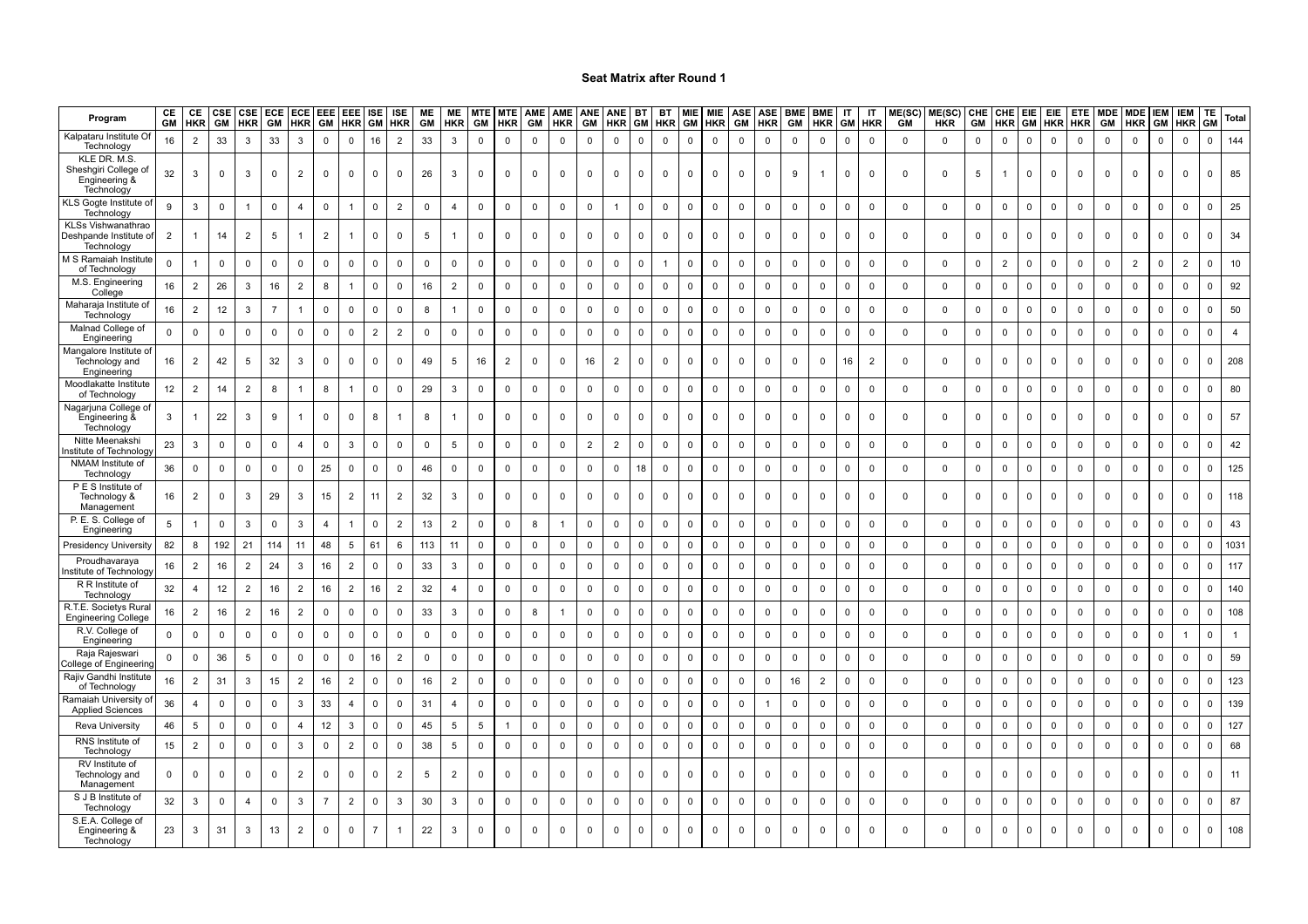| Program                                                                          | CE             | CE<br><b>GM HKR</b> | CSE<br>GM      | CSE ECE<br><b>HKR</b> | GM             | <b>ECE</b><br><b>HKR</b> | <b>EEE</b><br>GM | EEE ISE<br><b>HKR</b> GM |                | <b>ISE</b><br><b>HKR</b> | ME<br>GM        | <b>ME</b><br><b>HKR</b> | <b>MTE</b><br>GM | <b>MTE</b><br><b>HKR</b> | GM           | AME AME ANE<br><b>HKR</b> | GM           | <b>ANE</b><br><b>HKR</b> | <b>BT</b>    | <b>BT</b><br><b>GM HKR</b> | <b>MIE</b><br><b>GM</b> | <b>MIE</b><br>HKR | ASE<br>GM      | <b>ASF</b><br><b>HKR</b> | <b>BME</b><br>GM | <b>BME</b><br><b>HKR</b> | IT<br><b>GM</b> | IT<br><b>HKR</b> | ME(SC)<br><b>GM</b> | ME(SC)<br><b>HKR</b> | CHE<br>GM      | <b>HKR</b>     | CHE EIE<br><b>GM</b> | <b>EIE</b>          | <b>ETE</b><br><b>HKR HKR</b> | GM             | MDE MDE<br><b>HKR</b> | <b>IEM</b><br>GM | <b>IEM</b><br><b>HKR</b> | TE<br>GM     | Total        |
|----------------------------------------------------------------------------------|----------------|---------------------|----------------|-----------------------|----------------|--------------------------|------------------|--------------------------|----------------|--------------------------|-----------------|-------------------------|------------------|--------------------------|--------------|---------------------------|--------------|--------------------------|--------------|----------------------------|-------------------------|-------------------|----------------|--------------------------|------------------|--------------------------|-----------------|------------------|---------------------|----------------------|----------------|----------------|----------------------|---------------------|------------------------------|----------------|-----------------------|------------------|--------------------------|--------------|--------------|
| S.J.P.N.Trusts<br>Hirasugar Institute of<br>Technology                           | $\mathbf 0$    | $\mathbf 0$         | $\overline{1}$ |                       | $\overline{2}$ |                          | $\overline{2}$   | $\mathbf{1}$             | $\mathbf 0$    | $\mathbf 0$              | $\overline{4}$  | $\overline{2}$          | $\mathbf 0$      | $\mathsf 0$              | $\mathsf{O}$ | $\overline{0}$            | $\mathbf 0$  | $\mathbf 0$              | $\mathbf 0$  | $\mathbf 0$                | $\mathbf{0}$            | $\mathbf 0$       | $\mathbf 0$    | $\mathbf 0$              | $\mathbf 0$      | $\mathbf 0$              | $\mathbf 0$     | $\Omega$         | $\mathsf 0$         | $\mathbf{0}$         | $\mathsf{O}$   | $\mathbf 0$    | $\overline{0}$       | $\mathsf{O}$        | $\mathsf 0$                  | $\mathbf 0$    | $\mathbf 0$           | $\mathbf 0$      | $\mathbf 0$              | $\mathbf 0$  | 14           |
| Sahyadri College of<br>Engineering &<br>Management                               | $\mathbf 0$    | $\mathbf 0$         | 35             | 5                     | 25             | 3                        | $\mathbf 0$      | 0                        | 32             | 3                        | 12              | $\overline{2}$          | 0                | 0                        | $\mathbf 0$  | 0                         | $\mathbf 0$  | 0                        | $\Omega$     | $\Omega$                   | $\mathbf 0$             | $\Omega$          | $\mathbf 0$    | 0                        | $\mathbf 0$      | 0                        | $\Omega$        | $\Omega$         | $\mathbf 0$         | $\mathbf 0$          | 0              | $\mathbf 0$    | $\mathbf 0$          | $\Omega$            | 0                            | 0              | $\Omega$              | $\mathbf 0$      | $\mathbf 0$              | $\mathbf{0}$ | 117          |
| Sai Vidya Institute of<br>Technology                                             | $\overline{2}$ | 1                   | $\mathbf 0$    | $\overline{2}$        | $\overline{4}$ |                          | $\overline{2}$   | 1                        | $\mathbf 0$    | $\overline{2}$           | $\overline{2}$  | $\mathbf{1}$            | $\mathsf 0$      | $\mathsf 0$              | $\mathbf 0$  | $\mathsf 0$               | $\mathbf 0$  | $\mathsf 0$              | $\mathsf 0$  | $\mathbf 0$                | $\mathsf 0$             | $\mathsf 0$       | $\mathsf 0$    | $\mathbf 0$              | $\mathbf 0$      | 0                        | $\mathsf 0$     | $\mathsf 0$      | $\mathsf 0$         | $\mathsf 0$          | $\mathbf 0$    | $\mathsf 0$    | $\mathsf 0$          | $\mathbf 0$         | $\mathsf 0$                  | $\mathbf 0$    | $\mathbf 0$           | $\mathbf 0$      | $\mathsf 0$              | $\Omega$     | 18           |
| Sambhram Institute o<br>Technology                                               | 33             | $\mathbf{3}$        | 44             | 5                     | 33             | 3                        | $\mathbf 0$      | $\mathbf 0$              | 16             | $\overline{2}$           | 33              | 3                       | $\mathbf 0$      | $\mathsf 0$              | $\Omega$     | $\mathbf 0$               | $\mathbf 0$  | $\mathbf 0$              | $\mathbf 0$  | $\mathbf 0$                | $\mathbf 0$             | $\mathbf 0$       | $\mathsf 0$    | $\mathbf 0$              | $\mathbf 0$      | $\mathbf 0$              | $\mathsf 0$     | $\mathbf 0$      | 16                  | $\overline{2}$       | $\mathbf 0$    | $\mathsf 0$    | $\mathsf 0$          | $\Omega$            | $\mathbf 0$                  | $\mathbf 0$    | $\Omega$              | $\mathbf{0}$     | $\mathbf 0$              | $\Omega$     | 246          |
| Sampoorna Institute o<br>Technology &<br>Research                                | 16             | 2                   | 16             | $\overline{2}$        | 16             | $\overline{2}$           | 8                |                          | $\Omega$       | $\mathbf 0$              | 16              | $\overline{2}$          | $\Omega$         | $\mathbf 0$              | $\Omega$     | $\Omega$                  | $\Omega$     | $\Omega$                 | $\Omega$     | $\Omega$                   | $\Omega$                | $\mathbf 0$       | $\mathsf 0$    | $\Omega$                 | $\Omega$         | $\Omega$                 | $\Omega$        | $\Omega$         | $\mathbf{0}$        | $\mathbf{0}$         | $\Omega$       | $\mathsf 0$    | $\Omega$             | $\Omega$            | $\Omega$                     | $\mathbf 0$    | $\Omega$              | $\Omega$         | $\Omega$                 |              | 81           |
| Sapthagiri College of<br>Engineering                                             | 13             | $\overline{2}$      | 0              | 3                     | 14             | 3                        | 9                | $\mathbf{1}$             | 0              | 3                        | 9               | $\mathbf{1}$            | $\mathbf 0$      | 0                        | 0            | $\mathbf 0$               | $\mathbf 0$  | $\mathbf 0$              | 3            |                            | $\mathbf 0$             | $\mathbf 0$       | $\bf{0}$       | $\mathbf 0$              | $\mathbf 0$      | 0                        | $\mathbf 0$     | $\mathbf 0$      | $\mathsf 0$         | $\mathbf 0$          | $\mathbf 0$    | $\mathbf 0$    | 0                    | $\mathbf 0$         | $\mathbf 0$                  | 0              | $\mathbf 0$           | $\mathbf 0$      | $\mathbf 0$              | $\Omega$     | 62           |
| SDM College of<br>Engineering &<br>Technology                                    | 15             | $\overline{2}$      | $\Omega$       | $\mathbf 0$           | $\mathbf 0$    | 3                        | $\mathbf 0$      | $\overline{2}$           | $\Omega$       |                          | 17              | 3                       | $\Omega$         | $\mathbf 0$              | $\Omega$     | $\mathbf{0}$              | $\mathbf{0}$ | $\Omega$                 | $\Omega$     | $\mathbf{0}$               | $\Omega$                | $\mathbf 0$       | $\mathbf 0$    | $\Omega$                 | $\mathbf 0$      | $\Omega$                 | $\Omega$        | $\Omega$         | $\mathbf 0$         | $\mathbf{0}$         | $\overline{2}$ | $\overline{1}$ | $\mathbf 0$          | $\Omega$            | $\mathbf{0}$                 | $\mathbf 0$    | $\Omega$              | $\Omega$         | $\mathbf 0$              | $\Omega$     | 88           |
| SDM Institute o<br>Technology                                                    | $\Omega$       |                     | $\mathsf 0$    |                       | $\mathbf 0$    |                          | $\mathbf 0$      |                          | $\Omega$       |                          | $\Omega$        |                         | $\Omega$         | $\mathsf 0$              | $\mathbf 0$  | $\mathbf 0$               | $\mathbf 0$  | $\mathbf 0$              | $\mathsf 0$  | $\mathbf 0$                | $\Omega$                | $\mathbf 0$       | $\mathbf 0$    | $\mathsf 0$              | $\mathbf 0$      | $\mathbf 0$              | $\mathsf 0$     | $\Omega$         | $\mathbf 0$         | $\mathbf 0$          | $\mathbf 0$    | $\mathsf 0$    | $\mathbf 0$          | $\Omega$            | $\mathbf{0}$                 | $\mathbf 0$    | $\Omega$              | $\mathbf 0$      | $\Omega$                 | $\Omega$     | 12           |
| Shree Devi Institute o<br>Technology                                             | 24             | $\mathbf{3}$        | 32             | 3                     | 33             | 3                        | $\mathsf 0$      | $\mathbf 0$              | 16             | $\overline{2}$           | 41              | $\overline{4}$          | $\Omega$         | $\mathbf 0$              | $\Omega$     | $\mathbf 0$               | 16           | $\overline{2}$           | $\mathbf 0$  | $\mathbf 0$                | $\mathbf 0$             | $\mathbf 0$       | $\mathsf 0$    | $\mathsf 0$              | $\mathbf 0$      | $\mathbf 0$              | $\mathbf 0$     | $\mathbf 0$      | $\mathbf 0$         | $\mathbf 0$          | $\mathsf 0$    | $\mathsf 0$    | $\Omega$             | $\mathbf 0$         | $\mathbf 0$                  | $\mathbf 0$    | $\Omega$              | $\mathbf 0$      | $\mathbf 0$              | $\mathbf 0$  | 197          |
| Shri Madhwa<br>Vadivaraja Institute of<br>Technology &<br>Management             | $\Omega$       | $\mathbf{0}$        | 33             | 3                     | $\mathbf 0$    | $\Omega$                 | $\mathbf 0$      | $\Omega$                 | $\Omega$       | $\mathbf 0$              | $\Omega$        | $\mathbf{0}$            | $\Omega$         | $\mathbf 0$              | $\Omega$     | $\mathbf{0}$              | $\Omega$     | $\mathbf 0$              | $\Omega$     | $\Omega$                   | $\mathbf 0$             | $\mathbf 0$       | $\mathbf 0$    | $\Omega$                 | $\Omega$         | $\Omega$                 | $\Omega$        | $\Omega$         | $\mathbf{0}$        | $\mathbf{0}$         | $\Omega$       | $\mathbf 0$    | $\Omega$             | $\Omega$            | $\mathbf{0}$                 | $\mathbf 0$    | $\Omega$              | $\Omega$         | $\mathbf 0$              |              | 36           |
| Shridevi Institute of<br>Engineering &<br>Technology                             | 11             | $\overline{2}$      | 24             | 3                     | 11             | 2                        | 11               | $\overline{2}$           | 11             | $\overline{2}$           | 24              | $\mathbf{3}$            | $\mathbf 0$      | 0                        | $\mathbf 0$  | $\mathbf 0$               | $\mathbf 0$  | $\mathbf 0$              | $\mathbf 0$  | $\mathbf 0$                | $\mathbf 0$             | $\mathbf 0$       | $\mathbf 0$    | $\mathsf{O}$             | $\mathbf 0$      | 0                        | $\mathbf 0$     | $\mathbf 0$      | $\mathbf 0$         | $\mathbf 0$          | $\mathbf 0$    | $\mathbf 0$    | $\mathbf 0$          | 0                   | $\mathbf 0$                  | $\mathbf 0$    | 0                     | $\mathbf 0$      | $\mathbf 0$              | $\mathbf{0}$ | 106          |
| Siddaganga Institute<br>of Technolog                                             | $\mathbf 0$    | $\overline{2}$      | $\mathbf 0$    | 0                     | $\mathbf 0$    | 0                        | 0                |                          | $\mathbf 0$    | 0                        | $\mathbf 0$     | 5                       | 0                | $\mathsf 0$              | 0            | $\mathbf 0$               | 0            | 0                        | 8            |                            | $\mathsf 0$             | $\mathbf 0$       | $\mathsf 0$    | $\mathsf 0$              | $\mathbf 0$      | $\mathbf 0$              | $\mathsf 0$     | $\mathbf 0$      | $\mathsf 0$         | $\mathsf 0$          | 14             | $\overline{2}$ | 0                    | 0                   | $\overline{2}$               | 0              | $\mathbf 0$           | $\overline{7}$   | $\overline{2}$           |              | 45           |
| Sir. M. Visvesvaraya<br>nstitute of Technology                                   | $\overline{2}$ | $\overline{2}$      | $\mathbf 0$    | $\mathbf 0$           | $\mathbf 0$    | -1                       | 0                | 3                        | $\mathbf 0$    | $\mathbf 0$              | $\mathbf 0$     | $\mathbf{3}$            | $\mathbf 0$      | 0                        | $\mathbf 0$  | $\mathbf 0$               | $\mathbf 0$  | $\mathbf 0$              | $\sqrt{5}$   | $\overline{2}$             | $\mathbf 0$             | $\mathbf 0$       | $\mathbf 0$    | $\mathbf 0$              | $\mathbf 0$      | 0                        | $\mathbf 0$     | $\mathbf 0$      | $\mathsf 0$         | $\mathbf 0$          | 0              | $\mathbf 0$    | $\mathbf 0$          | $\mathbf 0$         | $\mathbf 0$                  | $\mathbf 0$    | $\mathbf 0$           | $\mathbf 0$      | $\mathbf 0$              | $\Omega$     | 20           |
| SJC Institute of<br>Technology                                                   | 5              |                     | 35             | 5                     | 5              |                          | $\mathsf 0$      | $\mathbf 0$              | 33             | 3                        | $\overline{4}$  | $\mathbf{1}$            | $\mathbf 0$      | $\mathbf 0$              | $\mathbf 0$  | $\mathbf 0$               | 16           | $\overline{2}$           | $\mathsf 0$  | $\mathbf 0$                | $\mathsf 0$             | $\mathbf 0$       | $\overline{2}$ | $\mathbf{1}$             | $\mathbf 0$      | 0                        | $\mathsf 0$     | $\mathbf 0$      | $\mathsf 0$         | $\mathsf 0$          | $\mathbf 0$    | $\mathsf 0$    | $\mathsf 0$          | $\Omega$            | $\mathbf 0$                  | $\mathbf 0$    | $\Omega$              | $\mathbf 0$      | $\mathbf 0$              | $\Omega$     | 114          |
| SJM Institute of<br>Technology                                                   | 8              | 1                   | 11             | $\overline{2}$        | 12             | $\overline{2}$           | $5\phantom{.0}$  | $\mathbf{1}$             | $\mathbf 0$    | $\mathsf{O}\xspace$      | 8               | -1                      | $\mathbf 0$      | $\mathsf 0$              | $\mathbf 0$  | $\mathbf{0}$              | $\mathbf 0$  | $\mathbf 0$              | $\mathbf 0$  | $\mathbf 0$                | $\overline{0}$          | $\mathbf 0$       | $\mathsf 0$    | $\mathbf 0$              | $\mathbf 0$      | $\mathbf 0$              | $\mathbf 0$     | $\mathbf 0$      | $\mathbf 0$         | $\mathbf 0$          | $\mathsf{O}$   | $\mathsf 0$    | $\mathbf{0}$         | $\mathbf 0$         | $\mathbf 0$                  | $\mathbf 0$    | $\mathbf 0$           | $\mathbf 0$      | $\mathbf 0$              | $\mathbf 0$  | 51           |
| Smt. Kamala & Shri<br>Venkappa M Agadi<br>College of Engineering<br>& Technology | 9              |                     | 15             | $\overline{2}$        | 9              |                          | 4                | -1                       | 16             | $\overline{2}$           | $\overline{4}$  | -1                      | $\Omega$         | $\mathbf 0$              | $\mathsf{O}$ | $\mathbf 0$               | $\mathbf 0$  | $\mathbf 0$              | $\Omega$     | $\mathbf{0}$               | $\mathbf 0$             | $\mathbf 0$       | $\mathbf 0$    | 0                        | $\mathbf 0$      | $^{\circ}$               | $\Omega$        | $\Omega$         | $\mathsf 0$         | $\mathbf 0$          | $\mathsf{O}$   | $\mathbf 0$    | $\mathbf 0$          | $\Omega$            | $\mathbf{0}$                 | $\mathbf 0$    | $\Omega$              | $\mathbf 0$      | $\mathbf 0$              | <sup>n</sup> | 65           |
| Sri Krishna Institute o<br>Technology                                            | 33             | 3                   | 31             | 3                     | 33             | 3                        | 16               | $\overline{2}$           | 16             | $\overline{2}$           | 33              | 3                       | $\mathbf 0$      | $\mathsf 0$              | 0            | $\overline{\mathbf{0}}$   | $\mathbf 0$  | $\mathbf 0$              | $\mathbf{0}$ | $\mathbf 0$                | $\mathbf 0$             | $\mathbf 0$       | $\mathbf 0$    | $\mathbf 0$              | $\mathbf 0$      | 0                        | $\mathbf 0$     | $\mathbf 0$      | $\mathsf 0$         | $\mathbf 0$          | $\mathbf 0$    | $\mathbf 0$    | 0                    | $\mathbf 0$         | $\mathbf 0$                  | 0              | $\mathbf 0$           | $\mathbf 0$      | $\mathbf 0$              | 0            | 178          |
| Sri SaiRam College of<br>Engineering                                             | $\mathbf 0$    | $\mathsf 0$         |                | 3                     | 31             | 3                        | 16               | $\overline{2}$           | $\mathbf 0$    | $\mathbf 0$              | 33              | 3                       | $\mathbf 0$      | $\mathsf 0$              | $\mathbf 0$  | $\mathbf 0$               | $\mathbf 0$  | $\mathbf 0$              | $\mathsf 0$  | $\mathsf 0$                | $\mathbf 0$             | $\mathbf 0$       | $\mathsf 0$    | $\mathsf 0$              | $\Omega$         | 0                        | $\mathsf 0$     | $\Omega$         | $\mathsf 0$         | $\mathbf 0$          | $\mathbf 0$    | $\mathsf 0$    | $\overline{0}$       | $\mathbf 0$         | $\mathsf 0$                  | $\mathsf 0$    | $\mathbf 0$           | $\mathbf 0$      | $\overline{\mathbf{0}}$  | $\Omega$     | 92           |
| Sri Siddhartha Institut<br>of Technology                                         | 10             | $\overline{1}$      | $\mathbf 0$    | 1                     | 10             |                          | 11               | 1                        | $\overline{7}$ |                          | $5\phantom{.0}$ | 1                       | $\mathbf 0$      | $\mathsf 0$              | $\mathbf 0$  | $\mathbf 0$               | $\mathbf 0$  | $\mathbf 0$              | $\mathsf 0$  | $\mathbf 0$                | $\mathsf 0$             | $\mathbf 0$       | $\mathsf 0$    | $\mathbf 0$              | $\mathbf 0$      | 0                        | $\mathsf 0$     | $\Omega$         | $\mathsf 0$         | $\mathbf 0$          | $\mathbf 0$    | $\mathsf 0$    | $\mathbf 0$          | $\mathbf 0$         | $\mathbf 0$                  | $\overline{2}$ |                       | $\mathbf{3}$     | $\mathbf{1}$             | 8            | 65           |
| Sri Taralabalu<br>Jagadguru Institute of<br>Technology                           | 9              |                     | 9              |                       | 9              |                          | $5\phantom{.0}$  | $\overline{1}$           | 5              |                          | 9               | $\overline{1}$          | $\Omega$         | $\mathbf 0$              | $\mathbf 0$  | $\mathbf 0$               | $\mathbf 0$  | $\mathbf 0$              | $\Omega$     | $\mathbf{0}$               | $\mathbf 0$             | $\mathbf 0$       | $\mathsf 0$    | $\mathbf 0$              | $\mathbf 0$      | $\Omega$                 | $\Omega$        | $\Omega$         | $\mathbf 0$         | $\mathbf{0}$         | $\mathbf 0$    | $\mathsf 0$    | $\mathbf 0$          | $\Omega$            | $\mathbf{0}$                 | $\mathbf 0$    | $\Omega$              | $\mathbf 0$      | $\mathbf 0$              |              | 52           |
| Sri Venkateshwara<br>College of Engineerin                                       | 33             | 3                   | 23             | 5                     | 32             | 3                        | $\mathbf 0$      | $\mathbf 0$              | 15             | $\overline{2}$           | 16              | $\overline{2}$          | 16               | 2                        | $\mathbf 0$  | $\mathbf{0}$              | $\mathbf 0$  | $\mathbf 0$              | $\mathbf{0}$ | $\mathbf 0$                | $\Omega$                | $\mathbf 0$       | $\mathbf 0$    | $\mathbf 0$              | $\mathbf 0$      | 0                        | $\mathbf 0$     | $\Omega$         | $\mathbf 0$         | $\mathbf{0}$         | $\mathbf 0$    | $\mathbf 0$    | $\mathbf 0$          | $\mathbf 0$         | $\mathbf 0$                  | $\mathbf 0$    | $\Omega$              | $\mathbf 0$      | $\Omega$                 | $\Omega$     | 152          |
| Srinivas Institute of<br>Technology                                              | 0              | $\mathbf 0$         | 33             | 3                     | 33             | 3                        | 16               | $\overline{2}$           | 16             | $\overline{2}$           | 33              | $\mathbf{3}$            | $\mathbf 0$      | 0                        | 16           | $\overline{2}$            | 16           | $\overline{2}$           | $\mathbf 0$  | $\mathbf 0$                | $\mathsf{O}$            | $\mathbf 0$       | $\mathbf 0$    | $\mathbf 0$              | $\mathbf 0$      | 0                        | $\mathbf 0$     | $\mathbf 0$      | $\mathbf 0$         | $\mathbf 0$          | 0              | $\mathbf 0$    | $\mathbf{0}$         | $\mathbf 0$         | $\mathbf 0$                  | $\mathbf 0$    | $\mathbf 0$           | $\mathbf 0$      | $\mathbf 0$              | $\mathbf{0}$ | 197          |
| SSETs S.G<br>Balekundri Institute of<br>Technology                               | 14             | $\overline{2}$      | 16             | $\overline{2}$        | $\mathbf 0$    | $\mathbf 0$              | $\mathbf 0$      | $\mathbf 0$              | $\mathbf 0$    | $\mathbf 0$              | 14              | $\overline{2}$          | $\mathbf 0$      | $\mathbf 0$              | $\mathsf{O}$ | $\overline{0}$            | $\mathbf{0}$ | $\mathbf 0$              | $\mathbf 0$  | $\mathbf{0}$               | $\mathbf{0}$            | $\mathbf 0$       | $\mathbf 0$    | $\mathsf{O}$             | $\mathbf 0$      | $^{\circ}$               | $\Omega$        | $\Omega$         | $\mathbf 0$         | $\mathbf{0}$         | $\mathbf 0$    | $\mathbf 0$    | $\overline{0}$       | $\mathbf 0$         | $\mathbf{0}$                 | $\mathbf 0$    | $\mathbf 0$           | $\mathbf 0$      | $\mathbf 0$              | $\Omega$     | 50           |
| St. Joseph<br><b>Engineering College</b>                                         | 0              | $\overline{2}$      | 0              | 5                     | $\mathbf 0$    | $\overline{2}$           | 0                | -1                       | 0              | 0                        | 0               | 3                       | 0                | $\mathsf 0$              | 0            | $\overline{0}$            | 0            | 0                        | $\mathsf 0$  | $\mathsf 0$                | $\mathbf 0$             | 0                 | 0              | $\mathsf 0$              | 0                | $\mathbf 0$              | 0               | 0                | $\mathsf 0$         | 0                    | 0              | 0              | $\mathbf 0$          | 0                   | 0                            | 0              | $\mathbf 0$           | $\mathbf 0$      | 0                        | $\Omega$     | 72           |
| T. John Institute of<br>Technology                                               | 9              | -1                  | $\mathbf 0$    |                       | 8              |                          | $\mathbf 0$      | $\mathbf 0$              | 3              | 1                        | 9               |                         | $\mathbf 0$      | 0                        | $\mathbf 0$  | $\mathbf 0$               | $\mathbf 0$  | $\mathbf 0$              | $\mathbf 0$  | $\mathbf 0$                | $\mathbf 0$             | $\mathbf 0$       | $\mathbf 0$    | $\mathbf 0$              | $\Omega$         | 0                        | $\mathbf 0$     | $\mathbf 0$      | $\mathbf 0$         | $\mathbf 0$          | $\mathsf{O}$   | $\mathbf 0$    | $\mathbf 0$          | $\mathbf 0$         | $\mathbf{0}$                 | $\mathbf 0$    | $\mathbf 0$           | $\mathbf 0$      | $\mathbf 0$              | $\Omega$     | 34           |
| The National Institute<br>of Engineering                                         | 0              | $\mathbf 0$         | $\Omega$       | $\Omega$              | $\mathbf 0$    | $\Omega$                 | $\mathbf 0$      |                          | $\Omega$       | $\mathbf 0$              | $\mathbf 0$     | $\mathbf 0$             | $\mathbf 0$      | 0                        | $\Omega$     | $\mathbf 0$               | $\mathbf 0$  | $\mathbf 0$              | $\mathbf 0$  | $\mathbf 0$                | $\mathsf{O}$            | $\mathbf 0$       | $\mathbf 0$    | $\mathsf{O}$             | $\mathbf 0$      | $\Omega$                 | $\mathbf 0$     | $\mathbf 0$      | $\mathbf 0$         | $\mathbf 0$          | $\mathbf 0$    | $\mathbf 0$    | $\mathbf 0$          | $\Omega$            | $\mathbf{0}$                 | $\mathbf 0$    | $\mathbf 0$           | $\mathbf 0$      | $\mathbf 0$              | $\mathbf 0$  | $\mathbf{1}$ |
| Tontadarya College o<br>Engineering                                              | 16             | $\overline{2}$      | 16             | $\overline{2}$        | 16             | $\overline{2}$           | $\overline{2}$   | 1                        | 0              | $\mathsf{O}\xspace$      | 6               |                         | $\mathbf 0$      | $\mathbf 0$              | $\mathbf 0$  | $\mathbf 0$               | $\mathbf 0$  | $\mathbf 0$              | $\mathbf 0$  | $\mathbf 0$                | $\mathbf 0$             | $\mathbf 0$       | $\mathsf 0$    | $\mathsf 0$              | $\mathbf 0$      | $\mathsf 0$              | $\mathsf 0$     | $\Omega$         | $\mathbf 0$         | $\mathbf 0$          | $\Omega$       | $\mathsf 0$    | $\mathsf 0$          | $\mathsf{O}\xspace$ | $\mathbf 0$                  | $\mathbf 0$    | $\Omega$              | $\mathbf 0$      | $\mathbf 0$              | $\Omega$     | 64           |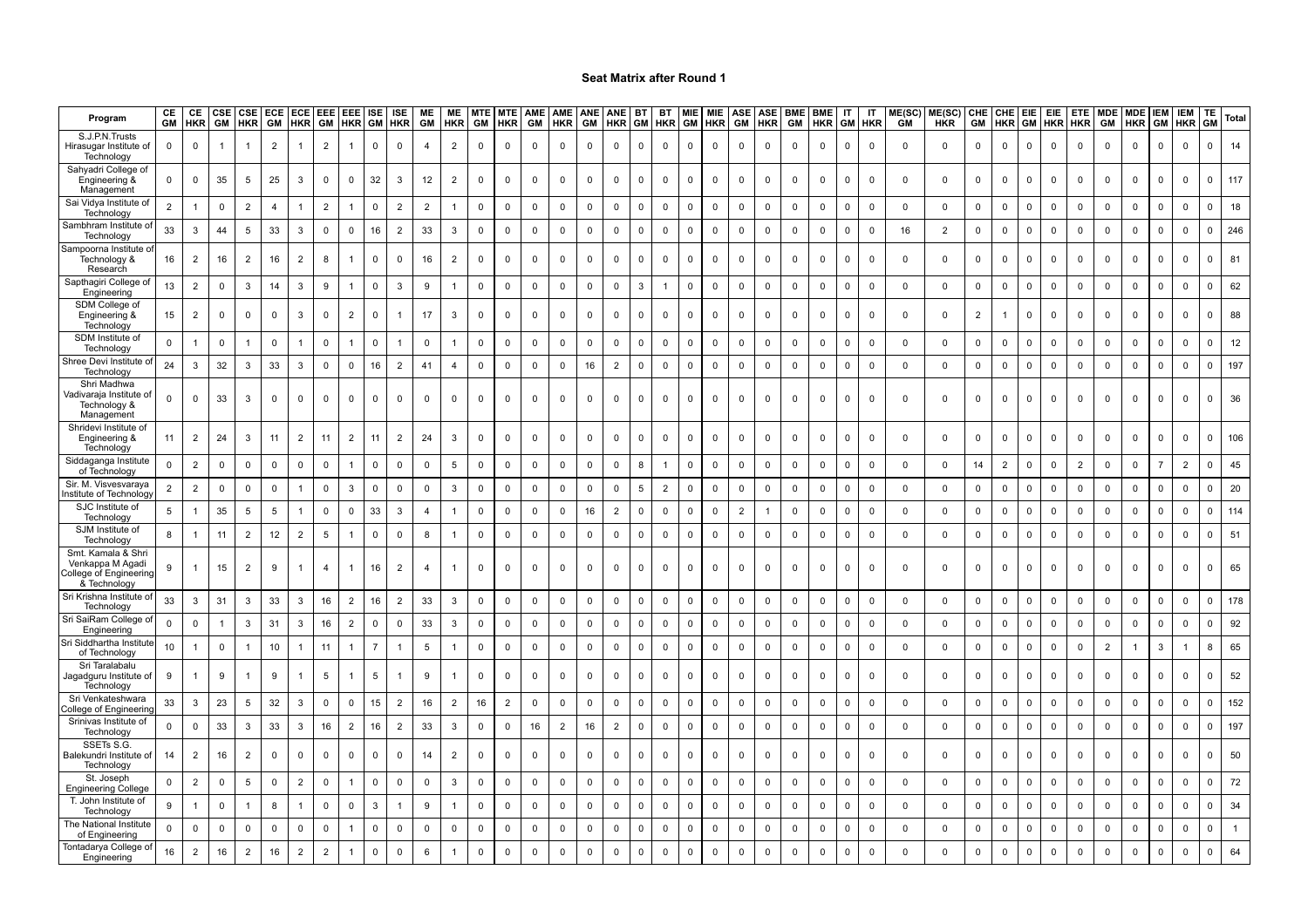| Program                                                 |    |    |  |  |  |  |                                                                                |  |    |     |       |    |    |    |    |    |    |    |    |  |    |                 |  |            |
|---------------------------------------------------------|----|----|--|--|--|--|--------------------------------------------------------------------------------|--|----|-----|-------|----|----|----|----|----|----|----|----|--|----|-----------------|--|------------|
| Veerappa Nisty<br><b>Engineering College</b>            | 13 |    |  |  |  |  |                                                                                |  |    |     |       |    |    |    |    |    |    |    |    |  |    |                 |  |            |
| Vemana Institute of<br>Technology                       |    | 21 |  |  |  |  |                                                                                |  |    |     |       |    |    |    |    |    |    |    |    |  |    |                 |  |            |
| Vidya Vikas Institute of<br>Engineering &<br>Technology |    |    |  |  |  |  |                                                                                |  |    |     |       |    |    |    |    |    |    |    |    |  |    |                 |  | -31        |
| Vidyavardhaka<br>College of Engineering                 |    |    |  |  |  |  |                                                                                |  |    |     |       |    |    |    |    |    |    |    |    |  |    |                 |  | 36         |
| Vivekananda Institute<br>of Technology                  |    | 12 |  |  |  |  |                                                                                |  |    |     |       |    |    |    |    |    |    |    |    |  |    |                 |  | 62         |
| Total                                                   |    |    |  |  |  |  | 1421   256   1439   330   1324   306   458   140   604   138   1744   315   52 |  | 69 | 106 | 17 94 | 18 | 15 | 31 | 41 | 17 | 32 | 29 | 11 |  | 12 | 22 <sub>1</sub> |  | 10 24 9797 |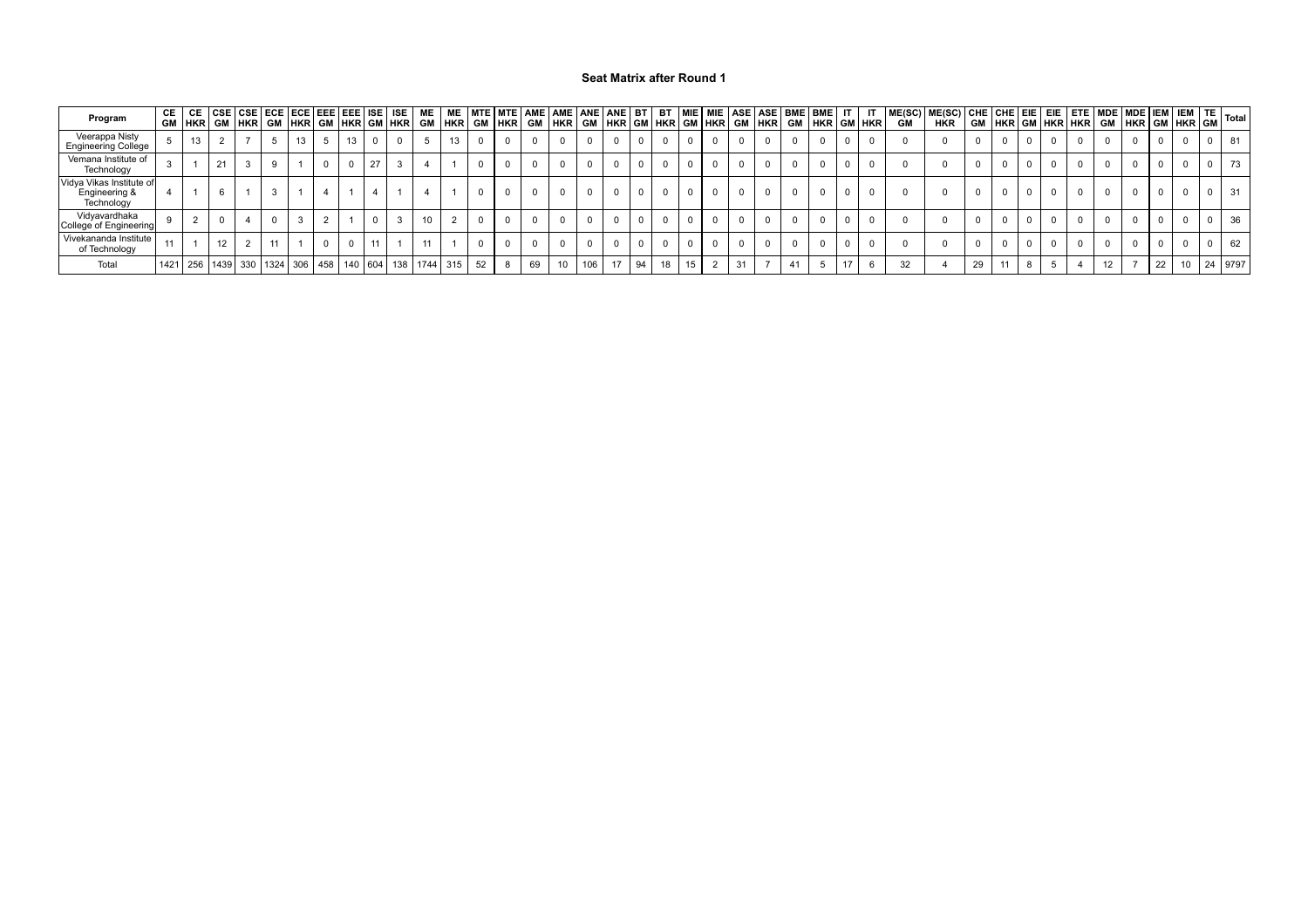| Program                                                           | TE I                | т<br><b>HKR GM HKR</b> | TT          | EIE(IT)<br><b>GM</b> | EIE(IT)<br><b>HKR</b> | CSE(SC)<br><b>GM</b> | :SE(SC)<br><b>HKR</b> | CTM<br><b>GM</b> | <b>CTM</b><br><b>HKR</b> | ECE(SC)<br><b>GM</b> | ECE(SC) CST ARE CCE CCE COE<br><b>HKR</b> | <b>HKR HKR</b> |              |              |              | <b>GM HKR GM</b> | <b>HKR</b>   | <b>COE EOCE EOCE IST</b><br>GM | <b>HKR</b>  |              |             | IST PE       | PE           | AE                  | AE             | GM HKR GM HKR GM HKR HKR | ELCE CE(SC)<br><b>GM</b> | CE(SC)<br><b>HKR</b>    |                |             |              |              |              |             |              |              |              |              |              |              | CE  CHE CSE ECE EEE  ISE   ME  MAE MAE  CE  CSE ECE EEE  ME  <br> TLU TLU TLU TLU TLU TLU TLU  GM  HKR CHR CHR CHR CHR CHR |             | Tota |
|-------------------------------------------------------------------|---------------------|------------------------|-------------|----------------------|-----------------------|----------------------|-----------------------|------------------|--------------------------|----------------------|-------------------------------------------|----------------|--------------|--------------|--------------|------------------|--------------|--------------------------------|-------------|--------------|-------------|--------------|--------------|---------------------|----------------|--------------------------|--------------------------|-------------------------|----------------|-------------|--------------|--------------|--------------|-------------|--------------|--------------|--------------|--------------|--------------|--------------|----------------------------------------------------------------------------------------------------------------------------|-------------|------|
| A M C Engineering<br>College                                      | $\mathbf 0$         | $\mathbf 0$            | $\mathbf 0$ | $\mathbf 0$          | $\mathbf 0$           | 0                    | $\mathbf 0$           | $\mathsf 0$      | $\mathbf 0$              | $\mathbf{0}$         | $\mathbf 0$                               | $\mathbf 0$    | $\mathsf 0$  | 0            | 0            | 0                | 0            | $\mathbf 0$                    | $\mathbf 0$ | $\mathbf 0$  | $\mathsf 0$ | $\mathbf 0$  | $\mathbf 0$  | $\mathbf 0$         | $\mathbf 0$    | $\mathbf 0$              | $\mathbf 0$              | $\mathbf 0$             | $\overline{0}$ | $\mathbf 0$ | 0            | 0            | 0            | $\mathbf 0$ | $\mathbf 0$  | 0            | $\mathbf 0$  | $\mathbf 0$  | $\mathbf 0$  | $\mathbf 0$  | $\mathbf 0$                                                                                                                | 0           | 38   |
| Acharya Institute of<br>Technology                                | $\mathbf 0$         | $\mathbf 0$            | $\mathbf 0$ | $\mathbf 0$          | $\mathbf 0$           | $\Omega$             | $\mathbf 0$           | $\mathsf 0$      | $\mathbf 0$              | $\mathbf 0$          | $\mathbf 0$                               | $\mathsf 0$    | $\mathbf 0$  | $\Omega$     | $\mathbf 0$  | $\mathbf 0$      | $\mathbf 0$  | $\mathsf 0$                    | $\mathbf 0$ | $\mathbf{0}$ | $\mathbf 0$ | $\mathbf{0}$ | $\mathbf 0$  | $\mathbf{0}$        | $\mathbf 0$    | $\mathbf 0$              | $\mathbf{0}$             | $\mathbf 0$             | $\Omega$       | $\Omega$    | $\Omega$     | $\mathbf 0$  | $\mathbf{0}$ | $\mathbf 0$ | $\mathbf 0$  | $\mathbf 0$  | $\mathbf 0$  | $\mathbf 0$  | $\Omega$     | $\mathbf 0$  | $\Omega$                                                                                                                   | $\mathbf 0$ | 144  |
| ACS College of<br>Engineering                                     | $\mathsf 0$         | $\mathbf 0$            | 0           | $\mathbf 0$          | $\mathsf 0$           | 0                    | $\mathbf 0$           | $\mathsf 0$      | $\mathbf 0$              | $\mathbf 0$          | $\mathsf 0$                               | $\mathsf 0$    | $\mathsf 0$  | 0            | $\mathbf 0$  | $\mathsf 0$      | 0            | $\mathsf 0$                    | $\mathsf 0$ | $\Omega$     | $\mathsf 0$ | $\Omega$     | $\mathbf 0$  | $\mathsf{O}\xspace$ | $\mathsf 0$    | $\mathbf 0$              | $\mathbf 0$              | 0                       | $\mathbf 0$    | $\mathbf 0$ | 0            | $\mathsf 0$  | $\mathbf 0$  | $\mathbf 0$ | $\mathbf 0$  | $\mathsf 0$  | $\mathbf{0}$ | 0            | $\mathbf 0$  | $\mathsf 0$  | $\mathbf 0$                                                                                                                | 0           | 99   |
| Adichunchanagir<br>nstitute of Technolog                          | $\mathbf 0$         | $\mathbf 0$            | $\mathbf 0$ | $\mathbf 0$          | $\mathbf 0$           | $\mathbf 0$          | $\mathbf 0$           | $\mathsf 0$      | $\mathbf 0$              | $\mathbf 0$          | $\mathbf 0$                               | $\mathbf 0$    | $\mathsf 0$  | $\Omega$     | $\mathbf 0$  | $\mathsf 0$      | $\mathbf{0}$ | $\mathsf 0$                    | $\mathbf 0$ | $\mathbf{0}$ | $\mathbf 0$ | $\Omega$     | $\Omega$     | $\mathbf 0$         | $\mathbf 0$    | $\mathbf 0$              | $\mathbf 0$              | $\mathbf 0$             | $\overline{0}$ | $\mathbf 0$ | $\Omega$     | $\mathbf{0}$ | $\mathbf{0}$ | $\Omega$    | $\mathbf 0$  | $\mathbf 0$  | $\mathbf 0$  | $\Omega$     | $\Omega$     | $\mathsf 0$  | $\Omega$                                                                                                                   | $\mathbf 0$ | 83   |
| Alliance College of<br>ngineering & Design<br>Alliance University | $\mathbf 0$         | $\mathbf{0}$           | $\mathbf 0$ | $\mathbf 0$          | $\mathbf 0$           | $\Omega$             | $\mathbf 0$           | $\mathbf 0$      | $\Omega$                 | $\Omega$             | $\mathsf 0$                               | $\mathbf 0$    | $\mathbf 0$  | $\Omega$     | $\Omega$     | $\mathbf 0$      | $\mathbf{0}$ | $\overline{0}$                 | $\mathbf 0$ | <sup>0</sup> | $\mathbf 0$ | $\Omega$     | $\Omega$     | $\mathbf 0$         | $\mathbf 0$    | $\mathbf 0$              | $\mathbf 0$              | $\overline{\mathbf{0}}$ | $\overline{0}$ | $\Omega$    | $\Omega$     | $\mathbf 0$  | $\mathbf{0}$ | $\Omega$    | $\mathbf 0$  | $\mathbf{0}$ | $\mathbf{0}$ | $\mathbf 0$  | $\mathbf 0$  | $\mathbf 0$  | $\Omega$                                                                                                                   | $\Omega$    | 88   |
| Alvas Institute of<br>Engineering and<br>Technology               | $\mathbf 0$         | $\mathbf 0$            | $\mathbf 0$ | $\mathbf 0$          | $\mathbf 0$           | $\mathbf 0$          | $\mathbf 0$           | $\mathsf 0$      | $\Omega$                 | $\mathbf 0$          | $\mathbf 0$                               | $\mathbf 0$    | $\mathbf{0}$ | $\mathsf{O}$ | $\mathbf 0$  | $\mathbf 0$      | $\mathbf 0$  | $\mathbf 0$                    | $\mathbf 0$ | $\Omega$     | $\mathbf 0$ | $\Omega$     | $\mathbf{0}$ | $\mathbf 0$         | $\mathbf 0$    | $\mathbf 0$              | $\mathbf 0$              | $\mathbf 0$             | $\mathbf 0$    | $\mathbf 0$ | $\mathbf 0$  | $\mathbf 0$  | $\mathbf 0$  | $\mathbf 0$ | $\mathbf 0$  | $\mathbf 0$  | $\mathbf{0}$ | $\mathbf 0$  | $\mathbf{0}$ | $\mathsf 0$  | $\mathbf 0$                                                                                                                | $\mathbf 0$ | 176  |
| Amruta Institute of<br>Engineering &<br>Management<br>Sciences    | $\mathbf 0$         | $\mathbf{0}$           | $\Omega$    | $\mathbf 0$          | $\mathsf 0$           | $\Omega$             | $\mathbf 0$           | $\mathbf 0$      | $\Omega$                 | $\Omega$             | $\mathbf 0$                               | $\mathbf 0$    | $\mathbf 0$  | $\Omega$     | $\mathbf 0$  | $\mathbf 0$      | $\mathbf{0}$ | $\mathbf 0$                    | $\mathbf 0$ | $\Omega$     | $\mathbf 0$ | $\Omega$     | $\Omega$     | $\mathbf 0$         | $\mathbf 0$    | $\mathbf 0$              | $\mathbf 0$              | $\mathbf 0$             | $\overline{0}$ | $\Omega$    | $\Omega$     | $\mathbf{0}$ | $\mathbf{0}$ | $\Omega$    | $\mathbf{0}$ | $\mathbf{0}$ | $\mathbf{0}$ | $\mathbf 0$  | $\mathbf{0}$ | $\mathbf{0}$ | $\Omega$                                                                                                                   | $\mathbf 0$ | 64   |
| APS College of<br>Engineering                                     | $\mathbf 0$         | $\mathbf 0$            | $\mathbf 0$ | $\mathbf 0$          | $\mathbf 0$           | $\mathbf 0$          | $\mathbf 0$           | $\mathsf 0$      | $\mathbf 0$              | $\mathbf 0$          | $\mathsf 0$                               | $\mathsf 0$    | $\mathsf 0$  | $\mathsf{O}$ | $\mathbf{0}$ | $\mathbf 0$      | $\mathbf{0}$ | $\mathbf 0$                    | $\mathsf 0$ | $\Omega$     | $\mathbf 0$ | $\Omega$     | $\mathbf{0}$ | $\mathbf{0}$        | $\overline{0}$ | $\mathbf 0$              | $\mathbf 0$              | $\mathbf 0$             | $\mathbf 0$    | $\mathbf 0$ | $\mathbf{0}$ | $\mathbf 0$  | $\mathbf{0}$ | $\mathbf 0$ | $\mathbf{0}$ | $\mathbf{0}$ | $\mathbf{0}$ | $\Omega$     | $\mathbf 0$  | $\mathsf 0$  | $\Omega$                                                                                                                   | $\Omega$    | 85   |
| ATME College of<br>Engineering                                    | $\overline{0}$      | $\mathbf 0$            | 0           | $\mathbf 0$          | $\mathsf 0$           | $\Omega$             | 0                     | $\mathsf 0$      | 0                        | $\mathbf 0$          | $\mathsf 0$                               | $\mathsf 0$    | 0            | 0            | $\mathbf 0$  | 0                | $\mathbf 0$  | $\mathbf 0$                    | 0           | $\mathbf 0$  | $\mathsf 0$ | $\Omega$     | $\mathbf 0$  | 0                   | $\mathbf 0$    | $\mathbf 0$              | $\mathbf 0$              | $\overline{0}$          | 0              | 0           | 0            | 0            | 0            | $\mathbf 0$ | $\mathsf 0$  | 0            | $\mathbf 0$  | $\mathbf 0$  | $\mathsf 0$  | $\mathsf 0$  | $\mathbf 0$                                                                                                                | $\Omega$    | 71   |
| Atria Institute of<br>Technology                                  | $\mathbf 0$         | $\mathbf 0$            | $\mathbf 0$ | $\mathbf 0$          | $\mathbf 0$           | $\mathbf 0$          | $\mathbf 0$           | $\mathsf 0$      | $\mathbf 0$              | $\mathbf 0$          | $\mathbf 0$                               | $\mathsf 0$    | $\mathsf 0$  | $\mathbf 0$  | $\mathbf 0$  | $\mathsf 0$      | $\mathbf{0}$ | $\mathbf 0$                    | $\mathbf 0$ | $\Omega$     | $\mathsf 0$ | $\mathbf{0}$ | $\mathbf 0$  | $\mathbf 0$         | $\mathbf 0$    | $\mathbf 0$              | $\mathbf 0$              | $\mathbf 0$             | $\overline{0}$ | $\mathbf 0$ | $\mathbf 0$  | $\mathbf 0$  | $\mathbf 0$  | $\mathbf 0$ | $\mathsf 0$  | $\mathsf{O}$ | $\mathbf 0$  | $\mathbf 0$  | $\mathbf 0$  | $\mathsf 0$  | $\Omega$                                                                                                                   | $\mathbf 0$ | 143  |
| BLDEAs V.P. Dr. P<br>G Halakatti College oʻ<br>Engg & Technology  | $\mathbf 0$         | 0                      | $\Omega$    | $\mathbf 0$          | $\mathbf{0}$          | $\Omega$             | $\mathbf 0$           | $\mathbf 0$      | $\mathbf 0$              | $\mathbf 0$          | $\mathbf 0$                               | 0              | $\mathbf 0$  | $\Omega$     | $\Omega$     | 0                | $\mathbf{0}$ | $\mathbf 0$                    | 0           | $\Omega$     | $\mathbf 0$ | $\Omega$     | $\mathbf 0$  | 0                   | $\mathbf 0$    | $\mathbf 0$              | $\mathbf 0$              | $\mathbf 0$             | $\Omega$       | $\Omega$    | $\Omega$     | $\mathbf 0$  | $\mathbf{0}$ | $\Omega$    | $\mathbf 0$  | $\mathbf{0}$ | $\mathbf{0}$ | $\mathbf{0}$ | $\mathbf 0$  | $\mathbf 0$  | $\Omega$                                                                                                                   | $\Omega$    | 167  |
| <b>B</b> M S College of<br>Engineering                            | $\mathbf 0$         | $\mathbf 0$            | $\mathbf 0$ | $\mathbf 0$          | $\mathbf 0$           | $\mathbf 0$          | $\mathbf 0$           | $\mathsf 0$      | $\mathbf 0$              | $\mathsf 0$          | $\mathsf 0$                               | $\mathbf 0$    | $\mathsf 0$  | $\mathbf 0$  | $\mathbf{0}$ | $\mathbf 0$      | $\Omega$     | $\mathbf 0$                    | $\mathbf 0$ | $\mathbf 0$  | $\mathbf 0$ |              | $\mathbf{0}$ | $\mathbf 0$         | $\mathbf 0$    | $\mathbf 0$              | $\mathbf 0$              | $\mathbf 0$             | $\overline{0}$ | $\mathbf 0$ | $\mathbf 0$  | $\mathbf 0$  | $\mathbf{0}$ | $\Omega$    | $\mathsf 0$  | $\mathbf 0$  | $\Omega$     | $\Omega$     | $\mathbf 0$  | $\mathsf 0$  | $\Omega$                                                                                                                   | $\Omega$    | 9    |
| B.N.M. Institute of<br>Technology                                 | $\mathbf 0$         | $\mathbf 0$            | $\mathbf 0$ | $\mathbf 0$          | $\mathbf 0$           | $\mathbf 0$          | $\mathbf 0$           | $\mathsf 0$      | $\mathbf 0$              | $\mathsf 0$          | $\mathsf 0$                               | $\mathbf 0$    | $\mathsf 0$  | 0            | $\mathbf 0$  | $\mathsf 0$      | $\mathbf 0$  | $\mathsf 0$                    | $\mathsf 0$ | $\mathbf 0$  | $\mathsf 0$ | $\mathbf 0$  | $\mathbf 0$  | $\mathsf{O}$        | $\mathbf 0$    | $\mathbf 0$              | $\mathsf 0$              | $\mathbf 0$             | $\overline{0}$ | $\mathbf 0$ | 0            | $\mathbf 0$  | $\mathbf 0$  | $\Omega$    | $\mathsf 0$  | $\mathbf 0$  | $\mathsf 0$  | $\mathbf 0$  | $\mathsf 0$  | $\mathsf 0$  | $\Omega$                                                                                                                   | $\mathsf 0$ | 13   |
| Ballari Institute of<br>Technology &<br>Management                | $\mathbf{0}$        | $\mathbf 0$            | 0           | $\mathbf 0$          | $\mathsf 0$           | 0                    | $\mathbf 0$           | $\mathsf 0$      | 0                        | 0                    | $\mathsf 0$                               | 0              | $\mathsf 0$  | 0            | $\mathbf 0$  | 0                | $\mathbf 0$  | $\mathbf 0$                    | 0           | $\Omega$     | $\mathsf 0$ | $\Omega$     | $\mathbf 0$  | $\mathbf 0$         | $\mathbf 0$    | $\mathbf 0$              | $\mathbf 0$              | $\mathbf 0$             | $\mathbf 0$    | $\mathbf 0$ | $\mathbf 0$  | 0            | $\mathbf 0$  | 0           | $\mathsf 0$  | $\mathbf 0$  | $\mathbf 0$  | 0            | $\mathbf 0$  | $\mathsf 0$  | $\mathbf 0$                                                                                                                | 0           | 232  |
| Bangalore College of<br>Engineering &<br>Technology               | $\mathbf{0}$        | $\mathbf 0$            | $\Omega$    | $\overline{0}$       | $\mathbf 0$           | $\Omega$             | $\mathbf 0$           | $\Omega$         | $\Omega$                 | $\Omega$             | $\mathbf 0$                               | $\mathbf 0$    | $\mathbf 0$  | $\Omega$     | $\Omega$     | $\mathbf 0$      | $\mathbf{0}$ | $\mathbf 0$                    | $\mathbf 0$ | $\Omega$     | $\mathbf 0$ | $\mathbf{0}$ | $\mathbf{0}$ | $\overline{0}$      | $\mathbf 0$    | $\mathbf{0}$             | $\mathbf{0}$             | $^{\circ}$              | $\Omega$       | $\Omega$    | $\Omega$     | $\mathbf{0}$ | $\mathbf{0}$ | $\Omega$    | $\mathbf 0$  | $\mathbf 0$  | $\mathbf 0$  | $\mathbf 0$  | $\mathbf 0$  | $\mathbf{0}$ | $\Omega$                                                                                                                   | $\Omega$    | 32   |
| Bangalore Institute of<br>Technology                              | $\overline{2}$      | $\mathbf 0$            | $\mathsf 0$ | $\mathbf 0$          | $\mathbf 0$           | $\mathbf 0$          | $\mathsf 0$           | $\mathsf 0$      | $\Omega$                 | $\mathsf 0$          | $\mathsf 0$                               | $\mathsf 0$    | $\mathsf 0$  | $\mathbf 0$  | $\Omega$     | $\mathsf 0$      | $\mathbf 0$  | $\mathsf 0$                    | $\mathsf 0$ | $\mathbf 0$  | $\mathsf 0$ | $\Omega$     | $\mathbf 0$  | $\mathbf 0$         | $\mathbf 0$    | $\mathbf 0$              | $\mathbf 0$              | $\mathbf 0$             | $\mathbf 0$    | $\Omega$    | $\mathbf 0$  | $\mathsf 0$  | $\mathbf 0$  | $\Omega$    | $\mathbf 0$  | $\mathsf 0$  | $\mathsf 0$  | $\mathbf 0$  | $\mathbf 0$  | $\mathsf 0$  | $\Omega$                                                                                                                   | $\Omega$    | 25   |
| Bangalore<br>Fechnological Institute                              | $\overline{0}$      | $\mathbf 0$            | 0           | $\mathbf 0$          | $\mathbf 0$           | $\mathbf 0$          | $\mathbf 0$           | $\mathbf 0$      | $\mathbf 0$              | $\mathbf 0$          | $\mathbf 0$                               | $\mathbf 0$    | $\mathbf 0$  | 0            | 0            | 0                | $\mathbf 0$  | 0                              | 0           | $\mathbf 0$  | $\mathbf 0$ | $\Omega$     | $\mathbf 0$  | $\mathbf 0$         | $\mathbf 0$    | $\mathbf 0$              | $\mathbf 0$              | $\mathbf 0$             | $\overline{0}$ | $\mathbf 0$ | $\mathbf 0$  | 0            | 0            | 0           | 0            | 0            | 0            | $\mathbf 0$  | 0            | $\mathbf 0$  | 0                                                                                                                          | 0           | 106  |
| Bapuji Institute of<br>Engineering &<br>Technology                | $\mathbf 0$         | 10                     |             | $\mathbf 0$          | $\overline{0}$        | $\Omega$             | $\mathbf 0$           | $\mathsf 0$      | $\Omega$                 | $\Omega$             | $\mathbf 0$                               | $\mathbf 0$    | $\mathbf 0$  | 0            | $\mathbf 0$  | $\mathbf 0$      | $\mathbf 0$  | $\mathbf 0$                    | 0           |              | $\mathbf 0$ | $\Omega$     | $\mathbf 0$  | $\mathbf 0$         | $\mathbf 0$    | $\mathbf 0$              | $\mathbf 0$              | $\mathbf 0$             | $\overline{0}$ | $\Omega$    | 0            | 0            | 0            | $\Omega$    | $\mathbf 0$  | $\mathbf 0$  | $\mathbf{0}$ | 0            | 0            | $\mathbf 0$  | $\Omega$                                                                                                                   | $\Omega$    | 161  |
| Basavakalyan<br>Engineering College                               | $\mathsf{O}\xspace$ | $\mathbf 0$            | $\mathbf 0$ | $\mathbf 0$          | $\mathbf 0$           | $\mathbf 0$          | $\mathbf 0$           | $\mathsf 0$      | $\mathbf 0$              | $\mathbf 0$          | $\mathbf 0$                               | $\mathsf 0$    | $\mathsf 0$  | $\mathbf 0$  | $\mathsf 0$  | $\mathsf 0$      | $\mathbf 0$  | $\mathsf 0$                    | $\mathsf 0$ | $\mathbf{0}$ | $\mathsf 0$ | $\mathbf{0}$ | $\mathbf 0$  | $\mathsf{O}\xspace$ | $\mathbf 0$    | $\mathsf 0$              | $\mathbf 0$              | $\mathbf 0$             | $\mathsf 0$    | $\mathsf 0$ | $\mathbf{0}$ | $\mathbf 0$  | $\mathbf{0}$ | $\Omega$    | $\mathbf 0$  | $\mathbf 0$  | $\mathbf 0$  | $\mathbf 0$  | $\mathbf{0}$ | $\mathsf 0$  | $\Omega$                                                                                                                   | $\mathbf 0$ | 90   |
| Basaveshwar<br>Engineering College                                | $\mathbf 0$         | $\mathbf 0$            | $\mathbf 0$ | $\overline{7}$       | $\overline{1}$        | $\Omega$             | $\mathbf 0$           | $\mathbf 0$      | $\Omega$                 | $\mathbf 0$          | $\mathbf 0$                               | $\mathsf 0$    | $\mathbf 0$  | $\Omega$     | $\Omega$     | $\mathbf 0$      | $\mathbf 0$  | $\mathsf 0$                    | $\mathbf 0$ | $\mathbf 0$  | $\mathbf 0$ |              | $\mathbf{0}$ | $\Omega$            | $\mathbf 0$    | $\mathbf 0$              | $\mathbf{0}$             | $\mathbf 0$             | $\Omega$       | $\Omega$    | $\Omega$     | $\mathbf 0$  | $\mathbf{0}$ | $\Omega$    | $\mathbf 0$  | $\mathbf 0$  | $\mathbf 0$  | $\Omega$     | $\Omega$     | $\mathsf 0$  | $\Omega$                                                                                                                   |             | 65   |
| <b>BMS</b> Institute of<br>Technology &<br>Management             | $\mathbf{0}$        | $\mathbf 0$            | 0           | $\mathbf 0$          | $\mathsf 0$           | $\mathbf 0$          | $\mathbf 0$           | $\mathsf 0$      | $\Omega$                 | $^{\circ}$           | $\mathsf 0$                               | 0              | 0            | 0            | 0            | $\mathsf 0$      | $\mathbf 0$  | $\mathbf 0$                    | 0           | $\Omega$     | $\mathbf 0$ | $\mathbf{0}$ | $\mathbf 0$  | $\mathbf 0$         | $\mathbf 0$    | $\mathbf 0$              | $\mathbf 0$              | $\mathbf 0$             | $\mathbf 0$    | $\mathbf 0$ | $\mathbf 0$  | $\mathbf 0$  | $\mathbf{0}$ | 0           | $\mathbf 0$  | $\mathbf 0$  | $\mathbf 0$  | 0            | $\mathbf 0$  | $\mathsf 0$  | $\Omega$                                                                                                                   | $\Omega$    | 13   |
| Brindavan College of<br>Engineering                               | $\mathsf 0$         | $\mathbf 0$            | 0           | $\mathbf 0$          | $\mathbf 0$           | $\mathbf 0$          | $\mathsf 0$           | $\mathsf 0$      | $\mathbf 0$              | $\mathsf 0$          | $\mathsf 0$                               | $\mathsf 0$    | $\mathsf 0$  | $\mathbf 0$  | $\mathbf 0$  | $\mathsf 0$      | $\mathbf 0$  | $\mathsf 0$                    | $\mathsf 0$ | $\Omega$     | $\mathsf 0$ | $\Omega$     | $\mathbf 0$  | $\mathbf 0$         | $\mathsf 0$    | $\mathbf 0$              | $\mathbf 0$              | $\mathbf 0$             | $\mathbf 0$    | $\mathsf 0$ | $\mathbf 0$  | $\mathsf 0$  | $\mathbf 0$  | $\mathbf 0$ | $\mathsf 0$  | $\mathsf 0$  | $\mathsf 0$  | $\mathbf 0$  | $\mathsf 0$  | $\mathsf 0$  | $\mathbf 0$                                                                                                                | $\mathbf 0$ | 66   |
| Cambridge Institute<br>Technology                                 | $\mathbf 0$         | $\mathbf 0$            | $\mathbf 0$ | $\mathbf 0$          | $\mathbf 0$           | $\mathbf 0$          | $\mathbf 0$           | $\mathsf 0$      | $\Omega$                 | $\mathbf 0$          | $\mathbf 0$                               | $\mathsf 0$    | $\mathbf 0$  | $\mathbf 0$  | $\Omega$     | $\mathbf 0$      | $\Omega$     | $\mathbf 0$                    | $\mathbf 0$ | $\mathbf 0$  | $\mathbf 0$ | $\mathbf{0}$ | $\Omega$     | $\mathbf{0}$        | $\mathbf{0}$   | $\mathbf 0$              | $\mathbf 0$              | $\pmb{0}$               | $\overline{0}$ | $\mathbf 0$ | $\Omega$     | $\mathbf 0$  | $\Omega$     | $\Omega$    | $\mathbf 0$  | $\mathbf 0$  | $\mathbf 0$  | $\Omega$     | $\Omega$     | $\mathsf 0$  | $\Omega$                                                                                                                   | $\Omega$    | 39   |
| Cambridge Institute o<br><b>Technology North</b><br>Campus        | 0                   | $\mathbf{0}$           | $\mathbf 0$ | $\mathbf 0$          | $\mathbf 0$           | $\Omega$             | $\mathbf 0$           | $\mathbf 0$      | $\Omega$                 | $\Omega$             | $\mathbf 0$                               | $\mathbf 0$    | $\Omega$     | $\Omega$     | $\Omega$     | $\mathbf 0$      | $\mathbf{0}$ | $\mathbf 0$                    | 0           | <sup>0</sup> | $\mathbf 0$ | $\Omega$     | $\Omega$     | $\mathbf 0$         | $\mathbf 0$    | $\mathbf 0$              | $\mathbf 0$              | $\mathbf 0$             | $\Omega$       | $\Omega$    | $\Omega$     | $\mathbf 0$  | $\mathbf{0}$ | $\Omega$    | $\mathbf 0$  | $\mathbf{0}$ | $\mathbf{0}$ | $\mathbf 0$  | $\mathbf 0$  | $\mathbf 0$  | $\Omega$                                                                                                                   | $\Omega$    | 86   |
| Channabasaveshwara<br>nstitute of Technolog                       | $\mathbf 0$         | $\mathbf 0$            | $\mathbf 0$ | $\mathbf 0$          | $\mathbf 0$           | $\Omega$             | $\mathbf 0$           | $\mathbf 0$      | $\mathbf 0$              | $\mathbf 0$          | $\mathbf 0$                               | $\mathbf 0$    | $\mathbf 0$  | $\Omega$     | $\mathbf 0$  | $\mathsf 0$      | $\mathbf 0$  | $\mathbf 0$                    | $\mathbf 0$ | $\mathbf{0}$ | $\mathsf 0$ | $\mathbf{0}$ | $\mathbf 0$  | $\mathbf 0$         | $\mathbf 0$    | $\mathbf 0$              | $\mathbf 0$              | $\mathbf 0$             | $\overline{0}$ | $\mathbf 0$ | $\mathbf 0$  | $\mathbf 0$  | $\mathbf{0}$ | $\mathbf 0$ | $\mathbf 0$  | $\mathsf{O}$ | $\mathbf 0$  | $\mathbf 0$  | $\mathbf 0$  | $\mathsf 0$  | $\Omega$                                                                                                                   | $\mathbf 0$ | 161  |
| CHRIST (Deemed<br>University) Faculty of<br>Engineering           | 0                   | $\mathbf 0$            | $\mathbf 0$ | $^{\circ}$           | $\mathbf 0$           | $\Omega$             | $\mathbf 0$           | $\mathbf 0$      | $\mathbf 0$              | $\Omega$             | $\mathbf 0$                               | $\mathbf 0$    | $\mathbf 0$  | $\Omega$     | $\Omega$     | $\mathbf 0$      | $\mathbf{0}$ | $\Omega$                       | $\mathbf 0$ | <sup>0</sup> | $\Omega$    | $\Omega$     | $\mathbf 0$  | $\Omega$            | $\mathbf 0$    | $\mathbf 0$              | $^{\circ}$               | $\mathbf 0$             | $\Omega$       | $\Omega$    | $\Omega$     | $\mathbf 0$  | $\mathbf{0}$ | $\Omega$    | $\mathbf 0$  | $\mathbf{0}$ | $^{\circ}$   | $\mathbf 0$  | $^{\circ}$   | $\mathbf 0$  | $\Omega$                                                                                                                   | $\Omega$    | 57   |
| <b>City Engineering</b><br>College                                | $\mathbf 0$         | $\mathbf 0$            | $\mathsf 0$ | $\mathbf 0$          | $\mathbf 0$           | $\Omega$             | $\mathbf 0$           | $\mathsf 0$      | $\mathbf 0$              | $\Omega$             | $\mathsf 0$                               | $\mathsf 0$    | $\mathsf 0$  | $\mathbf 0$  | $\mathbf 0$  | $\mathsf 0$      | $\mathbf{0}$ | $\mathbf 0$                    | $\mathbf 0$ | $\Omega$     | $\mathsf 0$ | $\mathbf{0}$ | $\mathbf 0$  | $\mathbf 0$         | $\mathbf 0$    | $\mathbf 0$              | $\mathbf 0$              | $\mathbf 0$             | $\mathbf 0$    | $\mathsf 0$ | $\mathbf 0$  | $\mathsf 0$  | $\mathbf 0$  | $\mathbf 0$ | $\mathsf 0$  | $\mathsf{O}$ | $\mathbf{0}$ | $\mathbf 0$  | $\mathbf 0$  | $\mathsf 0$  | $\Omega$                                                                                                                   | $\mathbf 0$ | 73   |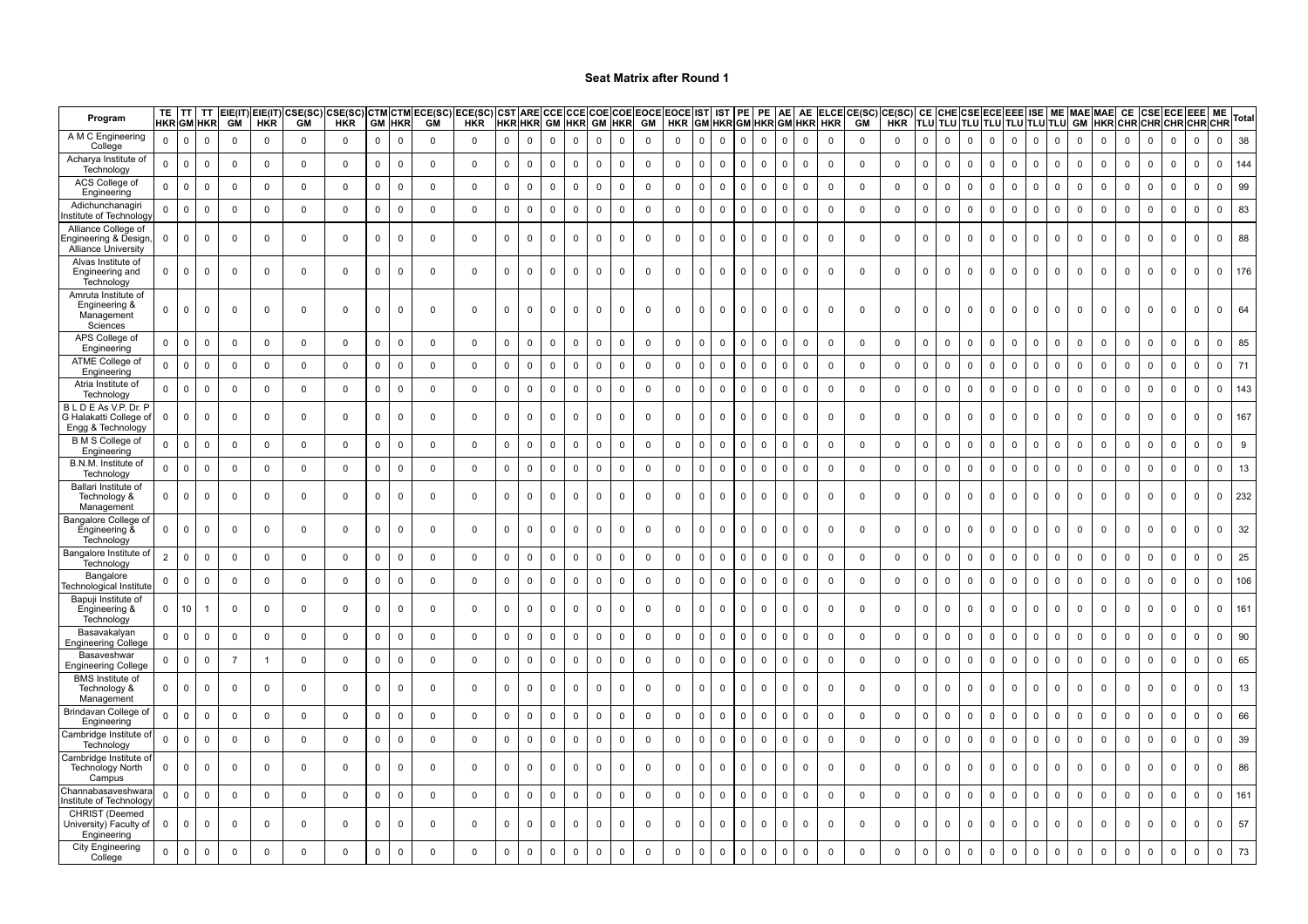| Program                                                            | TE.<br><b>HKR</b> GM HKR | TT          | TT          | EIE(IT)<br>GM | EIE(IT)<br><b>HKR</b> | <b>GM</b>   | CSE(SC) CSE(SC)<br><b>HKR</b> | GM           | <b>CTM CTM</b><br><b>HKR</b> | ECE(SC)<br>GM | ECE(SC)<br><b>HKR</b> | <b>CST ARE CCE</b><br><b>HKR HKR GM HKR</b> |                |             |              |              | <b>GM HKR</b> | <b>CCE COE COE EOCE EOCE  </b><br>GM | <b>HKR</b>  |                | <b>IST IST</b> |                | PE<br>GM HKR GM HKR GM HKR | AE I         | AE           |                | ELCECE(SC)<br>HKR GM | CE(SC) CE<br>HKR |             | TLU TLU TLU TLU TLU TLU TLU |             |              | <b>CHE CSE ECE EEE</b> | ISE         |             | GM           | <b>ME MAE MAE</b><br><b>HKR CHR CHR CHR</b> | CE             | <b>CSE</b>  |             | ECE EEE<br>CHR | ME<br>CHR   | Total          |
|--------------------------------------------------------------------|--------------------------|-------------|-------------|---------------|-----------------------|-------------|-------------------------------|--------------|------------------------------|---------------|-----------------------|---------------------------------------------|----------------|-------------|--------------|--------------|---------------|--------------------------------------|-------------|----------------|----------------|----------------|----------------------------|--------------|--------------|----------------|----------------------|------------------|-------------|-----------------------------|-------------|--------------|------------------------|-------------|-------------|--------------|---------------------------------------------|----------------|-------------|-------------|----------------|-------------|----------------|
| CMR Institute of<br>Technology                                     | 0                        | $\Omega$    | $\mathbf 0$ | $\Omega$      | $\Omega$              | $\mathbf 0$ | $\Omega$                      | $\mathbf 0$  | $\mathbf 0$                  | $\Omega$      | $\Omega$              | $\mathbf 0$                                 | $\mathbf 0$    | $\mathbf 0$ | $\mathbf 0$  | $\mathbf 0$  | $\mathbf 0$   | $\mathbf 0$                          | $\mathbf 0$ | $\mathbf{0}$   | $\mathbf 0$    | $\mathbf{0}$   | $\mathbf 0$                | $\mathbf{0}$ | $\mathbf 0$  | $\mathbf 0$    | $\mathbf 0$          | $\mathbf 0$      | $\mathbf 0$ | 0                           | $\mathsf 0$ | $\mathbf 0$  | $\mathbf 0$            | $\mathbf 0$ | $\Omega$    | $\Omega$     | $\Omega$                                    | $\Omega$       | $\Omega$    | $\Omega$    | $\Omega$       | $\mathbf 0$ | 74             |
| <b>CMR University</b>                                              | $\mathbf{0}$             | 0           | $\mathbf 0$ | $\mathbf 0$   | 0                     | $\mathbf 0$ | $\mathbf 0$                   | 0            | $\mathbf 0$                  | $\mathbf 0$   | 0                     | 0                                           | 0              | $\mathbf 0$ | $\mathbf 0$  | $\mathbf 0$  | $\mathbf 0$   | 0                                    | $\mathbf 0$ | 0              | 0              | $\mathbf 0$    | 0                          | $\mathbf 0$  | 0            | $\mathbf 0$    | $\mathbf 0$          | 0                | $\mathsf 0$ | 0                           | $\mathbf 0$ | $\mathbf 0$  | $\pmb{0}$              | 0           | $\mathbf 0$ | 0            | $\Omega$                                    | $\mathbf 0$    | $^{\circ}$  | 0           | 0              | $\mathbf 0$ | 199            |
| Coorg Institute o<br>Technology                                    | $\mathbf 0$              | $\mathbf 0$ | $\mathsf 0$ | $\mathbf 0$   | $\mathbf 0$           | $\mathbf 0$ | $\mathbf 0$                   | $\mathbf 0$  | $\mathbf 0$                  | $\mathbf 0$   | $\mathbf 0$           | $\mathbf 0$                                 | $\mathbf 0$    | $\mathsf 0$ | $\mathbf 0$  | $\mathbf 0$  | $\mathbf 0$   | $\mathbf 0$                          | $\mathbf 0$ | $\mathbf 0$    | $\mathbf 0$    | $\mathbf{0}$   | $\mathbf 0$                | $\mathbf 0$  | $\mathsf 0$  | $\mathbf{0}$   | $\mathsf 0$          | $\mathsf 0$      | $\mathsf 0$ | $\mathbf 0$                 | $\mathsf 0$ | $\mathbf 0$  | $\mathbf 0$            | $\mathsf 0$ | $\mathbf 0$ | $\mathbf 0$  | $\mathbf 0$                                 | $\mathsf 0$    | $\mathbf 0$ | $\Omega$    | $\mathbf{0}$   | $\Omega$    | 42             |
| Dayananda Sagar<br>Academy of<br>Technology &<br>Management        | $\mathbf{0}$             | $\Omega$    | $\mathbf 0$ | $\Omega$      | $\Omega$              | $^{\circ}$  | $^{\circ}$                    | 0            | $\mathbf 0$                  | $\mathbf{0}$  | $\mathbf{0}$          | $\mathbf 0$                                 | $\mathbf 0$    | $\Omega$    | $\mathbf 0$  | $\mathbf{0}$ | $\mathbf 0$   | $^{\circ}$                           | $\mathbf 0$ | - 0            | $\mathbf{0}$   | $\mathbf{0}$   | $\mathbf 0$                | $\mathbf{0}$ | $\mathbf 0$  | $\mathbf 0$    | $\mathbf 0$          | $\mathbf 0$      | $^{\circ}$  | $\Omega$                    | $\mathbf 0$ | $\mathbf 0$  | $\mathbf 0$            | $\mathbf 0$ |             | $^{\circ}$   | $^{\circ}$                                  | $^{\circ}$     | - 0         | $\Omega$    | $\Omega$       | $\Omega$    | 47             |
| Dayananda Sagar<br>College of<br>Engineering                       | 5                        | $\Omega$    | $\mathbf 0$ | $\Omega$      | 3                     | $\mathbf 0$ | $\mathbf{0}$                  | 8            | -1                           | $\Omega$      | $\mathbf 0$           | $\mathbf 0$                                 | $\mathbf 0$    | $\mathbf 0$ | $\Omega$     | $\Omega$     | $\Omega$      | $\mathbf 0$                          | $\mathbf 0$ | $\Omega$       | $\mathbf 0$    | $\Omega$       | $\Omega$                   | $\Omega$     | $\mathbf{0}$ | $\overline{0}$ | $\mathbf 0$          | $\mathbf 0$      | $\mathbf 0$ | $\Omega$                    | $\mathbf 0$ | $\Omega$     | $\mathbf 0$            | $\Omega$    | $\Omega$    | $\Omega$     | $\Omega$                                    | $\Omega$       | $\Omega$    | $\Omega$    | $\Omega$       | $\Omega$    | 43             |
| Dayananda Sagar<br>University                                      | 0                        | $\mathbf 0$ | $\mathbf 0$ | $\mathbf 0$   | $\mathbf 0$           | 0           | 0                             | $\mathbf 0$  | $\mathbf 0$                  | $\mathbf{0}$  | 0                     | $\overline{2}$                              | $\mathbf 0$    | 0           | 0            | 0            | $\mathbf 0$   | 0                                    | $\mathbf 0$ | $\mathbf 0$    | $\mathbf 0$    | $\mathbf{0}$   | $\mathbf 0$                | $\mathbf{0}$ | $\mathbf 0$  | $\mathbf 0$    | $\mathbf 0$          | 0                | $\mathsf 0$ | 0                           | 0           | $\mathbf 0$  | $\mathbf 0$            | 0           | $\Omega$    | $\mathbf 0$  | 0                                           | $\mathbf 0$    | 0           | $\Omega$    | $\Omega$       | $\Omega$    | 18             |
| Don Bosco Institute of<br>Technology                               | $\mathbf 0$              | $\mathbf 0$ | $\mathbf 0$ | $\mathbf 0$   | $\mathbf 0$           | $\mathbf 0$ | $\mathbf 0$                   | $\mathbf 0$  | $\mathbf 0$                  | $\mathbf 0$   | 0                     | 0                                           | $\mathbf 0$    | $\mathbf 0$ | $\mathbf 0$  | 0            | $\mathbf 0$   | $\mathbf 0$                          | $\mathbf 0$ | $\mathbf 0$    | 0              | $\mathbf{0}$   | $\mathbf 0$                | $\mathbf 0$  | $\mathbf 0$  | $\mathbf 0$    | $\mathbf 0$          | $\mathbf 0$      | $\mathsf 0$ | $\mathbf 0$                 | $\mathbf 0$ | $\mathbf 0$  | $\pmb{0}$              | $\mathbf 0$ | $\Omega$    | $\mathbf 0$  | $\Omega$                                    | $\overline{0}$ | $\mathbf 0$ | $\mathbf 0$ | $\mathbf 0$    | $\Omega$    | 34             |
| Dr. Ambedkar Institute<br>of Technology                            | $\Omega$                 | $\Omega$    | $\mathbf 0$ | $\mathbf 0$   | $\mathbf 0$           | $\mathbf 0$ | $\mathbf 0$                   | 0            | $\mathbf 0$                  | $\mathbf 0$   | 0                     | $\mathsf{O}\xspace$                         | $\mathsf 0$    | $\mathsf 0$ | $\mathsf 0$  | $\mathbf 0$  | $\mathsf 0$   | $\mathbf 0$                          | $\mathbf 0$ | $\mathbf{0}$   | $\mathbf 0$    | $\mathbf{0}$   | $\mathbf 0$                | $\mathbf{0}$ | $\mathsf 0$  | $\mathbf 0$    | $\mathsf 0$          | $\mathbf 0$      | $\mathsf 0$ | $\mathbf 0$                 | $\mathbf 0$ | $\mathbf{0}$ | $\mathbf 0$            | $\mathbf 0$ | $\mathbf 0$ | $\mathbf 0$  | $\mathbf 0$                                 | $\mathbf 0$    | $\mathbf 0$ | $\Omega$    | $\mathbf 0$    | $\mathbf 0$ | 27             |
| East West Institute of<br>Technology                               | $\Omega$                 | $\Omega$    | $\mathbf 0$ | $\Omega$      | $\mathbf 0$           | $\mathbf 0$ | $\Omega$                      | $\mathbf 0$  | $\overline{0}$               | $\mathbf 0$   | 0                     | 0                                           | $\mathbf 0$    | $\Omega$    | $\mathbf 0$  | $\Omega$     | $\mathbf 0$   | $\mathbf 0$                          | $\mathbf 0$ | $\Omega$       | $\Omega$       | 0              | $\mathbf 0$                | $\mathbf 0$  | $\mathsf 0$  | $\mathsf 0$    | $\mathsf 0$          | $\mathbf 0$      | $\mathbf 0$ | 0                           | $\mathbf 0$ | 0            | $\mathbf 0$            | $\mathbf 0$ |             | $\Omega$     | $\Omega$                                    | $\Omega$       | $\mathbf 0$ | $\Omega$    | $\Omega$       | $\Omega$    | 121            |
| Ekalavya Institute of<br><b>Technology</b>                         | $\Omega$                 | $\mathbf 0$ | $\mathbf 0$ | $\Omega$      | $\Omega$              | $^{\circ}$  | $\mathbf 0$                   | 0            | 0                            | 0             | 0                     | 0                                           | 0              | $\mathbf 0$ | $\mathbf 0$  | $\Omega$     | $\Omega$      | 0                                    | $\mathbf 0$ | $\Omega$       | 0              | $\mathbf 0$    | $\mathbf 0$                | $\mathbf{0}$ | 0            | $\mathbf 0$    | $\mathsf 0$          | 0                | $\mathsf 0$ | $\Omega$                    | $\Omega$    | $\Omega$     | $\mathbf 0$            | $\mathbf 0$ | $\Omega$    | $\Omega$     | $\Omega$                                    | $\Omega$       | $\Omega$    | $\Omega$    | 0              | $\Omega$    | 54             |
| G M Institute of<br>Technology                                     | $\Omega$                 | $\mathbf 0$ | $\mathbf 0$ | $\Omega$      | $\Omega$              | $\mathbf 0$ | $\mathbf{0}$                  | $\mathbf 0$  | $\mathbf 0$                  | $\mathbf{0}$  | $\mathbf 0$           | $\mathbf 0$                                 | $\Omega$       | $\mathbf 0$ | $\mathbf 0$  | $\mathbf{0}$ | $\mathbf 0$   | $\mathbf 0$                          | $\mathbf 0$ | $\mathbf{0}$   | $\Omega$       | $\mathbf{0}$   | $\mathbf 0$                | $\mathbf{0}$ | $\mathsf 0$  | $\overline{0}$ | $\mathsf 0$          | $\mathbf 0$      | $\mathsf 0$ | $\Omega$                    | $\mathbf 0$ | $\mathbf 0$  | $\mathbf 0$            | $\mathbf 0$ | $\Omega$    | $\mathbf 0$  | $\Omega$                                    | $\mathbf 0$    | $\mathbf 0$ | $\Omega$    | $\Omega$       | $\Omega$    | 132            |
| G.S.S.S. Institute of<br>Engineering &<br>Technology for<br>Women  |                          | $\Omega$    | $\mathbf 0$ | $\Omega$      | $\Omega$              | 0           | 0                             | $\mathbf 0$  | $\mathbf 0$                  | $\mathbf 0$   | 0                     | 0                                           | $\mathbf 0$    | $\mathbf 0$ | 0            | $\mathbf 0$  | $\mathbf 0$   | 0                                    | $\mathbf 0$ | $\mathbf 0$    | $\mathbf 0$    | $\Omega$       | $\mathbf 0$                | $\Omega$     | 0            | $\Omega$       | $\mathbf 0$          | 0                | $\mathbf 0$ | 0                           | $\mathbf 0$ | $\Omega$     | $\mathbf 0$            | 0           | $\Omega$    | $\mathbf 0$  | 0                                           | $\mathbf 0$    | $\Omega$    | $\Omega$    | $\Omega$       | $\Omega$    | 30             |
| <b>GITAM University</b>                                            | $\Omega$                 | $\mathbf 0$ | $\mathbf 0$ | $\Omega$      | $\Omega$              | $^{\circ}$  | $\mathbf 0$                   | 0            | $\mathbf 0$                  | 0             | 0                     | 0                                           | 0              | $\Omega$    | $\mathbf 0$  | $^{\circ}$   | 0             | 0                                    | $\mathbf 0$ | $\mathbf 0$    | 0              | $^{\circ}$     | $\mathbf 0$                | $\mathbf{0}$ | 0            | $\mathbf 0$    | 0                    | 0                | 0           | $\Omega$                    | $\Omega$    | $\mathbf 0$  | $\mathbf 0$            | $\mathbf 0$ | $\Omega$    | $\Omega$     | $\Omega$                                    | $\Omega$       | $^{\circ}$  | $\Omega$    | $\Omega$       | $\mathbf 0$ | 47             |
| Global Academy of<br>Technology                                    | $\Omega$                 | $\mathbf 0$ | $\mathsf 0$ | $\Omega$      | $\mathbf 0$           | $\mathsf 0$ | $\mathbf 0$                   | $\mathbf 0$  | $\mathbf 0$                  | $\mathbf 0$   | $\mathbf 0$           | $\mathsf 0$                                 | $\mathbf 0$    | $\mathsf 0$ | $\mathbf 0$  | $\mathbf 0$  | $\mathbf 0$   | $\mathsf 0$                          | $\mathsf 0$ | $\overline{0}$ | $\mathbf 0$    | $\mathbf 0$    | $\mathsf 0$                | $\mathbf{0}$ | $\mathsf 0$  | $\mathbf 0$    | $\mathsf 0$          | $\mathsf 0$      | $\mathsf 0$ | $\mathbf 0$                 | $\mathsf 0$ | $\mathbf 0$  | $\mathbf 0$            | $\mathsf 0$ | $\Omega$    | $\Omega$     | $\mathbf 0$                                 | $\mathbf 0$    | $\mathsf 0$ | $\Omega$    | $\Omega$       | $\Omega$    | 23             |
| Gopalan College of<br>Engineering &<br>Management                  | 0                        | 0           | 0           | $\Omega$      | $\Omega$              | 0           | $\mathbf 0$                   | $\mathbf 0$  | 0                            | 0             | 0                     | $\mathbf 0$                                 | 0              | $\mathbf 0$ | 0            | 0            | $\mathbf 0$   | 0                                    | $\mathbf 0$ | $\mathbf 0$    | $\mathbf 0$    | $\mathbf{0}$   | $\mathbf 0$                | $\mathbf{0}$ | $\mathbf 0$  | $^{\circ}$     | $\mathbf 0$          | $\mathbf 0$      | $\mathbf 0$ | 0                           | $\mathbf 0$ | $\mathbf{0}$ | $\mathbf 0$            | $\mathbf 0$ | $\Omega$    | $^{\circ}$   | $\Omega$                                    | $\mathbf 0$    | $\Omega$    | $\Omega$    | $\Omega$       | $\mathbf 0$ | 20             |
| H.K.E.Societys P. D.A<br>College of<br>Engineering                 | 0                        | $\mathbf 0$ | $\mathbf 0$ | $\mathbf 0$   | $\mathbf 0$           | $^{\circ}$  | $\mathbf 0$                   | 0            | $\mathbf 0$                  | $\mathbf{0}$  | 0                     | $\mathbf 0$                                 | $\mathbf 0$    | $\mathbf 0$ | $\mathbf 0$  | $\mathbf 0$  | $\mathbf 0$   | $\mathbf 0$                          | $\mathbf 0$ | 0              | $\mathbf 0$    | $\mathbf{0}$   | $\mathbf 0$                | $\mathbf 0$  | $\mathbf 0$  | $\mathbf 0$    | $\mathbf 0$          | 0                | $\mathbf 0$ | 0                           | $\mathbf 0$ | $\mathbf{0}$ | $\mathbf 0$            | $\mathbf 0$ | $\Omega$    | 0            | 0                                           | $\mathbf 0$    | 0           | $\Omega$    | $\overline{0}$ | $\mathbf 0$ | 109            |
| J.S.S. Academy of<br><b>Technical Education</b>                    | $\mathbf 0$              | $\mathbf 0$ | $\mathsf 0$ | $\mathbf 0$   | $\mathbf 0$           | $\mathbf 0$ | $\mathbf 0$                   | $\mathbf 0$  | $\overline{\mathbf{0}}$      | $\mathbf 0$   | $\mathsf 0$           | $\mathbf 0$                                 | $\mathbf 0$    | $\mathsf 0$ | $\mathsf 0$  | $\mathbf 0$  | $\mathbf 0$   | $\mathsf 0$                          | $\mathbf 0$ | $\mathbf 0$    | $\mathbf 0$    | $\overline{0}$ | $\mathbf 0$                | $\mathbf 0$  | $\mathsf 0$  | $\mathbf 0$    | $\mathsf 0$          | $\mathsf 0$      | $\mathsf 0$ | $\mathsf{O}$                | $\mathbf 0$ | $\mathbf 0$  | $\mathsf 0$            | $\mathsf 0$ | $^{\circ}$  | $\mathbf{0}$ | $\mathbf 0$                                 | $\mathbf 0$    | $\mathbf 0$ | $\Omega$    | 0              | $\mathbf 0$ | 8              |
| J.S.S.<br>Mahavidyapeetha<br>JSS Science &<br>Fechnology Universit | 0                        | $\Omega$    | $\mathbf 0$ | $\Omega$      | $\Omega$              | $\mathbf 0$ | $\mathbf 0$                   | 13           | $\overline{2}$               | $\Omega$      | 0                     | 0                                           | $\Omega$       | $\mathbf 0$ | $\mathbf{0}$ | $\mathbf 0$  | $\mathbf 0$   | $\mathbf 0$                          | 0           | $\mathbf 0$    | $\Omega$       | $\mathbf{0}$   | $\mathbf 0$                | $\mathbf 0$  | $\Omega$     | $\mathbf 0$    | 0                    | $\mathbf 0$      | $\mathbf 0$ | $\Omega$                    | 0           | $\mathbf 0$  | $\mathbf 0$            | $\mathbf 0$ |             | $\Omega$     | $\mathbf 0$                                 | $\mathbf 0$    | $\Omega$    | $\Omega$    | $\Omega$       | $\Omega$    | 32             |
| Jain College of<br>Engineering                                     | 0                        | $\Omega$    | 0           | $\mathbf 0$   | 0                     | $\mathbf 0$ | 0                             | 0            | $\mathbf 0$                  | $\mathbf 0$   | 0                     | $\mathbf 0$                                 | $\mathbf 0$    | $\mathbf 0$ | 0            | 0            | $\mathbf 0$   | 0                                    | $\mathbf 0$ | 0              | $\mathbf 0$    | $\mathbf 0$    | $\mathbf 0$                | $\mathbf 0$  | $\mathbf 0$  | $\mathbf 0$    | $\mathsf 0$          | $\mathbf 0$      | $\mathsf 0$ | 0                           | $\mathbf 0$ | $\mathbf 0$  | $\mathbf 0$            | 0           | $\Omega$    | $\mathbf 0$  | 0                                           | $\overline{0}$ | $\mathbf 0$ | $\mathbf 0$ | 0              | $\mathbf 0$ | 25             |
| Jain Institute o<br><b>Technology</b>                              | 0                        | $\mathbf 0$ | $\mathbf 0$ | $\mathbf 0$   | $\mathbf 0$           | 0           | 0                             | 0            | $\mathbf 0$                  | 0             | 0                     | $\mathbf 0$                                 | $\mathbf 0$    | $\mathsf 0$ | $\mathsf 0$  | 0            | $\mathbf 0$   | $\mathbf 0$                          | $\mathbf 0$ | $\mathbf 0$    | 0              | $\mathbf 0$    | $\mathbf 0$                | $\mathbf{0}$ | $\mathbf 0$  | $\mathbf 0$    | $\mathbf 0$          | $\mathbf 0$      | $\mathsf 0$ | 0                           | $\mathbf 0$ | $\mathbf 0$  | $\mathbf 0$            | $\mathbf 0$ | $\mathbf 0$ | $\mathbf 0$  | 0                                           | $\mathbf 0$    | $\mathbf 0$ | $\mathsf 0$ | 0              | $\mathsf 0$ | $6\phantom{a}$ |
| Jawaharlal Nehru<br>National College of<br>Engineering (J N N)     |                          | $\Omega$    | $\mathbf 0$ | $\mathbf 0$   | $\mathbf 0$           | $\mathbf 0$ | $\Omega$                      | $\mathsf{O}$ | $\mathbf 0$                  | $\mathbf 0$   | 0                     | $\mathbf 0$                                 | $\mathbf 0$    | $\mathbf 0$ | $\mathbf 0$  | $\mathbf{0}$ | $\mathbf 0$   | $\mathbf 0$                          | $\mathbf 0$ | $\mathbf{0}$   | $\Omega$       | $\Omega$       | $\mathbf 0$                | $\mathbf{0}$ | $\mathbf{0}$ | $\mathbf 0$    | $\mathsf 0$          | $\mathbf 0$      | $\mathsf 0$ | $\mathbf 0$                 | $\mathbf 0$ | $\mathbf{0}$ | $\mathbf 0$            | $\mathbf 0$ | $\Omega$    | $\mathbf 0$  | $\mathbf{0}$                                | $\mathbf 0$    | $\Omega$    | $\Omega$    | $\Omega$       | $\mathbf 0$ | 14             |
| Jnana Vikas Institute<br>of Technology                             | $\Omega$                 | $\mathbf 0$ | $\mathbf 0$ | $\mathbf 0$   | $\mathbf 0$           | $\mathbf 0$ | $\mathbf 0$                   | $\mathbf 0$  | $\mathbf 0$                  | $\mathbf 0$   | 0                     | $\mathbf 0$                                 | $\mathbf 0$    | $\mathbf 0$ | 0            | 0            | $\pmb{0}$     | 0                                    | $\mathbf 0$ | $\mathbf 0$    | 0              | $\mathbf 0$    | $\mathbf 0$                | $\mathbf 0$  | $\mathbf 0$  | $\mathbf 0$    | $\mathbf 0$          | $\mathbf 0$      | $\mathsf 0$ | $\mathbf 0$                 | $\mathbf 0$ | $\mathbf 0$  | $\pmb{0}$              | $\mathbf 0$ | $\Omega$    | $\mathbf 0$  | $\Omega$                                    | $\overline{0}$ | $\mathbf 0$ | $\mathbf 0$ | $\mathbf 0$    | $\Omega$    | 72             |
| Jyothy Institute of<br>Technology                                  | 0                        | $\Omega$    | $\mathbf 0$ | 0             | $\mathbf 0$           | $\mathbf 0$ | $\mathbf 0$                   | 0            | $\mathbf 0$                  | $\mathbf 0$   | 0                     | $\mathsf{O}\xspace$                         | $\mathbf 0$    | $\mathsf 0$ | $\mathsf 0$  | $\mathbf 0$  | $\mathsf 0$   | $\mathbf 0$                          | $\mathbf 0$ | $\mathbf 0$    | $\Omega$       | $\Omega$       | $\mathsf 0$                | $\mathbf 0$  | $\mathsf 0$  | $\mathsf 0$    | $\mathsf 0$          | $\mathbf 0$      | $\mathsf 0$ | $\mathbf 0$                 | $\mathsf 0$ | $\Omega$     | $\mathbf 0$            | $\mathbf 0$ | $\Omega$    | $\mathbf 0$  | $\Omega$                                    | $\mathbf 0$    | $\Omega$    | $\mathsf 0$ | $\Omega$       | $\Omega$    | 102            |
| K N S Institute of<br>Technology                                   | $\Omega$                 | $\mathbf 0$ | $\mathsf 0$ | $\mathbf 0$   | $\mathbf 0$           | $\mathbf 0$ | $\Omega$                      | $\mathsf 0$  | $\overline{0}$               | $\mathbf 0$   | $\mathbf 0$           | $\mathsf{O}\xspace$                         | $\mathsf 0$    | $\Omega$    | $\mathbf 0$  | $\mathbf 0$  | $\mathbf 0$   | $\mathbf 0$                          | $\mathbf 0$ | $\Omega$       | $\mathbf 0$    | $\mathbf 0$    | $\mathbf 0$                | $\mathbf{0}$ | $\mathsf 0$  | $\mathbf{0}$   | $\mathsf 0$          | $\mathsf 0$      | $\mathsf 0$ | 0                           | $\mathbf 0$ | $\mathbf 0$  | $\mathbf 0$            | $\mathbf 0$ |             | $\Omega$     | $\Omega$                                    | $\mathbf 0$    | $\mathbf 0$ | $\Omega$    | 0              | $\Omega$    | 125            |
| K S Institute Of<br>Technology                                     | $\overline{2}$           | $\mathbf 0$ | $\mathbf 0$ | $\Omega$      | $\mathbf 0$           | $\mathbf 0$ | $\Omega$                      | $\mathbf 0$  | $\mathbf 0$                  | $\mathbf 0$   | 0                     | $\mathbf 0$                                 | $\mathbf 0$    | $\mathbf 0$ | $\mathbf 0$  | $^{\circ}$   | $\mathsf 0$   | $\mathbf 0$                          | $\mathbf 0$ | $\mathbf{0}$   | $\mathbf 0$    | $\mathbf{0}$   | $\mathsf 0$                | $\mathbf{0}$ | $\mathbf 0$  | $\mathbf 0$    | $\mathsf 0$          | $\mathbf 0$      | $\mathsf 0$ | $\mathbf 0$                 | $\mathsf 0$ | $\mathbf{0}$ | $\mathbf 0$            | $\mathbf 0$ | $^{\circ}$  | $\Omega$     | $\mathbf 0$                                 | $\mathbf 0$    | $\mathbf 0$ | $\Omega$    | $\mathbf 0$    | $\mathbf 0$ | 82             |
| K.L.E Societys K.L.E<br>nstitute of Technolog                      | $\Omega$                 | $\Omega$    | $\mathbf 0$ | $\Omega$      | $\Omega$              | $\mathbf 0$ | $\mathbf{0}$                  | $\mathbf 0$  | $\mathbf 0$                  | $\mathbf{0}$  | $\mathbf 0$           | $\mathsf 0$                                 | $\mathbf 0$    | $\mathsf 0$ | $\mathsf 0$  | $\mathbf 0$  | $\mathbf 0$   | $\mathbf 0$                          | $\mathbf 0$ | $\mathbf{0}$   | $\Omega$       | $\mathbf{0}$   | $\mathbf 0$                | $\mathbf{0}$ | $\mathsf 0$  | $\mathsf 0$    | $\mathsf 0$          | $\mathsf 0$      | $\mathsf 0$ | $\Omega$                    | $\mathbf 0$ | $\mathbf 0$  | $\mathbf 0$            | $\mathbf 0$ | $\Omega$    | $\Omega$     | $\Omega$                                    | $\mathbf 0$    | $\mathbf 0$ | $\Omega$    | $\Omega$       | $\Omega$    | 37             |
| K.L.E Technological<br>University (Formerly<br>known as BVBCET)    | $\mathbf 0$              | $\mathbf 0$ | $\mathbf 0$ | $\Omega$      | $\Omega$              | $^{\circ}$  | $\Omega$                      | $\mathsf{O}$ | $\mathbf 0$                  | $\Omega$      | $\mathbf 0$           | $\mathbf 0$                                 | $\overline{2}$ | $\mathbf 0$ | $\mathbf 0$  | $^{\circ}$   | $\Omega$      | $\mathbf 0$                          | $\mathbf 0$ | $\Omega$       | $\mathbf{0}$   | $\Omega$       | $\mathbf 0$                | $\Omega$     | $\mathbf{0}$ | $\Omega$       | $\mathbf 0$          | $\mathbf 0$      | $\mathbf 0$ | $\Omega$                    | $\mathbf 0$ | $\Omega$     | $\mathbf{0}$           | $\mathbf 0$ | $\Omega$    | $\Omega$     | $\Omega$                                    | $\mathbf{0}$   | $\Omega$    | $\Omega$    | $\Omega$       | $\mathbf 0$ | 14             |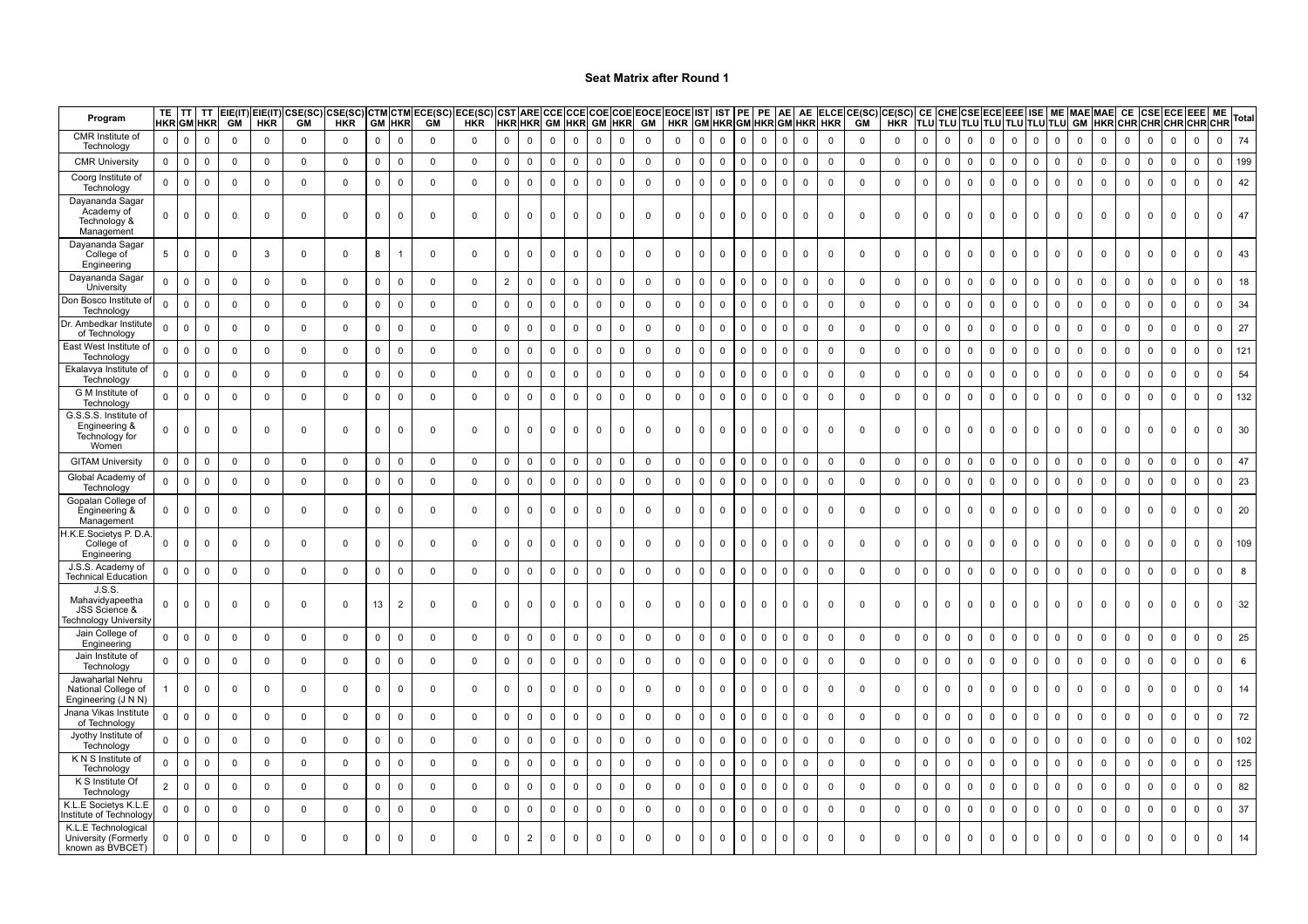| Program                                                             | TE.          |                         | TΤ<br><b>HKRGM HKR</b> | <b>GM</b>      | $EIE(IT)$ $EIE(IT)$<br><b>HKR</b> | CSE(SC)<br><b>GM</b> | :SE(SC)<br><b>HKR</b> | GM           | стм стм<br><b>HKR</b>   | ECE(SC)<br><b>GM</b> | ECE(SC)<br><b>HKR</b> | HKR HKR GM HKR |              |             |              | GM           | <b>HKR</b>  | CST ARE CCE CCE COE COE EOCE EOCE IST  IST<br>GM | <b>HKR</b>     |                | GM HKR GM HKR GM | PE I           | PE           | AE I         | AE             | HKR HKR        | ELCECE(SC)<br>HKR GM | CE(SC) CE<br>CE(SC)  CE  CHE CSE ECE EEE  ISE   ME  MAE MAE  CE  CSE ECE EEE<br>  HKR  TLU TLU TLU TLU TLU TLU TLU  GM  HKR CHR CHR CHR CHR |                     |             |             |              |             |              |                |             |             |             |                     |                     |              | ME Total       |                |
|---------------------------------------------------------------------|--------------|-------------------------|------------------------|----------------|-----------------------------------|----------------------|-----------------------|--------------|-------------------------|----------------------|-----------------------|----------------|--------------|-------------|--------------|--------------|-------------|--------------------------------------------------|----------------|----------------|------------------|----------------|--------------|--------------|----------------|----------------|----------------------|---------------------------------------------------------------------------------------------------------------------------------------------|---------------------|-------------|-------------|--------------|-------------|--------------|----------------|-------------|-------------|-------------|---------------------|---------------------|--------------|----------------|----------------|
| K.S. School of<br>Engineering &<br>Management                       | $\mathbf 0$  | $\Omega$                | $\mathbf 0$            | $\mathbf 0$    | $\mathbf 0$                       | $\Omega$             | $\Omega$              | $\mathbf 0$  | $\mathbf 0$             | $\mathbf{0}$         | $\mathbf 0$           | $\mathbf 0$    | $\mathsf 0$  | $\mathbf 0$ | $\mathbf 0$  | $\mathbf 0$  | $\mathbf 0$ | $\mathbf 0$                                      | $\mathbf 0$    | $\mathbf 0$    | $\mathsf 0$      | $\mathbf{0}$   | $\mathbf{0}$ | n            | $\Omega$       | $\mathbf{0}$   | $\mathbf 0$          | $\mathbf 0$                                                                                                                                 | $\mathbf 0$         | $\mathbf 0$ | $\mathbf 0$ | $\mathbf{0}$ | $\mathbf 0$ | $\mathbf 0$  | $\mathbf 0$    | $\mathbf 0$ | $\Omega$    | $\Omega$    | $\mathbf 0$         | $\mathbf 0$         | $\mathbf{0}$ | $\mathbf{0}$   | 126            |
| Kalpataru Institute Of<br>Technology                                | $\mathbf{0}$ | $\mathbf 0$             | $\mathbf 0$            | $\mathbf 0$    | $\mathbf 0$                       | $\mathbf 0$          | $\mathbf 0$           | 0            | $\mathbf 0$             | $\overline{0}$       | 0                     | $\mathbf 0$    | $\mathbf 0$  | $\mathbf 0$ | $\mathbf 0$  | $\Omega$     | $\mathbf 0$ | $\mathbf 0$                                      | $\mathbf 0$    | $\mathbf 0$    | $\mathbf 0$      | $\Omega$       | $\mathbf 0$  | $\mathbf{0}$ | $\mathbf 0$    | $\mathbf 0$    | $\mathbf 0$          | $\mathbf 0$                                                                                                                                 | $\mathsf{O}$        | $\mathbf 0$ | $\Omega$    | $\mathbf 0$  | $\mathbf 0$ | $\mathbf 0$  | $\mathbf 0$    | $\mathbf 0$ | $\Omega$    | $\mathbf 0$ | $\mathbf 0$         | $\mathbf 0$         | $\mathbf{0}$ | $\mathbf 0$    | 144            |
| KLE DR. M.S.<br>Sheshgiri College of<br>Engineering &<br>Technology | $\mathbf 0$  | $\Omega$                | $\mathbf 0$            | $\mathbf 0$    | $^{\circ}$                        | $\mathbf 0$          | 0                     | 0            | $\mathbf 0$             | $\mathbf{0}$         | 0                     | 0              | $\mathbf 0$  | 0           | $\mathbf 0$  | $\mathbf 0$  | $\mathbf 0$ | $\mathbf 0$                                      | $\mathbf 0$    | $\mathbf 0$    | $\mathbf 0$      | $\Omega$       | $\mathbf 0$  | $\Omega$     | $\mathbf 0$    | $\mathbf 0$    | 0                    | 0                                                                                                                                           | $\mathbf 0$         | $\mathbf 0$ | $\mathbf 0$ | $\mathbf 0$  | $\mathbf 0$ | $\mathsf{O}$ | $\mathbf 0$    | $\mathbf 0$ | $\Omega$    | $\mathbf 0$ | 0                   | 0                   | $\mathbf 0$  | $\mathbf 0$    | 85             |
| KLS Gogte Institute o<br>Technology                                 | $\mathbf 0$  | $\mathbf 0$             | $\mathsf 0$            | $\mathbf 0$    | $\mathbf 0$                       | $\mathbf 0$          | $\mathbf 0$           | 0            | $\mathbf 0$             | $\overline{0}$       | $\mathsf 0$           | $\mathsf 0$    | $\mathbf 0$  | $\mathsf 0$ | $\mathbf 0$  | $\mathsf 0$  | $\mathbf 0$ | $\mathsf 0$                                      | $\mathbf 0$    | $\mathbf 0$    | $\mathsf 0$      | $\overline{0}$ | $\mathbf 0$  | $\mathbf{0}$ | $\mathsf 0$    | $\pmb{0}$      | $\mathbf 0$          | $\mathbf 0$                                                                                                                                 | $\mathsf 0$         | $\mathsf 0$ | $\mathsf 0$ | $\mathbf 0$  | $\mathbf 0$ | $\mathbf 0$  | $\overline{0}$ | $\mathsf 0$ | $\mathsf 0$ | $\mathbf 0$ | $\mathbf 0$         | $\mathsf{O}\xspace$ | $\mathsf 0$  | $\overline{0}$ | 25             |
| KLSs Vishwanathrao<br>Deshpande Institute<br>of Technology          | $\mathbf 0$  | $\mathbf 0$             | $\mathbf 0$            | 0              | $\mathbf 0$                       | $\mathbf 0$          | $\mathbf 0$           | 0            | $\mathbf 0$             | $\overline{0}$       | 0                     | $\mathbf 0$    | $\mathsf 0$  | $\mathbf 0$ | $\mathbf 0$  | $\mathbf 0$  | $\mathbf 0$ | $\mathsf 0$                                      | $\mathbf 0$    | $\mathsf 0$    | $\mathsf 0$      | $\overline{0}$ | $\mathbf 0$  | $\Omega$     | $\mathbf 0$    | $\mathbf 0$    | $\mathbf 0$          | $\mathbf 0$                                                                                                                                 | $\mathsf 0$         | $\mathsf 0$ | $\mathbf 0$ | $\mathbf 0$  | $\mathsf 0$ | $\mathsf 0$  | $\mathsf 0$    | $\mathsf 0$ | $\Omega$    | $\mathbf 0$ | $\mathsf{O}\xspace$ | $\mathbf 0$         | $\mathsf 0$  | $\mathbf{0}$   | 34             |
| M S Ramaiah Institute<br>of Technology                              | $\mathbf{0}$ | $\Omega$                | $\mathbf 0$            | $\pmb{0}$      | $\overline{2}$                    | $\mathbf 0$          | $\mathbf 0$           | 0            | $\mathbf 0$             | $\mathbf 0$          | $\mathbf 0$           | $\mathbf 0$    | $\mathsf 0$  | $\mathbf 0$ | $\mathbf 0$  | $\Omega$     | $\mathbf 0$ | $\mathsf 0$                                      | $\pmb{0}$      | $\mathbf 0$    | $\mathsf 0$      | $\Omega$       | $\mathbf 0$  | $\Omega$     | $\mathbf 0$    | $\mathbf{0}$   | $\mathsf 0$          | $\mathbf 0$                                                                                                                                 | $\mathsf{O}\xspace$ | $\mathbf 0$ | $\mathbf 0$ | $\mathbf 0$  | $\mathbf 0$ | $\mathbf 0$  | $\mathsf 0$    | $\mathbf 0$ | $\Omega$    | $\Omega$    | $\Omega$            | $\mathbf 0$         | $\mathbf 0$  | $\mathbf{0}$   | 10             |
| M.S. Engineering<br>College                                         | $\mathbf 0$  | $\mathbf 0$             | $\mathsf 0$            | $\mathbf 0$    | $\mathsf 0$                       | $\mathsf 0$          | $\mathbf 0$           | $\mathbf 0$  | $\mathbf 0$             | $\overline{0}$       | $\mathsf 0$           | $\mathsf 0$    | $\mathsf 0$  | $\mathsf 0$ | $\mathbf 0$  | $\mathbf 0$  | $\mathbf 0$ | $\mathsf 0$                                      | $\mathbf 0$    | $\mathbf 0$    | $\mathsf 0$      | $\overline{0}$ | $\mathbf 0$  | $\mathbf{0}$ | $\mathsf 0$    | $\mathsf 0$    | $\mathsf 0$          | $\mathbf 0$                                                                                                                                 | $\mathsf 0$         | $\mathsf 0$ | $\mathsf 0$ | $\mathbf 0$  | $\mathsf 0$ | $\mathsf 0$  | $\mathbf 0$    | $\mathsf 0$ | $\mathbf 0$ | $\mathsf 0$ | $\mathsf 0$         | $\mathsf 0$         | $\mathsf 0$  | $\mathbf 0$    | 92             |
| Maharaja Institute o<br>Technology                                  | $\mathbf 0$  | 0                       | $\mathsf 0$            | $\mathbf 0$    | $\mathbf 0$                       | $\mathbf 0$          | $\mathbf 0$           | 0            | $\mathbf 0$             | $\overline{0}$       | $\mathbf 0$           | $\mathbf 0$    | $\mathbf 0$  | $\mathbf 0$ | $\mathbf 0$  | $\mathbf 0$  | $\mathbf 0$ | $\mathsf 0$                                      | $\mathbf 0$    | $\mathbf 0$    | $\mathsf 0$      | $\overline{0}$ | $\mathbf 0$  | $\mathbf 0$  | $\mathsf 0$    | $\mathbf 0$    | $\mathbf 0$          | $\mathbf 0$                                                                                                                                 | $\mathbf 0$         | $\mathsf 0$ | $\mathbf 0$ | $\mathbf 0$  | $\mathbf 0$ | $\mathbf 0$  | $\mathsf 0$    | $\mathsf 0$ | $\mathbf 0$ | $\Omega$    | $\mathbf 0$         | $\mathsf 0$         | $\mathbf 0$  | $\mathbf 0$    | 50             |
| Malnad College of<br>Engineering                                    | $\mathbf 0$  | $\mathbf 0$             | $\mathbf 0$            | $\mathbf 0$    | $\mathbf 0$                       | $\mathbf 0$          | $\mathbf 0$           | $\mathbf 0$  | $\mathbf 0$             | $\overline{0}$       | $\mathbf 0$           | $\mathbf 0$    | $\mathsf 0$  | $\mathbf 0$ | $\mathbf 0$  | 0            | $\mathbf 0$ | $\mathsf 0$                                      | $\mathbf 0$    | $\mathbf 0$    | $\mathbf 0$      | $\mathbf 0$    | $\mathbf 0$  | $\mathbf 0$  | $\mathbf 0$    | $\mathbf 0$    | 0                    | $\mathbf 0$                                                                                                                                 | $\mathbf 0$         | $\mathbf 0$ | 0           | $\mathbf 0$  | $\mathbf 0$ | $\mathbf 0$  | $\mathbf 0$    | $\mathbf 0$ | 0           | 0           | 0                   | $\mathbf 0$         | $\mathbf 0$  | $\mathbf{0}$   | $\overline{4}$ |
| Mangalore Institute of<br>Technology and<br>Engineering             | $\mathsf{O}$ | $\Omega$                | $\mathbf 0$            | $\mathbf 0$    | $^{\circ}$                        | $\Omega$             | 0                     | 0            | $\mathbf 0$             | $\overline{0}$       | 0                     | 0              | $\mathbf 0$  | 0           | $\mathbf 0$  | 0            | $\mathbf 0$ | $\mathbf 0$                                      | $\mathbf 0$    | $\mathbf 0$    | $\mathbf{0}$     | $\overline{0}$ | 0            | $\Omega$     | $\mathbf 0$    | $\Omega$       | $\Omega$             | 0                                                                                                                                           | $\mathbf 0$         | 0           | 0           | $\mathbf 0$  | $\mathbf 0$ | $\mathsf{O}$ | $\mathbf 0$    | $\mathbf 0$ | $\mathbf 0$ | $\Omega$    | 0                   | 0                   | $\mathbf 0$  | $\mathbf 0$    | 208            |
| Moodlakatte Institute<br>of Technology                              | $\mathbf 0$  | $\mathbf 0$             | $\mathbf 0$            | $\mathbf 0$    | $\mathbf 0$                       | 0                    | $\mathbf 0$           | $\mathbf 0$  | $\mathbf 0$             | $\overline{0}$       | 0                     | $\mathbf 0$    | $\mathsf 0$  | $\mathsf 0$ | $\mathbf 0$  | $\mathbf 0$  | $\mathbf 0$ | $\mathsf 0$                                      | $\mathbf 0$    | $\mathsf 0$    | $\mathsf 0$      | $\overline{0}$ | $\mathbf 0$  | $\mathbf 0$  | $\mathbf 0$    | $\mathbf 0$    | $\mathbf 0$          | $\mathbf 0$                                                                                                                                 | $\mathbf 0$         | $\mathsf 0$ | $\mathbf 0$ | $\mathbf 0$  | $\mathsf 0$ | $\mathbf 0$  | $\mathbf 0$    | $\mathsf 0$ | $\mathbf 0$ | $\mathbf 0$ | $\mathbf 0$         | $\mathsf 0$         | $\mathsf 0$  | $\mathbf 0$    | 80             |
| Nagarjuna College of<br>Engineering &<br>Technology                 | $\mathbf{0}$ | 0                       | $\mathbf 0$            | $\mathbf 0$    | $\mathbf 0$                       | $\Omega$             | 0                     | 0            | $\mathbf 0$             | $\mathbf{0}$         | 0                     | 0              | $\mathbf 0$  | 0           | $\mathbf 0$  | $\mathbf 0$  | $\mathbf 0$ | $\mathbf 0$                                      | $\mathbf 0$    | $\mathbf 0$    | $\mathbf 0$      | $\Omega$       | $\mathbf{0}$ | $\Omega$     | $\Omega$       | $\mathbf 0$    | 0                    | $\mathbf 0$                                                                                                                                 | $\mathbf 0$         | $\mathbf 0$ | $\mathbf 0$ | $\mathbf 0$  | $\mathbf 0$ | $\mathsf{O}$ | $\mathbf 0$    | $\mathbf 0$ | $\Omega$    | $\mathbf 0$ | 0                   | 0                   | $\mathbf 0$  | $\mathbf 0$    | 57             |
| Nitte Meenaksh<br>nstitute of Technolog                             | $\mathbf 0$  | 0                       | $\mathbf 0$            | 0              | 0                                 | 0                    | $\mathbf 0$           | 0            | $\mathbf 0$             | $\overline{0}$       | 0                     | 0              | $\mathbf 0$  | 0           | 0            | $\mathbf 0$  | $\pmb{0}$   | $\mathsf 0$                                      | $\pmb{0}$      | $\mathbf 0$    | $\mathbf 0$      | $\mathbf 0$    | $\mathbf 0$  | $\mathbf{0}$ | $\mathbf 0$    | $\mathbf 0$    | 0                    | 0                                                                                                                                           | 0                   | $\mathsf 0$ | $\mathbf 0$ | $\pmb{0}$    | $\mathbf 0$ | $\mathbf 0$  | $\mathbf 0$    | $\mathbf 0$ | $\mathbf 0$ | 0           | $\mathbf 0$         | $\mathbf 0$         | $\mathbf 0$  | 0              | 42             |
| NMAM Institute of<br>Technology                                     | $\mathbf 0$  | $\Omega$                | $\mathbf 0$            | $\mathbf 0$    | 0                                 | 0                    | $\mathbf 0$           | 0            | $\mathbf 0$             | $\mathbf 0$          | 0                     | 0              | $\mathbf 0$  | $\mathbf 0$ | $\mathbf 0$  | $\mathbf 0$  | $\mathbf 0$ | $\mathbf 0$                                      | $\mathbf 0$    | $\mathbf 0$    | $\mathbf 0$      | $\Omega$       | $\mathbf 0$  | $\mathbf{0}$ | $\Omega$       | $\mathbf 0$    | 0                    | 0                                                                                                                                           | $\mathbf 0$         | $\mathbf 0$ | $\mathbf 0$ | $\mathbf 0$  | $\mathbf 0$ | $\mathbf 0$  | $\mathbf 0$    | $\mathbf 0$ | $\Omega$    | $\Omega$    | $\mathbf 0$         | $\mathbf 0$         | $\mathbf 0$  | $\mathbf 0$    | 125            |
| P E S Institute of<br>Technology &<br>Management                    | $\mathbf 0$  | $\mathbf 0$             | $\mathbf 0$            | $\mathbf 0$    | 0                                 | $\mathbf 0$          | 0                     | $\mathbf 0$  | $\mathbf 0$             | $\mathbf{0}$         | 0                     | $\mathbf 0$    | $\mathbf 0$  | $\mathbf 0$ | $\mathbf 0$  | $\mathbf 0$  | $\mathbf 0$ | $\mathbf 0$                                      | $\mathbf 0$    | $\overline{0}$ | $\mathbf 0$      | $\mathbf{0}$   | $\mathbf{0}$ | $\Omega$     | $\mathbf 0$    | $\mathbf 0$    | 0                    | $\mathbf 0$                                                                                                                                 | $\mathsf{O}$        | $\mathbf 0$ | $\mathbf 0$ | $\mathbf{0}$ | $\mathbf 0$ | $\mathbf{0}$ | $\mathsf 0$    | $\mathbf 0$ | $\Omega$    | $\Omega$    | 0                   | $\mathbf{0}$        | $\mathbf{0}$ | $\mathbf{0}$   | 118            |
| P. E. S. College of<br>Engineering                                  | $\mathbf 0$  | $\mathbf 0$             | $\mathbf 0$            | $\mathbf 0$    | $\mathbf 0$                       | $\mathbf{0}$         | $\mathbf 0$           | 0            | $\mathbf 0$             | $\mathbf{0}$         | 0                     | 0              | $\mathbf 0$  | 0           | $\mathbf 0$  | $\mathbf{0}$ | $\mathbf 0$ | $\mathbf 0$                                      | $\mathbf 0$    | $\mathbf 0$    | $\mathbf 0$      | $\overline{0}$ | $\Omega$     | $\mathbf{0}$ | $\mathbf 0$    | $\mathbf 0$    | 0                    | 0                                                                                                                                           | $\mathbf 0$         | $\mathbf 0$ | $\mathbf 0$ | $\mathbf 0$  | $\mathbf 0$ | $\mathbf 0$  | $\mathbf 0$    | $\mathbf 0$ | 0           | 0           | 0                   | $\mathbf 0$         | $\mathbf{0}$ | $\mathbf{0}$   | 43             |
| Presidency University                                               | $\mathbf 0$  | $\mathbf 0$             | $\mathbf 0$            | $\mathbf 0$    | 0                                 | $\mathbf 0$          | $\mathbf 0$           | 0            | $\overline{\mathbf{0}}$ | $\mathbf 0$          | $\mathbf 0$           | $\mathbf 0$    | $\mathbf 0$  | 66          | 6            | 65           | 6           | 66                                               | 6              | 66             | 6                | 66             | 6            | $\mathbf{0}$ | 0              | $\mathbf 0$    | 0                    | $\mathbf 0$                                                                                                                                 | 0                   | 0           | 0           | $\mathbf 0$  | 0           | $\mathbf 0$  | $\mathbf 0$    | 0           | $\mathbf 0$ | 0           | 0                   | $\mathbf 0$         | $\mathbf 0$  | $\mathbf 0$    | 1031           |
| Proudhavaraya<br>nstitute of Technology                             | $\mathbf 0$  | $\Omega$                | $\mathbf 0$            | $\mathbf 0$    | $\mathbf 0$                       | $\mathbf 0$          | $\mathbf 0$           | $\mathbf 0$  | $\mathbf 0$             | $\overline{0}$       | 0                     | $\mathbf 0$    | $\mathsf 0$  | $\mathbf 0$ | $\mathbf 0$  | $\Omega$     | $\mathbf 0$ | $\mathsf 0$                                      | $\mathbf 0$    | $\mathsf 0$    | $\Omega$         | $\Omega$       | $\mathbf 0$  | $\mathbf{0}$ | $\mathbf 0$    | $\mathbf 0$    | 0                    | $\mathbf 0$                                                                                                                                 | 0                   | $\mathbf 0$ | $\Omega$    | $\mathbf 0$  | $\mathbf 0$ | $\mathbf 0$  | $\mathbf 0$    | $\Omega$    | $\Omega$    | $\Omega$    | 0                   | $\mathbf 0$         | $\mathsf 0$  | $\mathbf 0$    | 117            |
| R R Institute of<br>Technology                                      | $\mathbf 0$  | $\Omega$                | $\mathbf 0$            | $\mathbf 0$    | 0                                 | 0                    | $\mathbf 0$           | 0            | $\mathbf 0$             | $\overline{0}$       | 0                     | 0              | $\mathbf 0$  | 0           | $\mathbf 0$  | 0            | $\pmb{0}$   | $\mathbf 0$                                      | $\mathbf 0$    | $\mathbf 0$    | $\mathbf{0}$     | $\overline{0}$ | $\mathbf 0$  | 0            | $\mathbf 0$    | $\mathbf 0$    | $\mathbf 0$          | 0                                                                                                                                           | $\mathbf 0$         | $\mathbf 0$ | $\mathbf 0$ | $\mathbf 0$  | $\mathbf 0$ | $\mathbf 0$  | $\mathsf 0$    | $\mathsf 0$ | $\mathbf 0$ | $\Omega$    | $\mathbf 0$         | $\mathbf 0$         | $\mathbf 0$  | 0              | 140            |
| R.T.E. Societys Rural<br><b>Engineering College</b>                 | $\mathbf 0$  | 8                       | 1                      | $\mathbf 0$    | $\mathbf 0$                       | $\mathbf 0$          | $\mathbf 0$           | $\mathbf 0$  | $\mathbf 0$             | $\overline{0}$       | 0                     | $\mathbf 0$    | $\mathbf 0$  | $\mathsf 0$ | $\mathbf{0}$ | $\mathsf 0$  | $\mathbf 0$ | $\mathsf 0$                                      | $\mathbf 0$    | $\mathbf 0$    | $\mathsf 0$      | $\overline{0}$ | $\mathbf 0$  | $\mathbf{0}$ | $\mathbf 0$    | $\mathbf 0$    | 0                    | $\mathbf 0$                                                                                                                                 | $\mathbf 0$         | $\mathsf 0$ | $\mathbf 0$ | $\mathbf 0$  | $\mathsf 0$ | $\mathbf 0$  | $\mathsf 0$    | $\mathsf 0$ | $\mathbf 0$ | $\mathbf 0$ | $\mathbf 0$         | $\mathsf 0$         | $\mathbf 0$  | $\mathsf{O}$   | 108            |
| R.V. College of<br>Engineering<br>Raja Rajeswar                     | $\mathsf{O}$ | $\mathbf 0$             | $\mathbf 0$            | $\mathbf 0$    | $\mathbf 0$                       | $\Omega$             | $\mathbf 0$           | $\mathbf 0$  | $\mathbf 0$             | $\mathbf{0}$         | $\mathbf 0$           | $\mathbf 0$    | $\mathbf 0$  | $\mathbf 0$ | $\mathbf 0$  | $\mathbf 0$  | $\mathbf 0$ | $\mathsf 0$                                      | $\mathbf 0$    | $\mathbf 0$    | $\mathbf{0}$     | $\Omega$       | $\Omega$     | $\mathbf{0}$ | $\mathbf 0$    | $\mathbf 0$    | $\Omega$             | $\mathbf 0$                                                                                                                                 | $\mathbf 0$         | $\mathbf 0$ | $\Omega$    | $\mathbf 0$  | $\mathbf 0$ | $\mathbf 0$  | $\mathsf 0$    | $\mathbf 0$ | $\Omega$    | $\Omega$    | $\mathbf 0$         | $\mathsf 0$         | $\Omega$     | $\mathbf 0$    | $\overline{1}$ |
| College of<br>Engineering                                           | $\mathbf 0$  | $\Omega$                | $\mathbf 0$            | $\mathbf{0}$   | $\Omega$                          | $\mathbf{0}$         | $\mathbf 0$           | $\mathbf 0$  | $\mathbf 0$             | $\mathbf{0}$         | 0                     | $\mathbf 0$    | $\mathbf 0$  | $\mathbf 0$ | $\mathbf 0$  | $\mathbf 0$  | $\mathbf 0$ | $\mathbf 0$                                      | $\mathbf 0$    | $\overline{0}$ | $\mathbf 0$      | $\mathbf{0}$   | $\mathbf{0}$ | $\Omega$     | $\mathbf{0}$   | $\Omega$       | $\Omega$             | $\mathbf 0$                                                                                                                                 | $\mathbf 0$         | $\mathbf 0$ | $\mathbf 0$ | $\mathbf 0$  | $\mathbf 0$ | $\mathbf{0}$ | $\mathsf 0$    | $\mathbf 0$ | $\mathbf 0$ | $\Omega$    | $\mathbf 0$         | $^{\circ}$          | $\mathbf 0$  | $\mathbf{0}$   | 59             |
| Rajiv Gandhi Institute<br>of Technology                             | $\mathsf{O}$ | $\Omega$                | 0                      | 0              | $\mathbf 0$                       | $\mathbf 0$          | $\mathbf 0$           | $\mathbf 0$  | $\mathbf 0$             | $\overline{0}$       | 0                     | $\mathbf 0$    | $\mathbf 0$  | $\mathbf 0$ | $\mathbf 0$  | $\Omega$     | $\mathbf 0$ | $\mathbf 0$                                      | $\mathbf 0$    | $\mathbf 0$    | $\mathbf 0$      | $\Omega$       | $\Omega$     | $\mathbf{0}$ | $\mathbf 0$    | $\mathbf 0$    | $\mathbf 0$          | 0                                                                                                                                           | $\mathbf 0$         | $\mathbf 0$ | $\Omega$    | $\mathbf 0$  | $\mathbf 0$ | $\mathbf 0$  | $\mathbf 0$    | $\mathbf 0$ | $\Omega$    | $\Omega$    | $\mathbf 0$         | $\mathbf 0$         | $\mathbf 0$  | $\mathbf{0}$   | 123            |
| Ramaiah University o<br><b>Applied Sciences</b>                     | $\mathbf 0$  | $\mathbf 0$             | $\mathbf 0$            | $\mathbf 0$    | $\mathbf 0$                       | $\mathbf 0$          | $\mathbf 0$           | $\mathbf 0$  | $\overline{\mathbf{0}}$ | $\overline{0}$       | $\mathbf 0$           | $\mathbf 0$    | $\mathbf 0$  | $\mathsf 0$ | $\mathbf 0$  | $\mathbf 0$  | $\mathbf 0$ | $\mathsf 0$                                      | $\mathbf 0$    | $\mathbf 0$    | $\mathsf 0$      | $\overline{0}$ | $\mathbf 0$  | 21           | $\overline{2}$ | $\mathbf 0$    | $\mathbf 0$          | $\mathbf 0$                                                                                                                                 | $\mathbf 0$         | $\mathsf 0$ | $\mathbf 0$ | $\mathbf 0$  | $\mathbf 0$ | $\mathbf 0$  | $\mathsf 0$    | $\mathbf 0$ | $\mathbf 0$ | $\mathbf 0$ | $\mathbf 0$         | $\mathbf 0$         | $\mathbf 0$  | $\mathbf{0}$   | 139            |
| Reva University                                                     | 0            | $\mathbf 0$             | $\mathbf 0$            | $\mathbf 0$    | $\mathbf 0$                       | $\mathbf 0$          | $\mathbf 0$           | $\mathbf 0$  | $\mathbf 0$             | $\overline{0}$       | 0                     | $\mathbf 0$    | $\mathbf{0}$ | 0           | $\mathbf 0$  | $\mathbf 0$  | $\mathbf 0$ | $\mathbf 0$                                      | $\mathbf 0$    | $\mathbf 0$    | $\mathbf 0$      | $\Omega$       | $\mathbf 0$  | $\Omega$     | $\mathbf 0$    | $\overline{1}$ | $\mathbf 0$          | $\mathbf 0$                                                                                                                                 | $\mathbf 0$         | $\mathbf 0$ | $\Omega$    | $\mathbf 0$  | $\mathbf 0$ | $^{\circ}$   | $\mathsf 0$    | $\mathbf 0$ | $\mathbf 0$ | $\mathbf 0$ | 0                   | $\mathsf 0$         | $\Omega$     | $\mathsf{O}$   | 127            |
| RNS Institute of<br>Technology                                      | $\mathbf 0$  | $\overline{\mathbf{0}}$ | $\mathsf 0$            | $\overline{1}$ | $\overline{2}$                    | $\mathbf 0$          | $\mathbf 0$           | $\mathsf{O}$ | $\overline{\mathbf{0}}$ | $\overline{0}$       | $\mathbf 0$           | $\mathsf 0$    | $\mathbf 0$  | $\mathsf 0$ | $\mathsf 0$  | $\mathbf 0$  | $\mathbf 0$ | $\mathsf 0$                                      | $\mathbf 0$    | $\mathsf 0$    | $\mathsf 0$      | $\overline{0}$ | $\mathbf 0$  | $\mathbf 0$  | $\mathsf 0$    | $\mathbf 0$    | $\mathbf 0$          | $\mathbf 0$                                                                                                                                 | $\mathbf 0$         | $\mathsf 0$ | $\mathbf 0$ | $\mathbf 0$  | $\mathbf 0$ | $\mathbf 0$  | $\mathsf 0$    | $\mathsf 0$ | $\mathsf 0$ | $\mathbf 0$ | $\mathbf 0$         | $\mathsf 0$         | $\mathbf 0$  | $\mathbf 0$    | 68             |
| RV Institute of<br>Technology and<br>Management                     | $\mathbf 0$  | $\Omega$                | 0                      | $\Omega$       | $^{\circ}$                        | $\Omega$             | 0                     | 0            | $\mathbf 0$             | $\overline{0}$       | 0                     | 0              | $\mathbf 0$  | $^{\circ}$  | $\mathbf 0$  | 0            | $\mathbf 0$ | $\mathbf 0$                                      | $\mathbf 0$    | $\mathbf 0$    | $\mathbf{0}$     | $\Omega$       | $\Omega$     | $\Omega$     | $\Omega$       | $\Omega$       | $\Omega$             | 0                                                                                                                                           | 0                   | 0           | $\mathbf 0$ | $\mathbf 0$  | 0           | $\mathbf{0}$ | $\mathbf 0$    | $\Omega$    | $\Omega$    | $\Omega$    | $\mathbf 0$         | $\Omega$            | $\mathbf 0$  | 0              | 11             |
| S J B Institute of<br>Technology                                    | $\mathbf 0$  | $\mathbf 0$             | $\mathbf 0$            | $\mathbf 0$    | $\mathbf 0$                       | $\Omega$             | $\Omega$              | 0            | $\mathbf 0$             | $\Omega$             | $\mathbf 0$           | $\Omega$       | $\mathbf 0$  | $\mathbf 0$ | $\mathbf 0$  | $\mathbf 0$  | $\mathbf 0$ | $\mathbf 0$                                      | $\overline{0}$ | $\mathbf 0$    | $\mathbf 0$      | $\overline{0}$ | $\mathbf 0$  | $\Omega$     | $\mathbf 0$    | $\Omega$       | $\Omega$             | $\mathbf 0$                                                                                                                                 | $\mathbf 0$         | $\mathbf 0$ | $\mathbf 0$ | $\mathbf 0$  | $\mathbf 0$ | $\Omega$     | $\mathsf 0$    | $\mathsf 0$ | $\Omega$    | $\Omega$    | $\mathbf 0$         | $\mathbf 0$         | $\mathbf 0$  | $\mathsf{O}$   | 87             |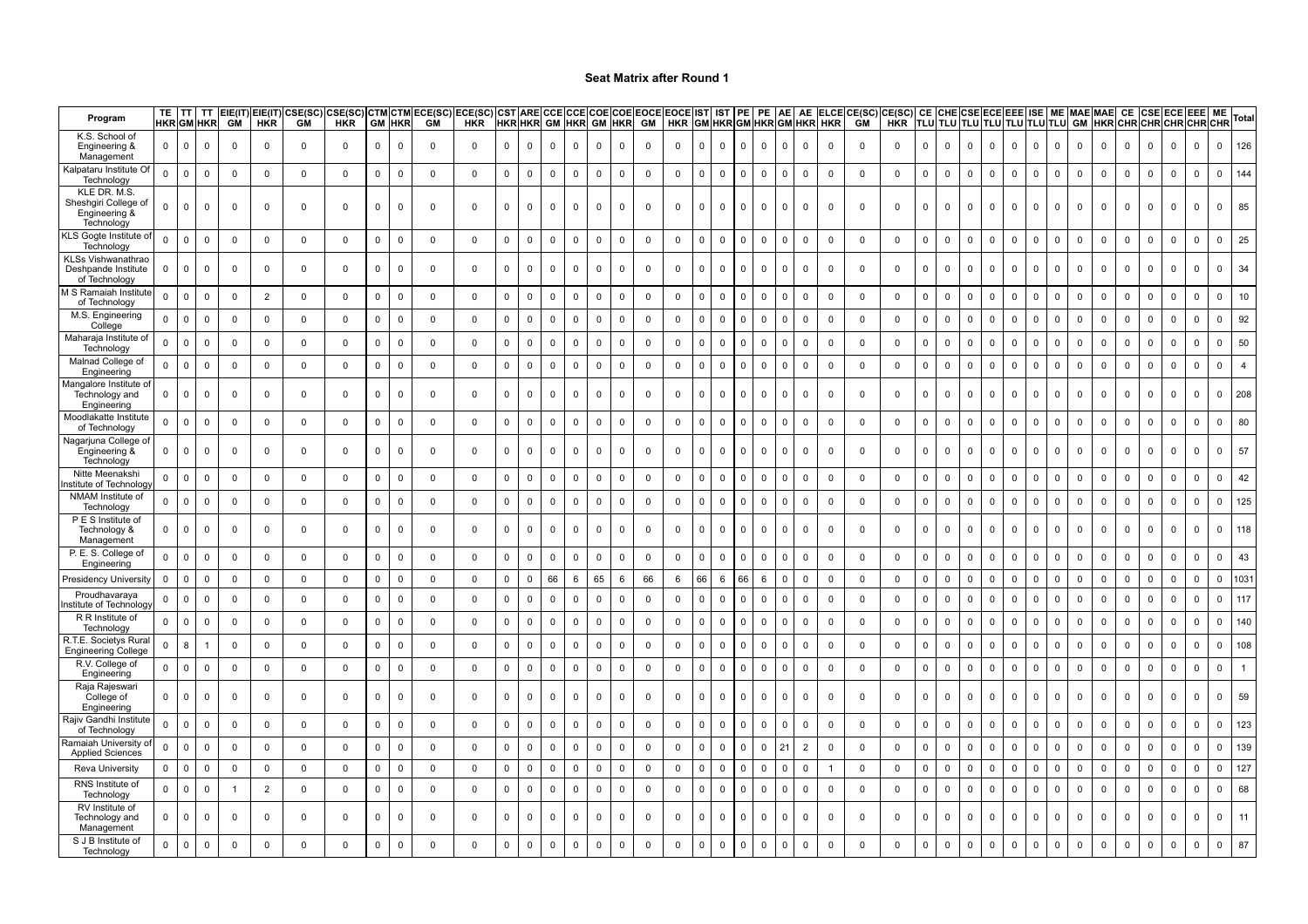| Program                                                                             |                     | TE ITT       | TT<br><b>HKR</b> GM HKR | <b>GM</b>   | $EIE(IT)$ $EIE(IT)$<br><b>HKR</b> | CSE(SC)<br><b>GM</b> | :SE(SC)<br><b>HKR</b> | GM                  | <b>CTM CTM</b><br><b>HKR</b> | ECE(SC)<br><b>GM</b> | ECE(SC)<br><b>HKR</b> |                     |              | <b>CST ARE CCE</b><br><b>HKR HKR GM</b> | CCEI<br><b>HKR</b> |              | <b>GM HKR</b> | COE COE EOCE EOCE IST  IST<br>GM |             |                |             | <b>PE</b>    | PE          | AE             | AE                  | HKR GM HKR GM HKR GM HKR HKR |              | ELCECE(SC)CE(SC) | CE<br><b>TLU</b> |             | CHE CSE ECEI   |              | TLU TLU TLU TLU TLU TLU TLU |             |                | EEE ISE   ME   MAE   MAE |                |             |                |             | MAE MAE CE CSE ECE EEE ME<br>GM HKR CHR CHR CHR CHR CHR | Total              |
|-------------------------------------------------------------------------------------|---------------------|--------------|-------------------------|-------------|-----------------------------------|----------------------|-----------------------|---------------------|------------------------------|----------------------|-----------------------|---------------------|--------------|-----------------------------------------|--------------------|--------------|---------------|----------------------------------|-------------|----------------|-------------|--------------|-------------|----------------|---------------------|------------------------------|--------------|------------------|------------------|-------------|----------------|--------------|-----------------------------|-------------|----------------|--------------------------|----------------|-------------|----------------|-------------|---------------------------------------------------------|--------------------|
| S.E.A. College of<br>Engineering &<br>Technology                                    | $\mathbf{0}$        | $\mathbf 0$  | $\mathbf 0$             | $\mathbf 0$ | $\mathbf 0$                       | $\mathbf 0$          | $\mathbf 0$           | $\mathbf 0$         | $\mathbf 0$                  | $\Omega$             | $\mathbf{0}$          | $\mathsf 0$         | $\mathbf{0}$ | $\mathbf 0$                             | $\mathbf 0$        | $\mathbf 0$  | $\mathbf 0$   | $\mathbf 0$                      | $\mathbf 0$ | $\mathbf{0}$   | $\mathsf 0$ | $\Omega$     | $\mathbf 0$ | $\mathbf 0$    | $\mathbf{0}$        | $\mathbf 0$                  | $\mathbf 0$  | $\mathbf 0$      | $\mathsf 0$      | $\mathbf 0$ | $\mathbf{0}$   | $\mathbf{0}$ | $\mathbf{0}$                | $\mathbf 0$ | $\mathbf 0$    | $\mathbf{0}$             | $\mathbf{0}$   | $\mathbf 0$ | $\overline{0}$ | $\mathbf 0$ | $\Omega$                                                | 108<br>$\mathbf 0$ |
| S.J.P.N.Trusts<br>Hirasugar Institute of<br>Technology                              | $\mathbf 0$         | $\mathbf{0}$ | 0                       | $\mathbf 0$ | $\mathbf 0$                       | $\mathbf 0$          | $\mathbf 0$           | $\mathsf 0$         | $\mathsf{O}\xspace$          | $\mathbf 0$          | $\mathbf 0$           | $\mathbf 0$         | $\mathbf 0$  | $\mathbf 0$                             | $\Omega$           | $\mathbf 0$  | $\mathbf 0$   | $\mathbf 0$                      | $\mathbf 0$ | $\mathbf{0}$   | $\mathbf 0$ | $\Omega$     | $\mathbf 0$ | 0              | $\mathsf{O}$        | $\mathbf 0$                  | $\mathbf 0$  | $\mathbf 0$      | $\mathbf 0$      | $\mathbf 0$ | $\mathbf 0$    | $\mathbf 0$  | $\mathbf 0$                 | $\Omega$    | $\mathbf 0$    | $\mathbf 0$              | $\mathbf 0$    | $\mathbf 0$ | $\Omega$       | $\mathbf 0$ | $\Omega$                                                | 14<br>$\Omega$     |
| Sahyadri College of<br>Engineering &                                                | $\mathsf{O}$        | $\mathsf 0$  | $\mathbf 0$             | $\mathbf 0$ | $^{\circ}$                        | $\mathbf{0}$         | $\mathbf 0$           | $\mathbf 0$         | $\mathbf 0$                  | $\Omega$             | $\mathbf 0$           | $\mathbf 0$         | 0            | $\mathbf 0$                             | $\mathbf 0$        | $\mathbf 0$  | 0             | $\mathbf 0$                      | $\mathbf 0$ | $\mathbf 0$    | $\mathsf 0$ | $\Omega$     | $\mathsf 0$ | $\overline{0}$ | $\mathbf 0$         | $\mathbf 0$                  | $\mathbf 0$  | $\mathbf 0$      | $\mathsf 0$      | $\mathbf 0$ | $\overline{0}$ | $\mathbf 0$  | $\mathbf 0$                 | $\mathbf 0$ | $\overline{0}$ | $\mathbf 0$              | $\mathbf{0}$   | $\mathbf 0$ | $\mathbf 0$    | $\mathsf 0$ | $\Omega$                                                | 117<br>$\mathbf 0$ |
| Management<br>Sai Vidya Institute of<br>Technology                                  | $\mathbf 0$         | $\mathbf 0$  | $\mathsf 0$             | $\mathbf 0$ | $\mathbf 0$                       | $\mathbf 0$          | $\mathbf 0$           | $\mathsf 0$         | $\mathbf 0$                  | $\mathbf 0$          | $\mathbf 0$           | $\mathsf{O}\xspace$ | $\mathbf 0$  | $\Omega$                                | $\mathbf 0$        | $\mathbf 0$  | $\mathbf 0$   | $\Omega$                         | $\mathbf 0$ | $\mathbf{0}$   | $\mathbf 0$ | $\Omega$     | $\mathbf 0$ | $\mathsf 0$    | $\mathbf 0$         | $\mathbf 0$                  | $\mathsf 0$  | $\mathbf 0$      | $\mathbf 0$      | $\mathbf 0$ | $\mathbf 0$    | $\mathbf 0$  | $\mathbf 0$                 | $\Omega$    | $\mathsf 0$    | $\mathbf 0$              | $\mathbf 0$    | $\Omega$    | $\Omega$       | $\mathbf 0$ | $\Omega$                                                | 18<br>$\Omega$     |
| Sambhram Institute o<br>Technolog <sup>®</sup>                                      | $\Omega$            | $\mathsf 0$  | $\mathsf 0$             | $\mathsf 0$ | $\mathbf 0$                       | 15                   | $\overline{2}$        | $\mathbf 0$         | $\mathsf 0$                  | 16                   | $\overline{2}$        | $\mathsf 0$         | $\mathbf 0$  | $\mathbf 0$                             | $\mathbf 0$        | $\mathbf 0$  | $\Omega$      | $\mathsf 0$                      | $\mathbf 0$ | $\Omega$       | $\mathsf 0$ | $\Omega$     | $\mathsf 0$ | $\mathbf 0$    | $\mathbf 0$         | $\mathbf 0$                  | 16           | $\overline{2}$   | $\mathsf 0$      | $\mathsf 0$ | $\overline{0}$ | $\mathbf 0$  | $\mathbf 0$                 | $\Omega$    | $\mathsf 0$    | $\mathbf 0$              | $\mathbf{0}$   | $\mathbf 0$ | $\mathbf 0$    | $\mathsf 0$ | $\Omega$                                                | 246<br>$\Omega$    |
| Sampoorna Institute<br>of Technology &<br>Research                                  | $\mathbf 0$         | 0            | 0                       | $\mathbf 0$ | 0                                 | $\mathbf 0$          | $\mathbf 0$           | $\mathbf 0$         | $\mathbf 0$                  | 0                    | $\mathbf 0$           | $\mathbf 0$         | $\mathbf 0$  | $\mathbf 0$                             | $\mathbf 0$        | $\mathsf 0$  | $\mathbf 0$   | 0                                | 0           | $\overline{0}$ | $\mathsf 0$ | $\mathbf 0$  | $\mathsf 0$ | 0              | $\mathsf{O}$        | 0                            | $\mathbf 0$  | $\mathbf 0$      | $\mathsf 0$      | 0           | 0              | $\mathbf 0$  | $\mathbf 0$                 | 0           | $\mathbf 0$    | $\mathbf 0$              | $\mathbf 0$    | 0           | $\mathbf 0$    | $\mathsf 0$ | $\Omega$                                                | 81<br>$\Omega$     |
| Sapthagiri College o<br>Engineering                                                 | $\mathbf 0$         | $\mathsf 0$  | $\mathsf 0$             | $\mathbf 0$ | $\mathbf 0$                       | $\mathbf 0$          | $\mathbf 0$           | $\mathbf 0$         | $\mathbf 0$                  | $\mathbf 0$          | $\mathbf 0$           | $\mathbf 0$         | 0            | $\mathbf 0$                             | $\mathbf 0$        | $\mathbf 0$  | $\Omega$      | $\mathbf 0$                      | $\mathbf 0$ | $\Omega$       | $\mathbf 0$ | $\Omega$     | $\mathsf 0$ | $\mathbf 0$    | $\mathbf 0$         | $\mathbf 0$                  | $\mathbf 0$  | $\mathbf 0$      | $\mathbf 0$      | $\mathbf 0$ | $\mathbf 0$    | $\mathbf 0$  | $\mathbf 0$                 | $\mathbf 0$ | $\mathbf 0$    | $\mathsf{O}$             | $\mathbf{0}$   | $\mathbf 0$ | $\mathbf 0$    | $\mathsf 0$ | $\Omega$                                                | 62<br>$\Omega$     |
| SDM College of<br>Engineering &<br>Technology                                       | $\mathbf{0}$        | $\mathsf 0$  | $\mathbf 0$             | $\mathbf 0$ | $\mathbf 0$                       | $\Omega$             | $\mathbf 0$           | $\mathsf{O}\xspace$ | $\mathsf 0$                  | $\Omega$             | $\mathbf 0$           | $\mathsf 0$         | 0            | $\mathbf 0$                             | $\mathbf 0$        | $\mathsf 0$  | $\mathbf 0$   | $\mathsf 0$                      | $\mathbf 0$ | $\mathbf 0$    | $\mathsf 0$ | $\Omega$     | $\mathsf 0$ | 0              | $\mathbf 0$         | $\mathbf 0$                  | $\mathbf 0$  | $\mathbf 0$      | $\mathbf{3}$     | 3           | 11             | 12           | 6                           | 5           | $\overline{2}$ | $\mathbf 0$              | $\mathbf 0$    | $\mathbf 0$ | $\mathbf 0$    | $\mathsf 0$ | 0                                                       | 88<br>0            |
| SDM Institute of<br>Technology                                                      | $\mathbf 0$         | $\mathsf 0$  | $\mathbf 0$             | $\mathbf 0$ | $\mathbf 0$                       | $\mathbf 0$          | $\mathbf 0$           | $\mathbf 0$         | $\mathbf 0$                  | $\mathbf 0$          | $\mathbf 0$           | $\mathbf 0$         | 0            | $\mathsf 0$                             | $\mathbf 0$        | $\Omega$     | $\Omega$      | $\mathbf 0$                      | $\mathbf 0$ | $\mathbf{0}$   | $\mathsf 0$ | $^{\circ}$   | $\mathsf 0$ | $\mathbf 0$    | $\mathbf 0$         | $\mathbf 0$                  | $\mathbf 0$  | $\mathbf 0$      | $\mathbf{1}$     | $\mathbf 0$ |                |              |                             |             |                | $\mathbf 0$              | $\mathbf{0}$   | $\Omega$    | $\mathbf 0$    | $\mathsf 0$ | $\Omega$                                                | 12<br>$\Omega$     |
| Shree Devi Institute o<br>Technology                                                | 0                   | $\mathsf 0$  | $\mathsf 0$             | 0           | 0                                 | 16                   | $\overline{2}$        | $\mathbf 0$         | 0                            | $\mathbf 0$          | $\mathsf 0$           | $\mathbf 0$         | $\mathbf 0$  | 0                                       | $\mathbf 0$        | 0            | $\Omega$      | 0                                | $\mathbf 0$ | $\mathbf 0$    | 0           | $^{\circ}$   | $\mathsf 0$ | $\mathbf 0$    | $\mathbf 0$         | 0                            | $\mathbf 0$  | $\mathbf 0$      | $\mathsf 0$      | 0           | $\Omega$       | 0            | 0                           | $\Omega$    | 0              | 0                        | $\Omega$       | $\mathbf 0$ | $\mathbf 0$    | $\mathsf 0$ | $\Omega$                                                | 197<br>$\Omega$    |
| Shri Madhwa<br>√adivaraja Institute of<br>Technology &<br>Management                | $\mathbf{0}$        | $\mathbf 0$  | 0                       | 0           | 0                                 | $\mathbf 0$          | 0                     | 0                   | 0                            | $\Omega$             | $\mathbf 0$           | $\mathbf 0$         | $\mathbf{0}$ | $\Omega$                                | $^{\circ}$         | $\mathbf 0$  | $\mathbf 0$   | $\mathbf 0$                      | $\mathbf 0$ | $\mathbf{0}$   | $\mathbf 0$ | $^{\circ}$   | $\mathbf 0$ | 0              | $^{\circ}$          | $\mathbf 0$                  | $\mathbf 0$  | $^{\circ}$       | $\mathbf{0}$     | $\Omega$    | $^{\circ}$     | $\mathbf 0$  | $\mathbf{0}$                | $\mathbf 0$ | $\mathbf{0}$   | $\mathbf{0}$             | $^{\circ}$     | $^{\circ}$  | $^{\circ}$     | 0           | $\Omega$                                                | 36<br>$\Omega$     |
| Shridevi Institute of<br>Engineering &<br>Technology                                | $\mathbf{0}$        | $\mathsf 0$  | $\mathbf 0$             | $\mathbf 0$ | $\mathbf 0$                       | $\mathbf{0}$         | $\mathbf 0$           | $\mathbf 0$         | $\mathbf 0$                  | $\Omega$             | $\mathbf 0$           | $\mathsf 0$         | $\mathbf 0$  | $\mathbf 0$                             | $\mathbf 0$        | $\mathbf 0$  | 0             | $\mathbf 0$                      | $\mathbf 0$ | $\mathbf{0}$   | $\mathbf 0$ | $^{\circ}$   | $\mathsf 0$ | 0              | $\mathbf 0$         | $\mathbf 0$                  | $\mathbf 0$  | $\mathbf 0$      | $\mathsf 0$      | $\mathbf 0$ | $\mathbf 0$    | $\mathbf 0$  | $\mathbf 0$                 | $\mathbf 0$ | $\mathbf 0$    | $\mathbf{0}$             | $\mathbf{0}$   | $\mathbf 0$ | $\mathbf 0$    | $\mathbf 0$ | $\Omega$                                                | 106<br>$\Omega$    |
| Siddaganga Institute<br>of Technology                                               | $\mathsf{O}\xspace$ | $\mathsf 0$  | $\mathsf 0$             | $\mathsf 0$ |                                   | $\mathbf 0$          | $\mathbf 0$           | $\mathsf 0$         | $\mathbf 0$                  | $\mathbf 0$          | $\mathsf 0$           | $\mathbf 0$         | $\mathbf 0$  | $\mathbf 0$                             | $\mathsf 0$        | $\mathsf 0$  | $\mathbf 0$   | $\mathbf 0$                      | $\mathbf 0$ | $\mathbf 0$    | $\mathsf 0$ | $\mathbf 0$  | $\mathbf 0$ | $\mathsf 0$    | $\mathbf 0$         | $\mathsf 0$                  | $\mathsf 0$  | $\mathbf 0$      | $\mathbf{0}$     | $\mathsf 0$ | $\mathbf 0$    | $\mathbf 0$  | $\mathbf 0$                 | $\mathbf 0$ | $\mathbf 0$    | $\mathsf 0$              | $\mathbf 0$    | $\mathbf 0$ | $\mathsf 0$    | $\mathsf 0$ | $\Omega$                                                | 45<br>$\Omega$     |
| Sir. M. Visvesvaraya<br>nstitute of Technology                                      | $\overline{2}$      | $\mathsf 0$  | $\mathsf 0$             | $\mathbf 0$ | $\mathbf 0$                       | $\mathbf{0}$         | $\mathbf 0$           | $\mathbf 0$         | $\mathbf 0$                  | $\mathbf 0$          | $\mathbf 0$           | $\mathbf 0$         | $\Omega$     | $\Omega$                                | $\mathbf{0}$       | $\Omega$     | $\Omega$      | $\mathbf 0$                      | $\mathbf 0$ | $\Omega$       | $\mathbf 0$ | $\Omega$     | $\mathsf 0$ | $\mathbf 0$    | $\mathbf{0}$        | $\mathbf 0$                  | $\mathbf 0$  | $\mathbf 0$      | $\mathsf 0$      | $\Omega$    | $\Omega$       | $\mathbf 0$  | $\Omega$                    | $\Omega$    | $\Omega$       | $\mathbf 0$              | $\Omega$       | 0           | $\Omega$       | $\Omega$    | $\Omega$                                                | 20                 |
| SJC Institute of<br>Technology                                                      | $\mathbf{0}$        | $\mathbf 0$  | $\mathsf 0$             | $\mathbf 0$ | 0                                 | $\mathbf 0$          | $\mathbf 0$           | $\mathbf 0$         | $\mathbf 0$                  | $\Omega$             | $\mathbf 0$           | $\mathbf 0$         | $\mathbf 0$  | $\mathbf 0$                             | $\mathbf 0$        | $\mathbf 0$  | $\Omega$      | $\mathbf 0$                      | $\mathbf 0$ | $\Omega$       | $\mathbf 0$ | $^{\circ}$   | $\mathbf 0$ | 0              | $\overline{0}$      | $\mathbf 0$                  | $\mathbf 0$  | $\mathbf 0$      | $\overline{0}$   | $\mathbf 0$ | $\mathbf 0$    | $\mathbf 0$  | $\Omega$                    | $\Omega$    | $\mathbf 0$    | $\mathbf 0$              | $\Omega$       | $\Omega$    | $\Omega$       | $\mathbf 0$ | $\Omega$                                                | 114<br>$\Omega$    |
| SJM Institute of<br>Technology                                                      | $\mathbf 0$         | $\mathsf 0$  | $\mathbf 0$             | 0           | 0                                 | 0                    | 0                     | $\mathbf 0$         | $\mathbf 0$                  | $\mathbf 0$          | $\mathsf 0$           | $\mathsf 0$         | 0            | $\mathsf 0$                             | $\mathbf 0$        | $\mathsf 0$  | 0             | $\mathsf 0$                      | $\mathbf 0$ | $\mathbf 0$    | $\mathsf 0$ | $\mathbf 0$  | $\mathsf 0$ | $\mathsf 0$    | $\mathsf 0$         | $\mathsf 0$                  | $\mathbf 0$  | $\mathbf 0$      | $\mathsf 0$      | $\mathsf 0$ | $\mathsf 0$    | $\mathsf 0$  | $\mathbf 0$                 | $\mathbf 0$ | $\mathsf 0$    | $\mathbf 0$              | 0              | 0           | $\mathsf 0$    | $\mathsf 0$ | $\Omega$                                                | 51<br>$\Omega$     |
| Smt. Kamala & Shri<br>Venkappa M Agadi<br>College of<br>Engineering &<br>Technology | $\mathbf{0}$        | $\mathbf 0$  | $^{\circ}$              | $\Omega$    | $\Omega$                          | $\Omega$             | $\mathbf 0$           | $\Omega$            | $\Omega$                     | $\Omega$             | $\Omega$              | $\Omega$            | $\Omega$     | $\Omega$                                | $\mathbf 0$        | $\mathbf 0$  | <sup>0</sup>  | $\Omega$                         | $\mathbf 0$ | $\mathbf{0}$   | $\mathbf 0$ | $\mathbf 0$  | 0           | $\mathbf{0}$   | $\mathbf 0$         | $\Omega$                     | $\mathbf{0}$ | $\Omega$         | $\mathbf{0}$     | $\Omega$    | $\mathbf 0$    | $\mathbf 0$  | $\mathbf{0}$                | $\Omega$    | $\mathbf{0}$   | $^{\circ}$               | $\Omega$       | $\mathbf 0$ | $\Omega$       | $\Omega$    | $\Omega$                                                | 65                 |
| Sri Krishna Institute of<br>Technology                                              | 0                   | $\mathsf 0$  | $\mathsf 0$             | $\mathbf 0$ | $\mathbf 0$                       | $\mathbf 0$          | $\mathbf 0$           | $\mathbf 0$         | $\mathsf 0$                  | $\mathbf 0$          | $\mathsf 0$           | $\mathsf 0$         | 0            | $\mathbf 0$                             | $\mathbf 0$        | $\mathbf 0$  | $\mathbf 0$   | $\mathbf 0$                      | $\mathbf 0$ | $\mathbf 0$    | $\mathsf 0$ | $\mathbf 0$  | $\mathsf 0$ | $\mathsf 0$    | $\mathbf 0$         | $\mathbf 0$                  | $\mathbf 0$  | $\mathbf 0$      | $\mathsf 0$      | $\mathsf 0$ | $\mathbf 0$    | $\mathsf 0$  | $\mathbf 0$                 | $\mathbf 0$ | $\mathsf 0$    | $\mathsf 0$              | $\mathbf 0$    | $\Omega$    | $\mathbf 0$    | $\mathsf 0$ | $\Omega$                                                | 178<br>$\Omega$    |
| Sri SaiRam College o<br>Engineering                                                 | 0                   | $\mathbf 0$  | $\mathbf 0$             | 0           | $\mathbf 0$                       | $\mathbf 0$          | $\mathbf 0$           | $\mathbf 0$         | $\mathbf 0$                  | $\mathbf 0$          | $\mathsf 0$           | $\mathbf 0$         | $\mathbf 0$  | 0                                       | $\mathbf 0$        | 0            | $\mathbf 0$   | $\mathbf 0$                      | $\mathbf 0$ | $\mathbf 0$    | $\mathbf 0$ | $\Omega$     | $\mathbf 0$ | $\mathbf 0$    | 0                   | $\mathbf 0$                  | $\mathbf 0$  | $\mathbf 0$      | $\mathsf 0$      | $\mathbf 0$ | 0              | $\mathbf 0$  | 0                           | $\mathbf 0$ | $\mathbf{0}$   | 0                        | 0              | $\mathbf 0$ | 0              | $\mathbf 0$ | $\Omega$                                                | 92<br>$\Omega$     |
| Sri Siddhartha<br>nstitute of Technolog                                             |                     | $\mathbf 0$  | $\mathbf 0$             | $\mathbf 0$ | $\mathbf 0$                       | $\mathbf 0$          | $\mathbf 0$           | $\mathsf 0$         | $\mathbf 0$                  | $\mathbf 0$          | $\mathsf 0$           | $\mathsf 0$         | $\mathbf 0$  | $\mathsf 0$                             | $\mathbf 0$        | $\mathbf{0}$ | $\Omega$      | $\mathbf 0$                      | $\mathbf 0$ | $\Omega$       | $\mathsf 0$ | $^{\circ}$   | $\mathsf 0$ | $\mathbf 0$    | $\mathbf 0$         | $\mathbf 0$                  | $\mathbf 0$  | $\mathbf 0$      | $\overline{0}$   | $\mathsf 0$ | $\mathbf 0$    | $\mathsf 0$  | $\mathbf 0$                 | $\Omega$    | $\mathsf 0$    | $\mathbf 0$              | $\mathbf 0$    | $\mathbf 0$ | $\mathbf 0$    | $\mathsf 0$ | $\Omega$                                                | 65<br>$\Omega$     |
| Sri Taralabalu<br>Jagadguru Institute of<br>Technology                              | $\mathbf 0$         | 0            | $\mathbf 0$             | 0           | $^{\circ}$                        | $\Omega$             | 0                     | 0                   | 0                            | $\Omega$             | $\mathbf 0$           | $\mathbf 0$         | 0            | 0                                       | $\mathbf 0$        | $\mathbf 0$  | $\mathbf 0$   | $\mathbf 0$                      | $\mathbf 0$ | $\mathbf{0}$   | $\mathbf 0$ | $\mathbf 0$  | $\mathbf 0$ | $\mathbf 0$    | $\mathbf 0$         | $\mathbf 0$                  | $\mathbf 0$  | 0                | $\overline{0}$   | 0           | $\mathbf 0$    | $\mathbf 0$  | $\mathbf 0$                 | $\Omega$    | $\mathbf 0$    | $\mathsf{O}$             | $^{\circ}$     | 0           | $\mathbf 0$    | $\mathbf 0$ | $\Omega$                                                | 52<br>$\Omega$     |
| Sri Venkateshwara<br>College of<br>Engineering                                      | $\mathbf{0}$        | $\Omega$     | $\Omega$                | 0           | $^{\circ}$                        | $\Omega$             | 0                     | $\mathbf 0$         | $\mathbf 0$                  | $\Omega$             | $\mathbf 0$           | $\mathbf 0$         | $\Omega$     | $\Omega$                                | $\mathbf 0$        | $\mathbf 0$  | 0             | 0                                | 0           | $\Omega$       | $\mathbf 0$ |              | $\mathbf 0$ | 0              | $\mathbf{0}$        | $\mathbf 0$                  | $\mathbf 0$  | $\mathbf 0$      | $\overline{0}$   | $\Omega$    | $\Omega$       | $\mathbf 0$  | $^{\circ}$                  | $\Omega$    | $\mathbf 0$    | $\mathbf{0}$             | $\Omega$       | $\Omega$    | $\Omega$       | $\mathbf 0$ | $\Omega$                                                | 152<br>$\Omega$    |
| Srinivas Institute of<br>Technology                                                 | $\mathbf 0$         | $\mathsf 0$  | $\mathsf 0$             | $\mathsf 0$ | $\mathsf 0$                       | $\mathsf 0$          | $\mathsf 0$           | $\mathsf 0$         | $\mathbf 0$                  | $\mathsf 0$          | $\mathsf 0$           | $\mathbf 0$         | 0            | $\mathbf 0$                             | $\mathbf 0$        | $\mathbf 0$  | $\mathbf 0$   | $\mathsf 0$                      | $\mathsf 0$ | $\mathbf 0$    | $\mathsf 0$ | $\Omega$     | $\mathbf 0$ | $\mathbf 0$    | $\mathbf 0$         | $\mathsf 0$                  | $\mathsf 0$  | $\mathbf 0$      | $\mathbf 0$      | $\mathsf 0$ | $\mathbf 0$    | $\mathsf 0$  | $\pmb{0}$                   | $\Omega$    | $\mathsf 0$    | 15                       | $\overline{2}$ | $\mathbf 0$ | $\mathsf 0$    | $\mathsf 0$ | $\Omega$                                                | 197<br>$\mathbf 0$ |
| SSETs S.G.<br>Balekundri Institute of<br>Technology                                 | 0                   | $\mathbf 0$  | $\mathbf 0$             | $\mathbf 0$ | $\Omega$                          | $\mathbf{0}$         | $\mathbf 0$           | $\mathbf 0$         | $\mathbf 0$                  | $\Omega$             | $\mathbf 0$           | $\mathsf 0$         | 0            | $\mathbf 0$                             | $\mathbf 0$        | $\mathbf 0$  | $\mathbf 0$   | $\mathbf 0$                      | $\mathbf 0$ | $\mathbf{0}$   | $\mathsf 0$ | $\Omega$     | $\mathbf 0$ | $\mathbf{0}$   | $\mathbf 0$         | $\mathbf 0$                  | $\mathbf 0$  | $\overline{0}$   | $\mathsf 0$      | $\mathbf 0$ | $^{\circ}$     | $\mathbf 0$  | $\mathbf 0$                 | $\Omega$    | $\mathbf 0$    | $\mathbf 0$              | $^{\circ}$     | $\mathbf 0$ | $\mathbf 0$    | $\mathsf 0$ | $\Omega$                                                | 50<br>$\Omega$     |
| St. Joseph<br><b>Engineering College</b>                                            | $\mathbf 0$         | $\mathsf 0$  | $\mathsf 0$             | $\mathbf 0$ | $\mathbf 0$                       | $\mathsf 0$          | $\mathsf 0$           | $\mathsf 0$         | $\mathbf 0$                  | $\mathsf 0$          | $\mathsf 0$           | $\mathbf 0$         | 0            | $\mathsf 0$                             | $\mathbf 0$        | $\mathsf 0$  | $\mathbf 0$   | $\Omega$                         | $\mathsf 0$ | $\mathbf 0$    | $\mathsf 0$ | $\Omega$     | $\mathsf 0$ | $\mathsf 0$    | $\mathsf{O}\xspace$ | $\mathsf 0$                  | $\mathsf 0$  | $\mathbf 0$      | $\mathbf 0$      | $\mathsf 0$ | $\mathsf 0$    | $\mathsf 0$  | $\mathbf 0$                 | $\Omega$    | $\mathsf 0$    | $\mathsf 0$              | $\mathbf 0$    | 11          | 11             | 13          | $\overline{2}$                                          | 72<br>22           |
| T. John Institute of<br>Technology                                                  | $\mathbf 0$         | $\mathsf 0$  | $\mathsf 0$             | $\mathbf 0$ | $\Omega$                          | $\Omega$             | $\mathbf 0$           | $\mathsf 0$         | $\mathsf 0$                  | $\Omega$             | $\mathbf 0$           | $\mathsf 0$         | $\mathbf 0$  | $\mathsf 0$                             | $\mathbf 0$        | $\mathsf 0$  | $\Omega$      | $\Omega$                         | $\mathbf 0$ | $\Omega$       | $\mathsf 0$ | $\mathbf{0}$ | $\mathsf 0$ | $\mathbf 0$    | $\mathbf 0$         | $\mathbf 0$                  | $\Omega$     | $\mathbf 0$      | $\mathsf 0$      | $\mathsf 0$ | $\mathbf 0$    | $\mathsf 0$  | $\mathbf 0$                 | $\Omega$    | $\mathsf 0$    | $\mathbf 0$              | $\mathbf 0$    | $\mathbf 0$ | $\mathbf 0$    | $\mathsf 0$ | $\Omega$                                                | 34<br>$\Omega$     |